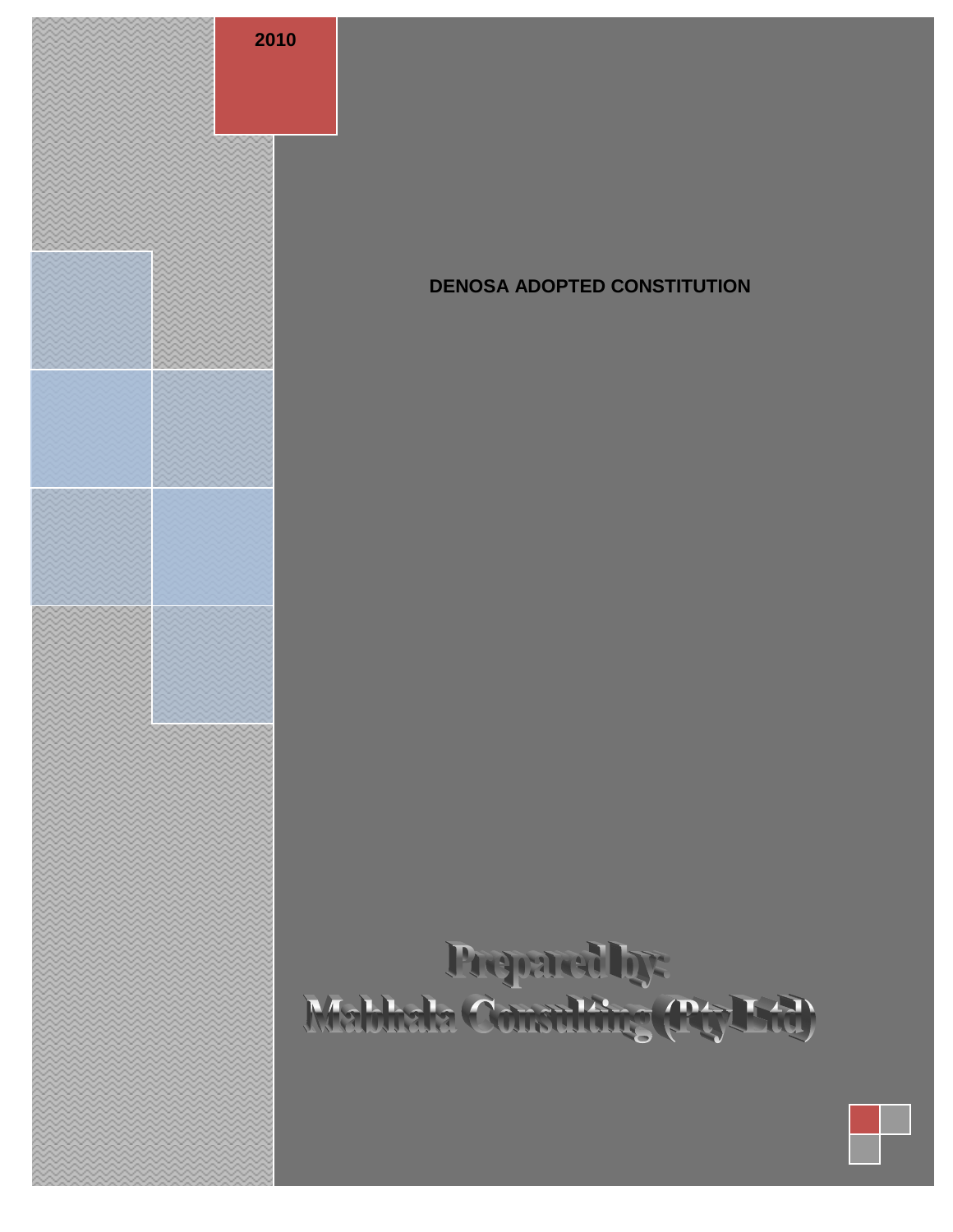# **TABLE OF CONTENT**

| <b>CHAPTER</b>                                   |                     |                          |                                  |           |  |  |  |
|--------------------------------------------------|---------------------|--------------------------|----------------------------------|-----------|--|--|--|
| <b>PREAMBLE</b><br>9                             |                     |                          |                                  |           |  |  |  |
| <b>CHAPTER I</b>                                 |                     | <b>Contract Contract</b> | THE IDENTITY OF THE UNION        |           |  |  |  |
| 10<br>1. The Public Identity of the organization |                     |                          |                                  |           |  |  |  |
|                                                  |                     |                          |                                  |           |  |  |  |
|                                                  |                     |                          |                                  | 10        |  |  |  |
|                                                  |                     |                          | 3. Character of the Organization | 10        |  |  |  |
|                                                  |                     |                          |                                  | 10        |  |  |  |
|                                                  |                     |                          |                                  | $11 - 12$ |  |  |  |
|                                                  |                     |                          |                                  | 12        |  |  |  |
| 6.1<br>Decision making                           | $12 - 13$           |                          |                                  |           |  |  |  |
| 6.2                                              | Representation      |                          |                                  | 13        |  |  |  |
|                                                  | 6.3 Discipline      |                          |                                  | 13        |  |  |  |
|                                                  | <b>CHAPTER II :</b> |                          | <b>ORGANIZATION MEMBERSHIP</b>   | 13        |  |  |  |
| 7.1                                              |                     |                          | Scope and Application            | 13-14     |  |  |  |
|                                                  | 7.2 Eligibility     |                          |                                  | 14        |  |  |  |
|                                                  | 7.2.1               |                          | Full membership                  | 14        |  |  |  |
|                                                  | 7.2.2               |                          | Associate membership             | 14        |  |  |  |
|                                                  | 7.2.3               |                          | <b>Honorary Membership</b>       | 14        |  |  |  |
|                                                  | 7.2.4               |                          | International Solidarity         | 14        |  |  |  |
|                                                  | 7.2.5               |                          | Learner Membership               | 15        |  |  |  |
|                                                  | 7.2.6               |                          | Dual Membership                  | 15        |  |  |  |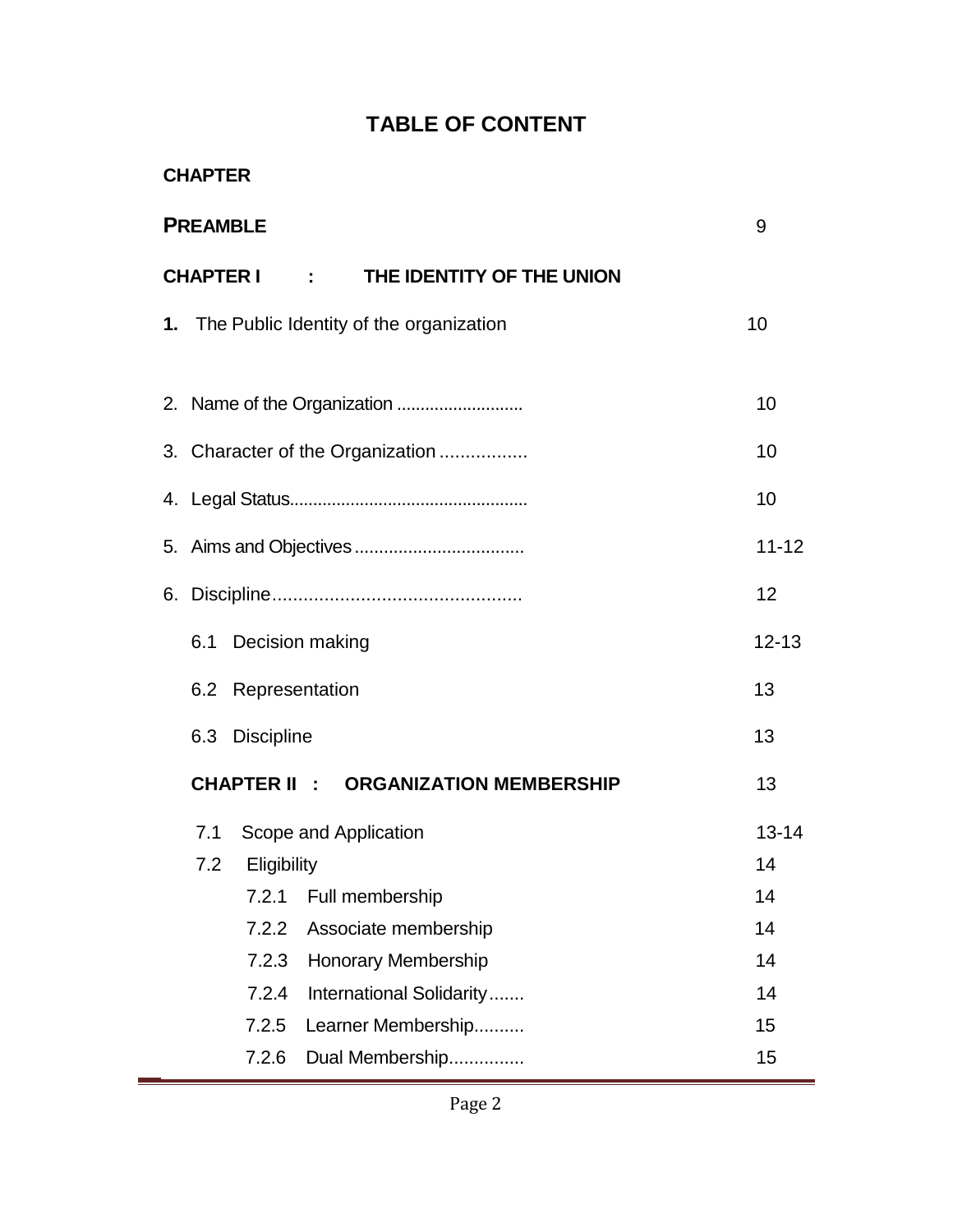| 7.5  | Termination of Membership<br>$16 - 17$ |               |           |  |  |
|------|----------------------------------------|---------------|-----------|--|--|
|      | 7.4.3                                  | Benefits      | 16        |  |  |
|      | 7.4.2                                  | Levies        | 16        |  |  |
|      | 7.4.1                                  | Subscriptions | $15 - 16$ |  |  |
| 7.4. | Subscriptions, levies and benefits     |               |           |  |  |
| 7.3  | Application for membership             |               |           |  |  |

# **CHAPTER III: ORGANIZATIONAL STRUCTURES**

# **PART A: WORKPLACE/BRANCH**

| 8. Workplace/Branch            | 17                 |                                          |           |  |
|--------------------------------|--------------------|------------------------------------------|-----------|--|
| 8.1.                           |                    | Shop stewards                            |           |  |
|                                | 8.1.1              | <b>Election of Shop stewards</b>         | $17 - 18$ |  |
|                                | 8.2                | Composition                              | 18        |  |
|                                | 8.3                | <b>Powers and Functions</b>              | 18-19     |  |
|                                | 8.4                | Frequency of meetings                    | 19        |  |
|                                | 8.5                | Vacation of office                       | 19-20     |  |
| 8.6                            |                    | <b>Workplace/Branch General meetings</b> | 20        |  |
| 8.6.1                          |                    | Composition                              | 20        |  |
| 8.6.2                          |                    | <b>Powers and Functions</b>              | 20        |  |
| 8.6.3<br>Frequency of meetings |                    |                                          | 20        |  |
| 8.6.4<br>Quorum                |                    |                                          | 21        |  |
| <b>PART B:</b>                 | <b>LOCAL LEVEL</b> |                                          |           |  |
| 9.                             |                    |                                          | 21        |  |
| 9.1 Definition                 |                    |                                          | 21        |  |
| 9.2                            |                    | Demarcation of Locals                    | 21        |  |
| 9.3                            |                    | <b>Local Office Bearers (LOB)</b>        | 22        |  |
|                                | 9.3.1              | Composition of LOB's                     | 22        |  |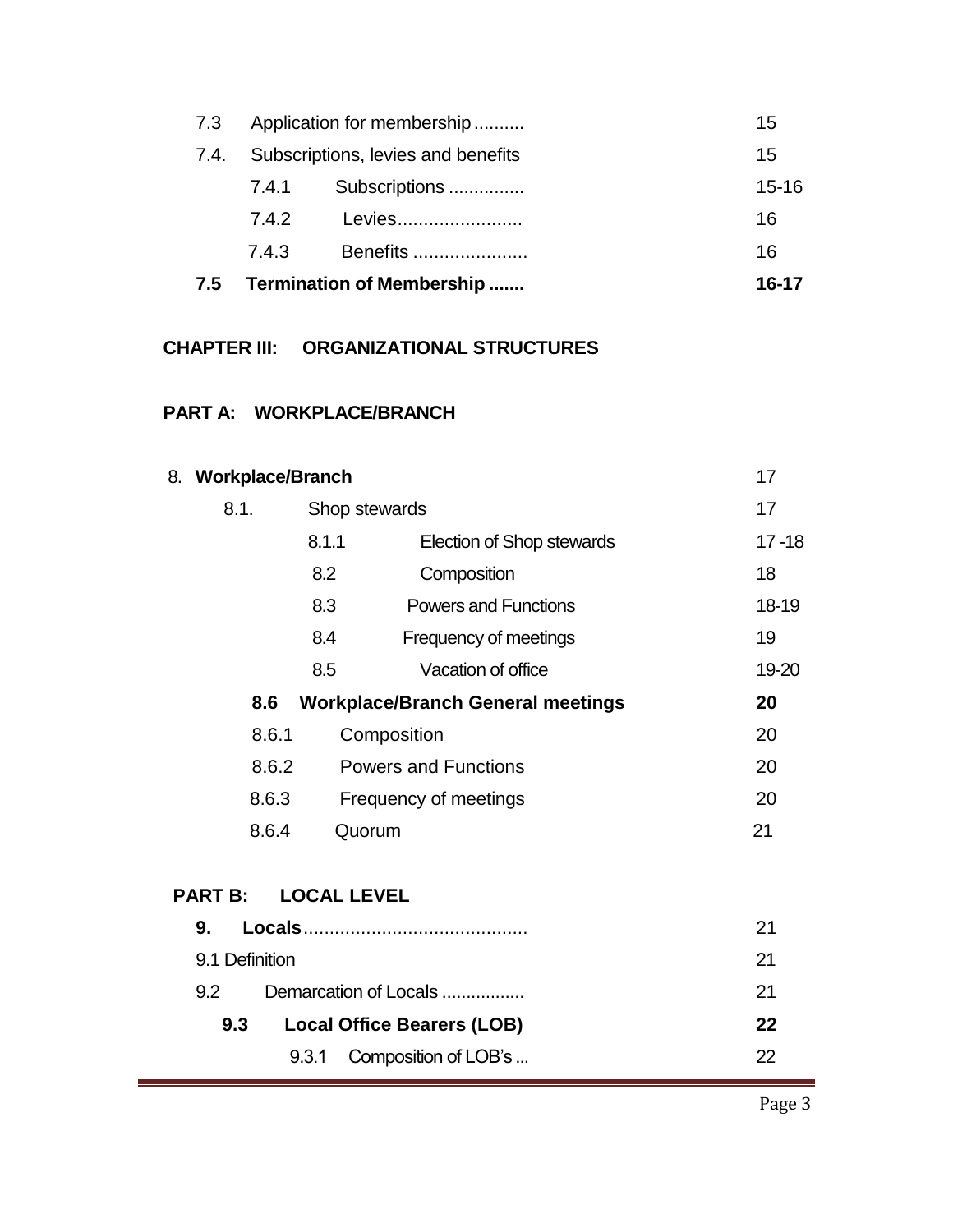| 9.4     | <b>Local Executive Committee (LEC)</b>      | 22    |
|---------|---------------------------------------------|-------|
|         |                                             | 22    |
| 9.5     | Powers and Functions                        | 22-23 |
| 9.6     | Frequency of meetings                       | 23    |
| 9.7     |                                             | 23-24 |
| 9.8     |                                             | 24    |
| 9.9     | Local General Meetings                      | 25    |
| 9.9.1   | Composition of the LGM                      | 25    |
| 9.9.2.3 | Electing of Local Office Bearers.           | 25    |
| 9.9.3   | Frequency of Meetings                       | 25    |
| 9.9.4   |                                             | 25-26 |
| 10      | <b>PART C: REGIONAL LEVEL</b>               | 26    |
| 10.1    | Demarcation of Regions                      | 26    |
| 10.2    | Regional Office Bearers (ROB)               | 26    |
|         | 10.2.1 Composition                          | 26    |
| 10.2.2  | Powers and Functions                        | 26-27 |
| 10.2.3  | Frequency of Meetings                       | 27    |
| 9.2.4   |                                             | 27    |
|         | 10.3 The Regional Executive Committee (REC) | 27    |
|         |                                             | 28    |
| 10.3.2  | Powers and Functions                        | 28    |
| 10.3.3  |                                             | 28-29 |
| 10.3.4  | Deputy Chairperson                          | 29    |
|         |                                             | 29    |
|         |                                             | 29-30 |
|         |                                             | 30    |
|         | 10.3.8 Frequency of Meetings                | 30    |
|         |                                             | 30-31 |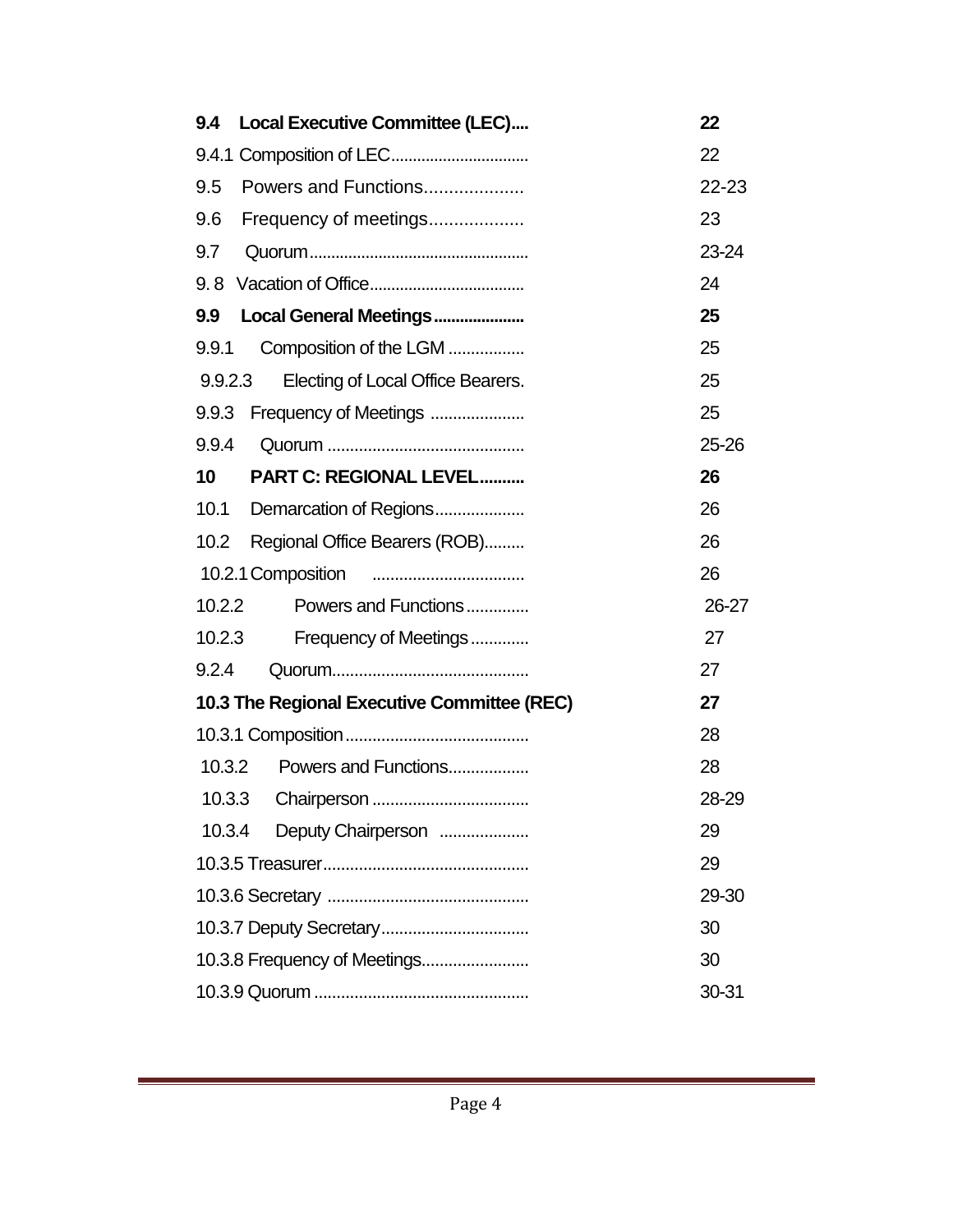|                | 10.4 Regional Shop Stewards Council (RSSC) |                                             |       |  |  |
|----------------|--------------------------------------------|---------------------------------------------|-------|--|--|
|                | 10.4.1 Composition                         |                                             |       |  |  |
|                |                                            | 10.4.2 Powers and Functions                 | 31    |  |  |
|                |                                            | 10.4.3 Frequency of Meetings                | 32    |  |  |
|                | 10.4.4 Quorum                              |                                             | 32-33 |  |  |
| <b>PART D:</b> |                                            | <b>PROVINCIAL LEVEL</b>                     |       |  |  |
| 11.            | Province                                   |                                             | 33    |  |  |
| 11.1           |                                            | <b>Demarcation of Provinces</b>             | 31    |  |  |
|                |                                            | 11.2 Provincial Office Bearers              | 33    |  |  |
|                | 11.2.1                                     | <b>Powers and functions</b>                 | 33    |  |  |
|                | 11.2.1.1                                   | The Chairperson                             | 33-34 |  |  |
|                | 11.2.1.2                                   | Deputy Chairperson                          | 34    |  |  |
|                | 11.2.1.3                                   | <b>Treasurer</b>                            | 34    |  |  |
|                | 11.2.1.4                                   | Secretary                                   | 35    |  |  |
|                | 11.2.1.5                                   | Frequency of meetings                       | 36    |  |  |
| 11.3           |                                            | <b>Provincial Executive Committee (PEC)</b> | 36    |  |  |
|                | 11.3.1                                     | Composition                                 | 36    |  |  |
|                | 11.3.2                                     | <b>Powers and Functions</b>                 | 36-37 |  |  |
|                | 11.3.3                                     | Frequency of meetings                       | 37    |  |  |
|                | 11.3.4                                     | Quorum                                      | 37-38 |  |  |
|                |                                            | 11.4 Provincial Congress                    | 38    |  |  |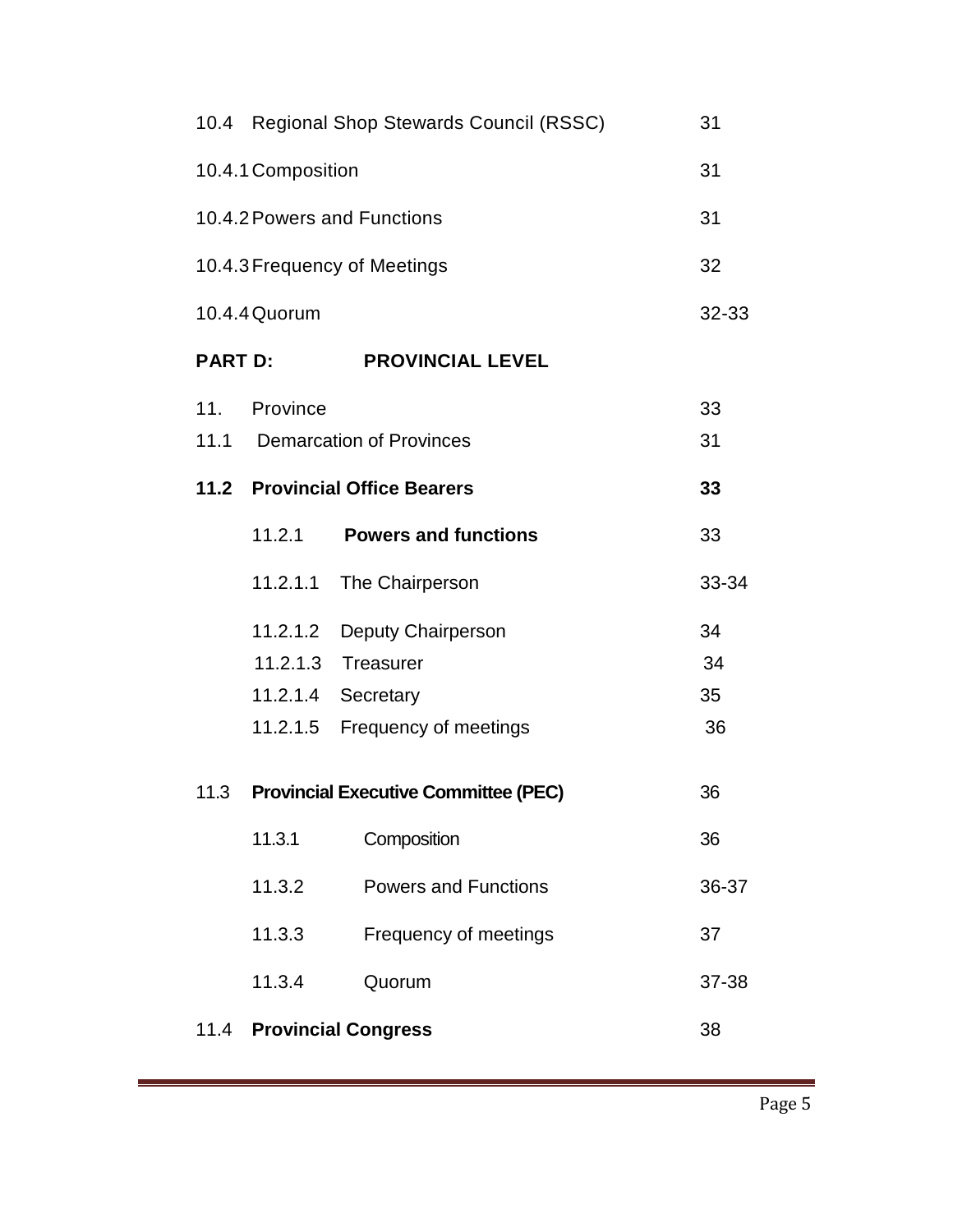| 11.4.1 | Composition           | 38-39 |
|--------|-----------------------|-------|
| 11.4.2 | Powers and functions  | 39-40 |
| 11.4.3 | Frequency of meetings | 40    |
| 11.4.4 | Quorum                | 41    |

# **PART E: NATIONAL LEVEL**

| 12. | National |      |                                    |                                           |       |
|-----|----------|------|------------------------------------|-------------------------------------------|-------|
|     | 12.1     |      | <b>National Office Bearers</b>     |                                           | 41    |
|     |          |      | <b>12.1.1 Powers and Functions</b> |                                           |       |
|     |          |      | 12.1.1.1                           | President                                 | 42    |
|     |          |      | 12.1.1.2                           | <b>Deputy President</b>                   | 42    |
|     |          |      | 12.1.1.3                           | Treasurer                                 | 42-43 |
|     |          |      | 12.1.1.4                           | <b>General Secretary</b>                  | 43-44 |
|     |          |      | 12.1.1.5                           | <b>Deputy General Secretary</b>           | 44    |
|     |          |      | 12.1.2                             | Frequency of meetings                     | 44    |
|     |          | 12.2 |                                    | <b>National Executive Committee (NEC)</b> | 44    |
|     |          |      | 12.2.1                             | Composition                               | 45    |
|     |          |      | 12.2.2                             | <b>Powers and Functions</b>               | 45-46 |
|     |          |      | 12.2.3                             | Frequency of meetings                     | 46    |
|     |          |      | 12.2.4                             | Quorum                                    | 46    |

a sa kacamatan ing Kabupatèn Kabupatèn Kabupatèn Kabupatèn Kabupatèn Kabupatèn Kabupatèn Kabupatèn Kabupatèn K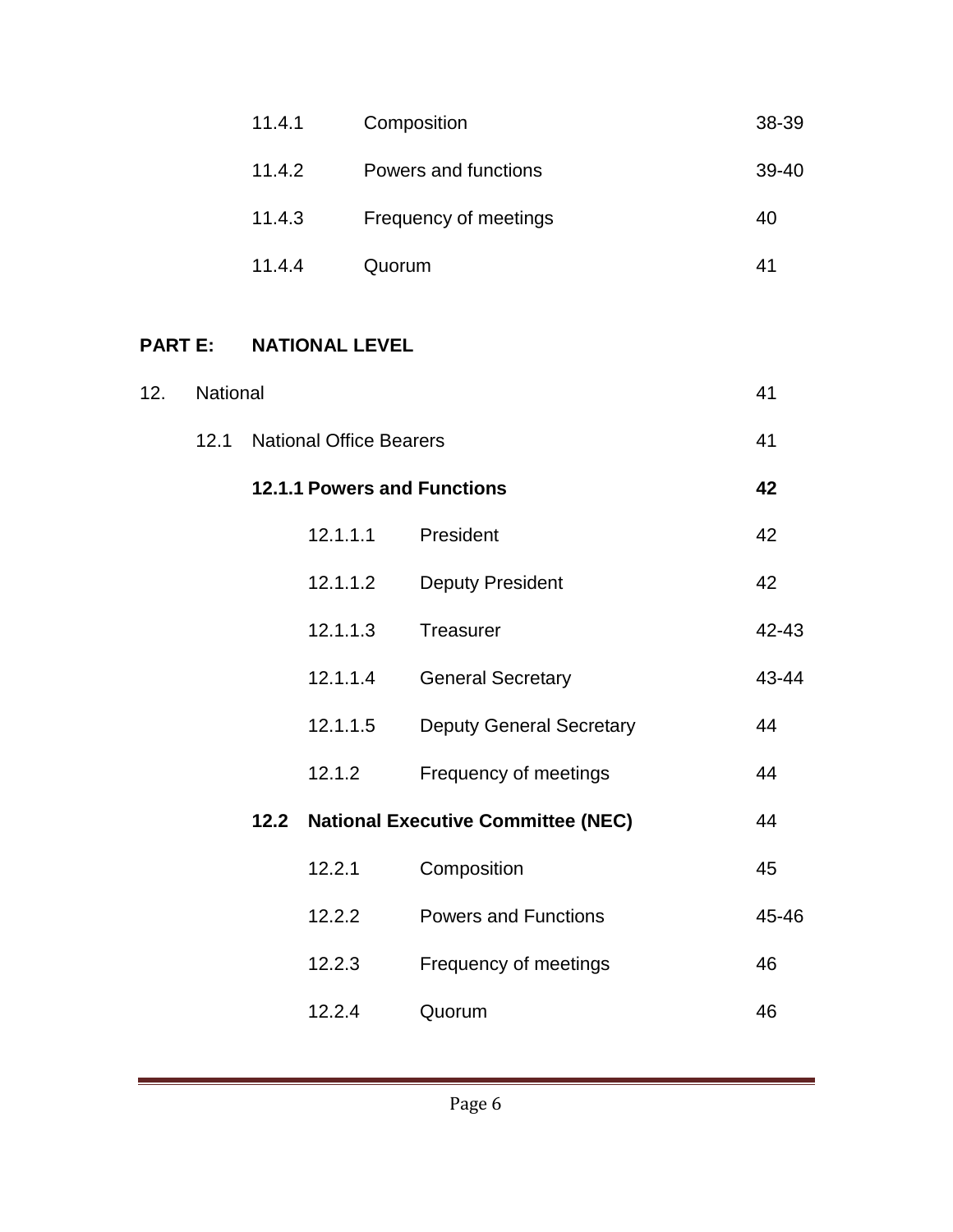|      |                          |                        |        | <b>12.3 Central Executive Committee</b> | 47    |
|------|--------------------------|------------------------|--------|-----------------------------------------|-------|
|      |                          | 12.3.1                 |        | Composition                             | 47    |
|      |                          | 12.3.2                 |        | Powers and functions                    | 47    |
|      |                          | 12.3.3                 |        | Frequency of meetings                   | 48    |
|      |                          | 12.3.4                 |        | Quorum                                  | 48    |
|      |                          |                        |        | <b>12.4 National Congress</b>           | 49    |
|      |                          | 12.4.1                 |        | Composition                             | 49    |
|      |                          | 12.4.2                 |        | <b>Powers and Functions</b>             | 49-50 |
|      |                          | 12.4.3                 |        | Frequency of meetings                   | 50    |
|      |                          | 12.4.4                 |        | Quorum                                  | 51    |
|      | <b>Chapter V:</b>        |                        |        | <b>FINANCIAL ADMINISTRATION</b>         |       |
| 13.  | Finance                  |                        |        |                                         | 51    |
|      | 13.1 Funds and Assets    |                        |        | 51                                      |       |
|      |                          | 13.2 National Finances |        |                                         | 51    |
|      | 13.3 Head Office Account |                        |        |                                         | 52    |
| 13.4 |                          |                        |        | <b>National Finance Committee</b>       | 52    |
|      | 13.4.1                   |                        |        | Composition                             | 52    |
|      | 13.4.2                   |                        |        | <b>Powers and Functions</b>             | 52-53 |
|      | 13.4.3                   |                        |        | Frequency of meetings                   | 53    |
|      | 13.4.3                   |                        | Quorum |                                         | 53    |
|      |                          |                        |        |                                         |       |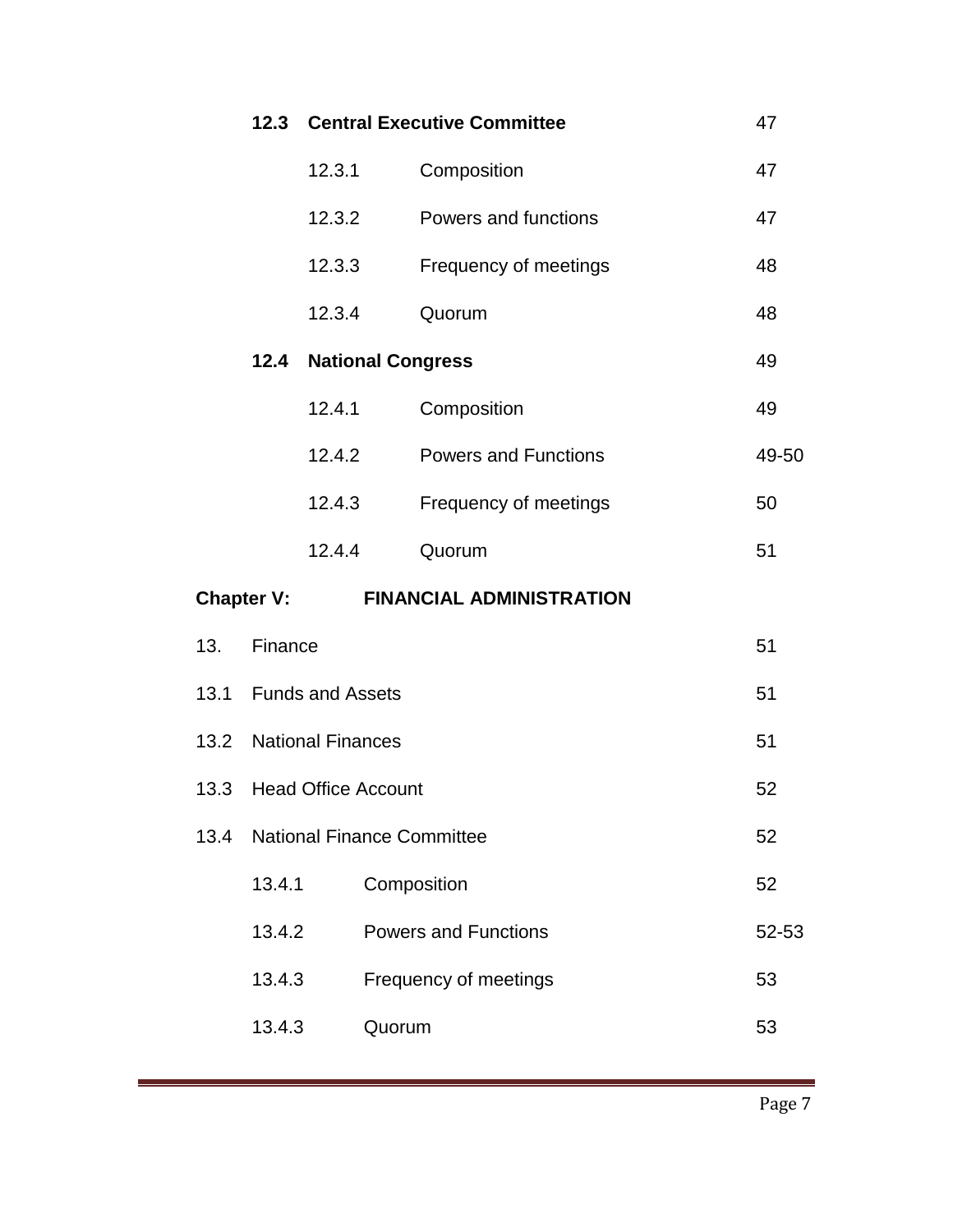|      | <b>Provincial Finances</b><br>13.5                                    | 53-54 |  |  |  |
|------|-----------------------------------------------------------------------|-------|--|--|--|
|      | 13.6<br><b>Regional Finances</b>                                      | 54    |  |  |  |
|      | <b>CHAPTER VI</b><br><b>GENDER</b>                                    |       |  |  |  |
| 14.  | <b>Gender Committees</b>                                              | 54    |  |  |  |
| 14.1 | Composition                                                           | 54    |  |  |  |
| 14.2 | <b>Powers and functions</b>                                           | 54    |  |  |  |
| 14.3 | <b>Local Gender Committee</b>                                         | 55    |  |  |  |
| 14.4 | <b>Regional Gender Committee</b>                                      | 55    |  |  |  |
| 14.5 | <b>Provincial Gender Committee</b>                                    | 55    |  |  |  |
| 14.6 | <b>National Gender Committee</b>                                      | 55-56 |  |  |  |
| 14.7 | General<br>56                                                         |       |  |  |  |
| 15.  | Indemnification of officials, office bearers and committee members 56 |       |  |  |  |
| 16   | Amalgamation                                                          | 56-57 |  |  |  |
| 17   | <b>Dissolution</b>                                                    | 57-58 |  |  |  |
| 18   | Amendments                                                            | 58    |  |  |  |
| 19   | Interpretation                                                        | 58    |  |  |  |
| 20   | Annexures:                                                            | 59    |  |  |  |
|      | 1. DENOSA Learner Movement                                            |       |  |  |  |
|      | 2. Procedure Manual for Electing Union Leadership                     |       |  |  |  |
|      | 3. Procedure Manual for Meetings                                      |       |  |  |  |
|      | 4. Manual for Management of Discipline                                |       |  |  |  |

÷.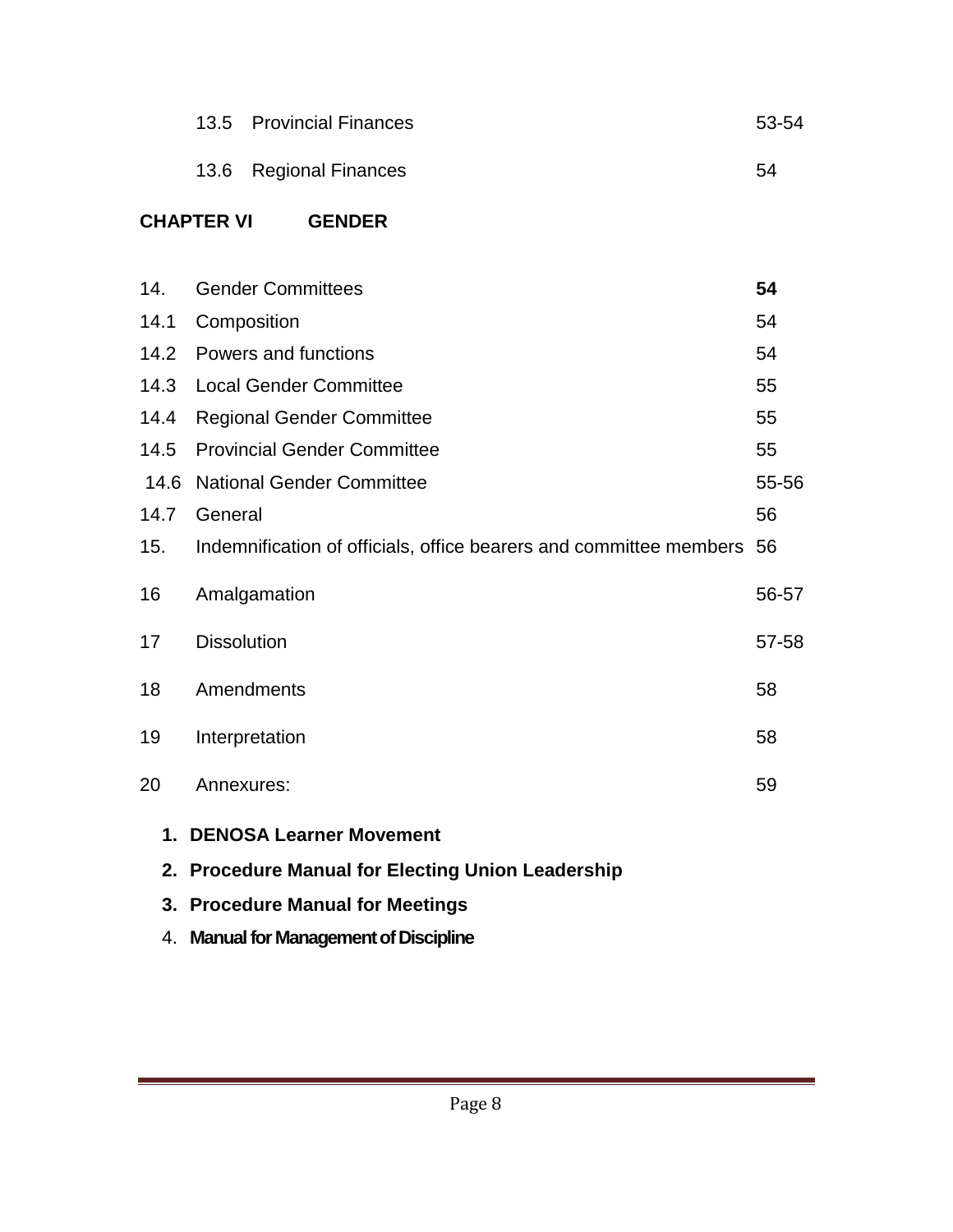#### **PREAMBLE**

.

We, the members of DENOSA bound together in common goals and sentiments recognize the importance of unity for all Nurses. We further recognize the importance of our collectivism as a vehicle to deepen and advance our common interest.

We recognize that we are on a lifelong journey of balancing both professionalism and trade unionism. Therefore, we commit ourselves to challenging any position and health model which seeks to promote the separation of nurses.

Our philosophy is to promote equality for all and acknowledge our divergent cultural identities. We will seek to bring down all gender bias, class barriers and disparities that have characterized our society in general and our health care system, in particular.

As Nurses, we are mindful that the struggle of the working class is neither an isolated one nor elitist. It is international, humane and revolutionary. For this reason, we also dedicate ourselves to work with all organizations that share our vision at home, Africa and internationally.

Therefore, this special meeting of DENOSA, representing thousands of Nurses duly constituted and assembled, cognizant of its momentous mission to build worker unity and solidarity to fulfill this mission, hereby adopts this Constitution.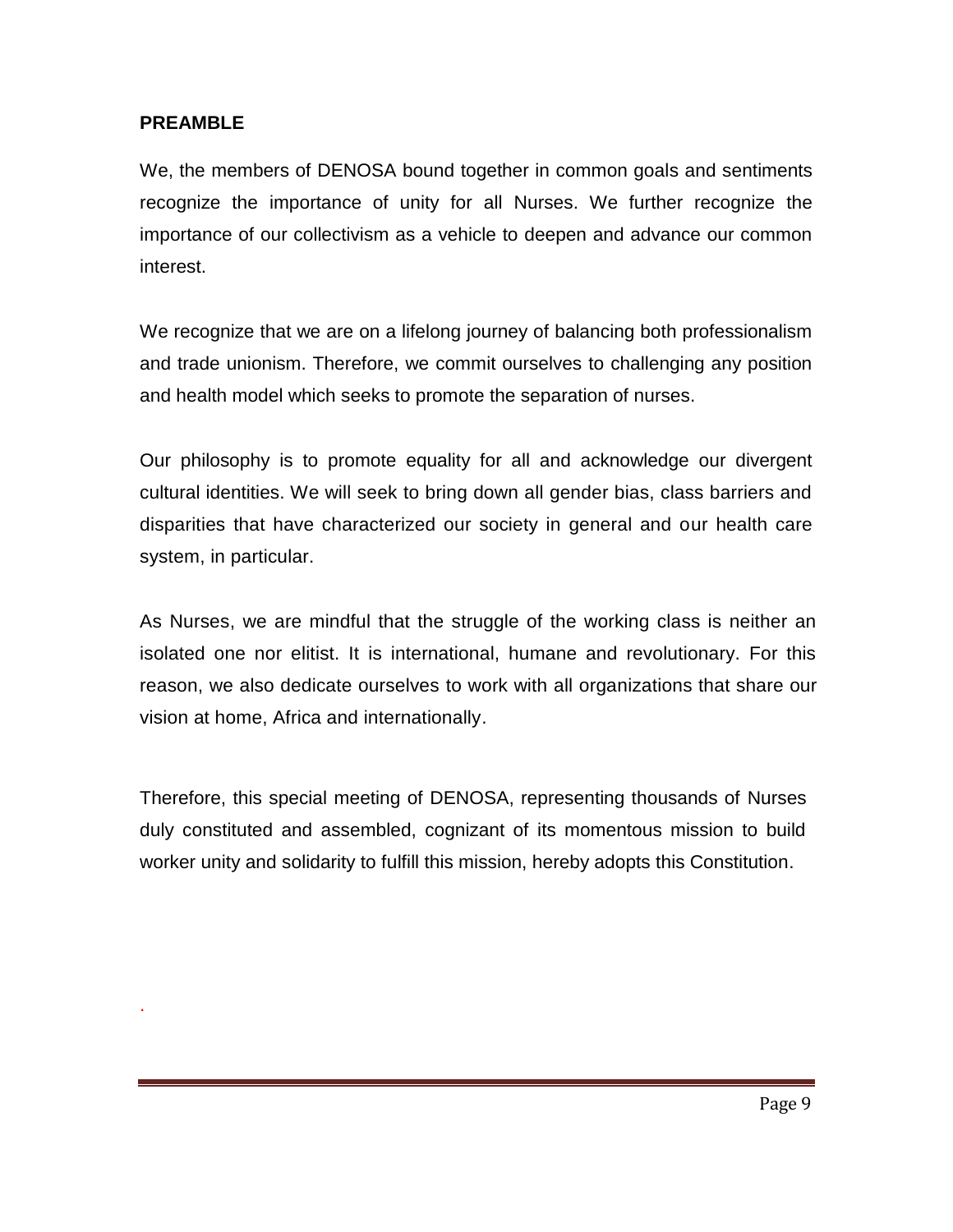# **CHAPTER I : ORGANISATION IDENTITY**

# **1. PUBLIC IDENTITY OF THE ORGANISATION**

1.1 The name, the logo and the motto shall constitute the public identity of the Organization.

# **2. NAME OF THE ORGANISATION**

2.1 The name of the organization shall be Democratic Nursing Organization of South Africa (DENOSA) (hereinafter referred to as "the organization).

# **3. CHARACTER OF THE ORGANIZATION**

- 3.1 DENOSA is a voluntary, independent, non discriminatory nurses organization.
- 3.2 It is dynamic, proactive, and transparent and believes in democracy, excellence and professionalism, non-racial and non-sexist, humility, collectivism, solidarity and unity as its core values.
- 3.3 It has both union and professional components.

# **4. LEGAL STATUS**

- 4.1 The organization shall be a body corporate with perpetual succession, capable of entering into contractual and other relations and of suing and being sued in its own name.
- 4.2 It shall hold property apart from its members.
- 4.3 The liability of members shall be limited to the amount of their subscriptions outstanding or other monies due to the Organization at any time. The Organization is an association not for gain.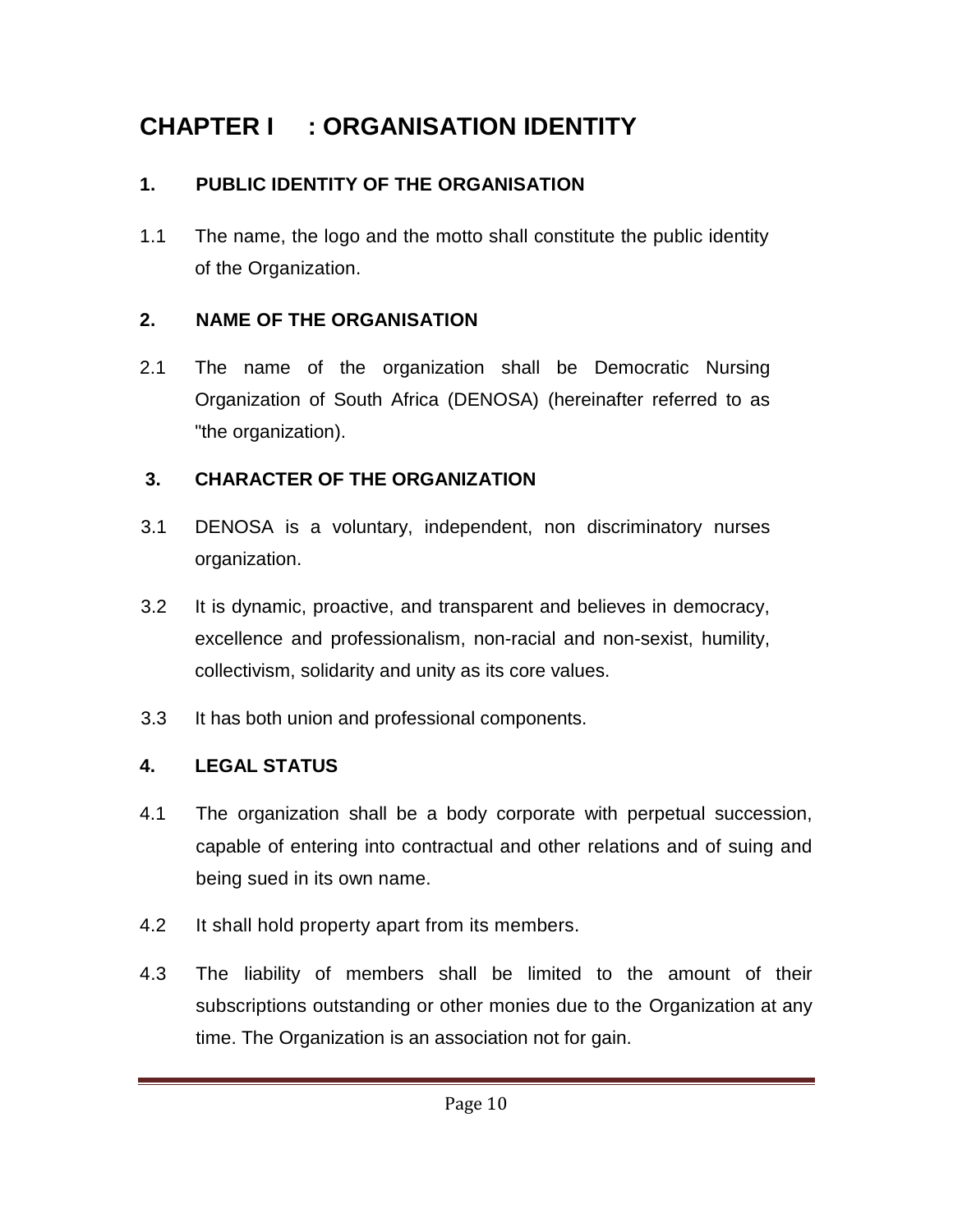4.4 Members and office bearers have no rights in the property or other assets of the Organisation solely by virtue of being members or office bearers. The Organisation's income and property are not distributable to its members or office bearers, except as reasonable compensation for services rendered. The financial transactions of the Organisation are to be conducted by means of banking accounts.

## **5. AIMS AND OBJECTIVES**

- 5.1 The aims and objectives of the Organization shall be:
	- 5.1.1 To organize and unite all nurses, in both public and private sectors and to work for a just and equitable health Care system in a democratic South Africa;
	- 5.1.2 To build democratic worker controlled organization based on membership participation in policy and decision making;
	- 5.1.3 To safeguard and promote the dignity, rights and socio-economic status of members through collective bargaining and all other legitimate means available to the organization.
	- 5.1.4 To recruit and unite all nurses in both public and private health sectors into one organization.
	- 5.1.5 To advance member's individual and collective interests through collective bargaining and other legitimate means and forms of struggle;
	- 5.1.6 To defend and protect members against any acts of unfair labour practices by employers and threat to their job security;
	- 5.1.7 To play an active role in the fight against gender discrimination at the workplace and at a societal level;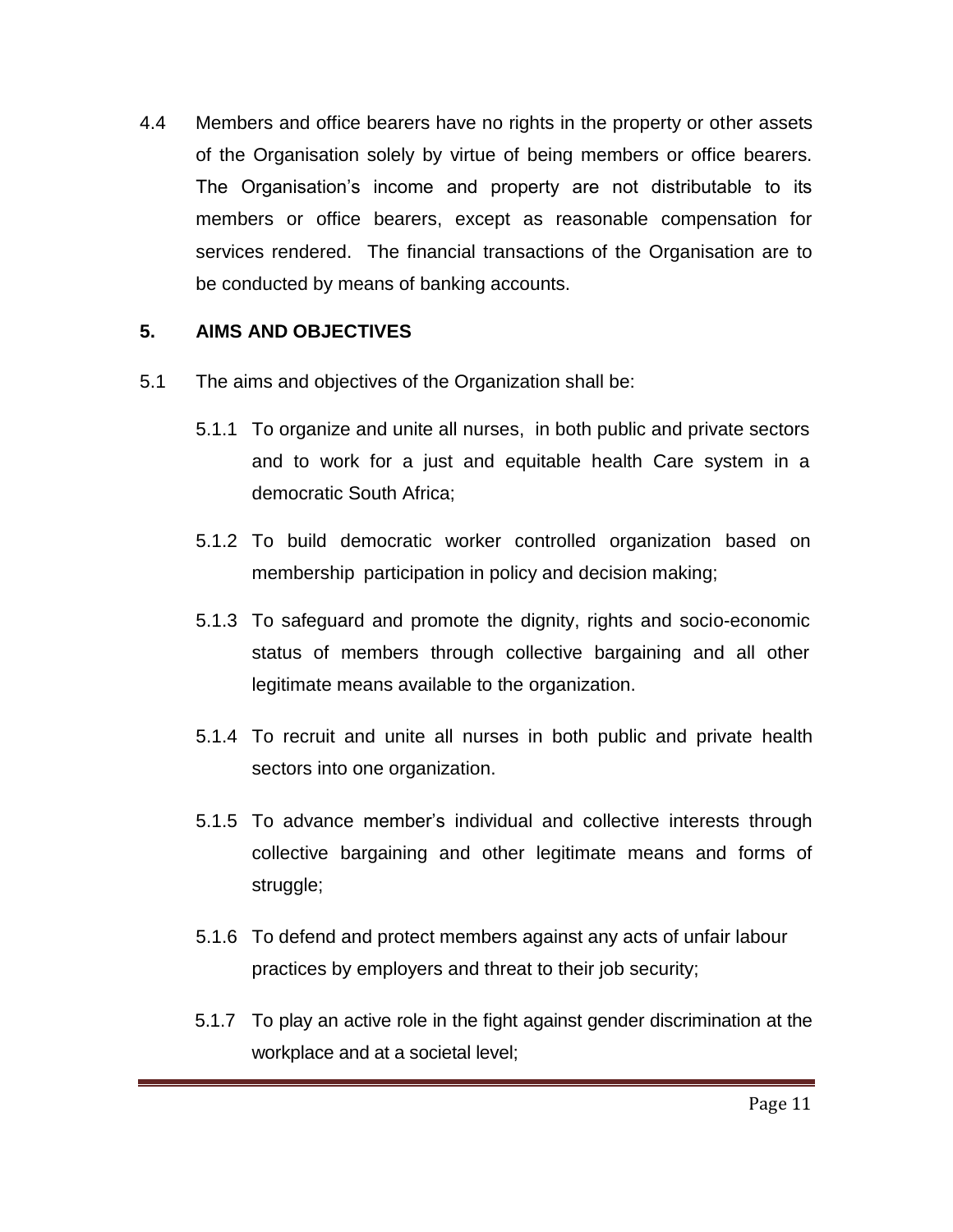- 5.1.8 To develop a strong shop steward movement sustained by quality and working class biased education and training;
- 5.1.9 To promote professional integrity and high standards of ethical conduct among members and in the health profession including delivery of total health to the populace of South Africa through quality and dedicated service by health care professionals;
- 5.1.10 To promote equal access to health care by the general populace of South Africa;
- 5.1.11 To participate in, seek to influence and lobby all relevant policy making bodies and institutions in the health sector both nationally and internationally;
- 5.1.12 To develop and maintain contacts and relationships with other trade unions, trade union federations and organizations in pursuance of maximum working class unity and solidarity, nationally and internationally.
- 5.1.13 To promote or oppose, as the case may be, any laws and administrative procedures that affect the interests of the members, in particular and health care, in general;
- 5.1.14 To do all other things that may promote and/or are in the interests of the Organization and its members, and which are consistent with the aims and objects of this Constitution.

## **6. DISCIPLIPLINE**

# **6.1 Decision making**

6.1.1 The decision making process in the organization is informed by a mandating practice, the outcome of which, shall be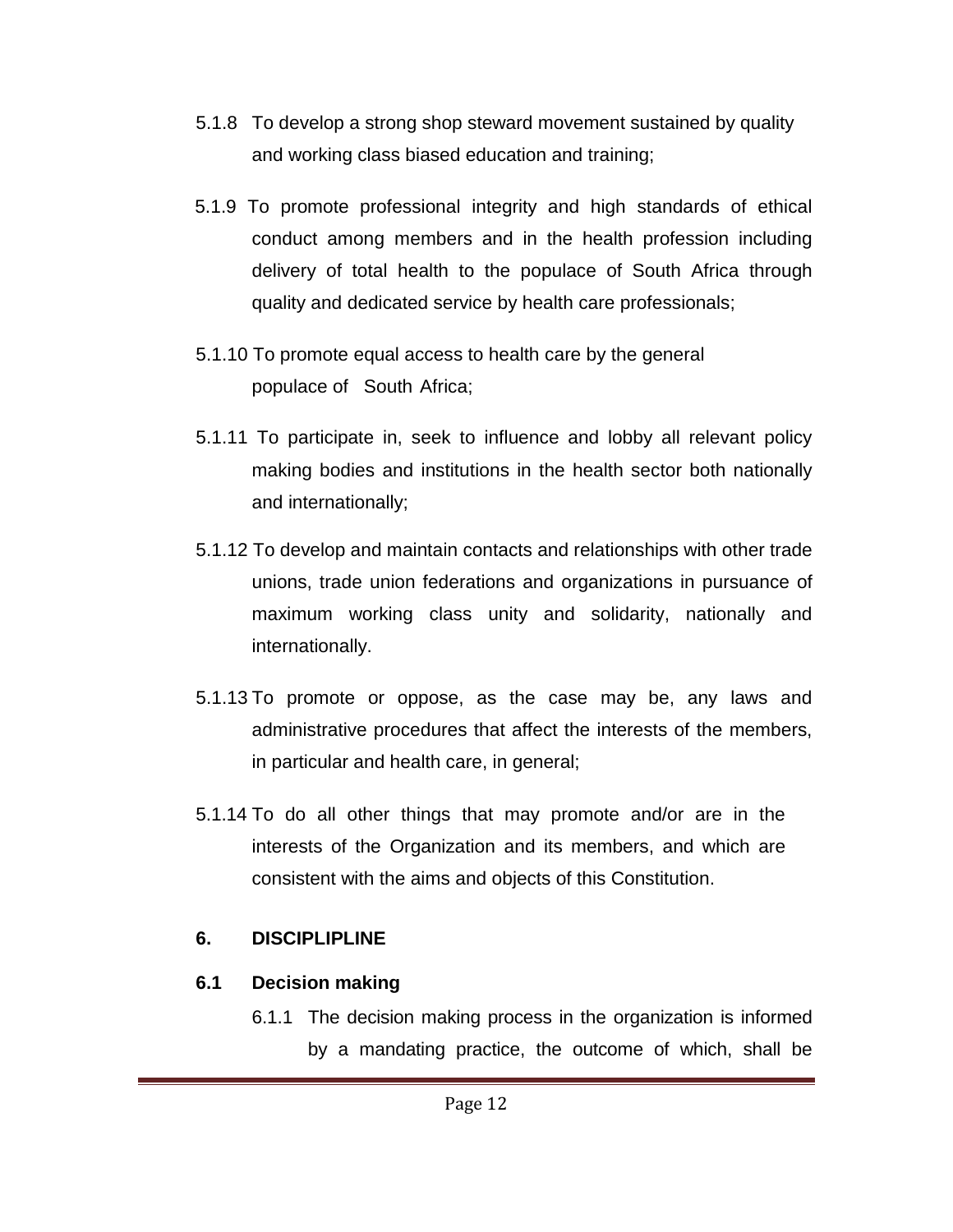representative of the organisation's collective voice and a will of the majority.

6.1.2 Decisions shall always be taken at an appropriate level of the organizational structure or office with the necessary authority and powers to do so. Decisions by a higher structure or office have a binding effect on the lower structures providing that they are consistent with the constitution and overall policies of the organization.

## **6.2 Representation**

- 6.2.1 The organization shall be governed by both direct and representative forms of democracy. Members of the organization shall participate directly in the affairs of the organization both at workplace and local levels and in the election of those who shall be responsible for the administration of the organization at regional, provincial and national levels.
- 6.2.2 Proportional representation shall be a guiding principle in determining the number of elected representatives to all governance structures

#### **6.3 Discipline**

6.3.1 All members, including office bearers, shall be subject to the organizational discipline and code of conduct, which shall be determined by the NEC from time to time, and also to any disciplinary processes or sanctions defined in such a code.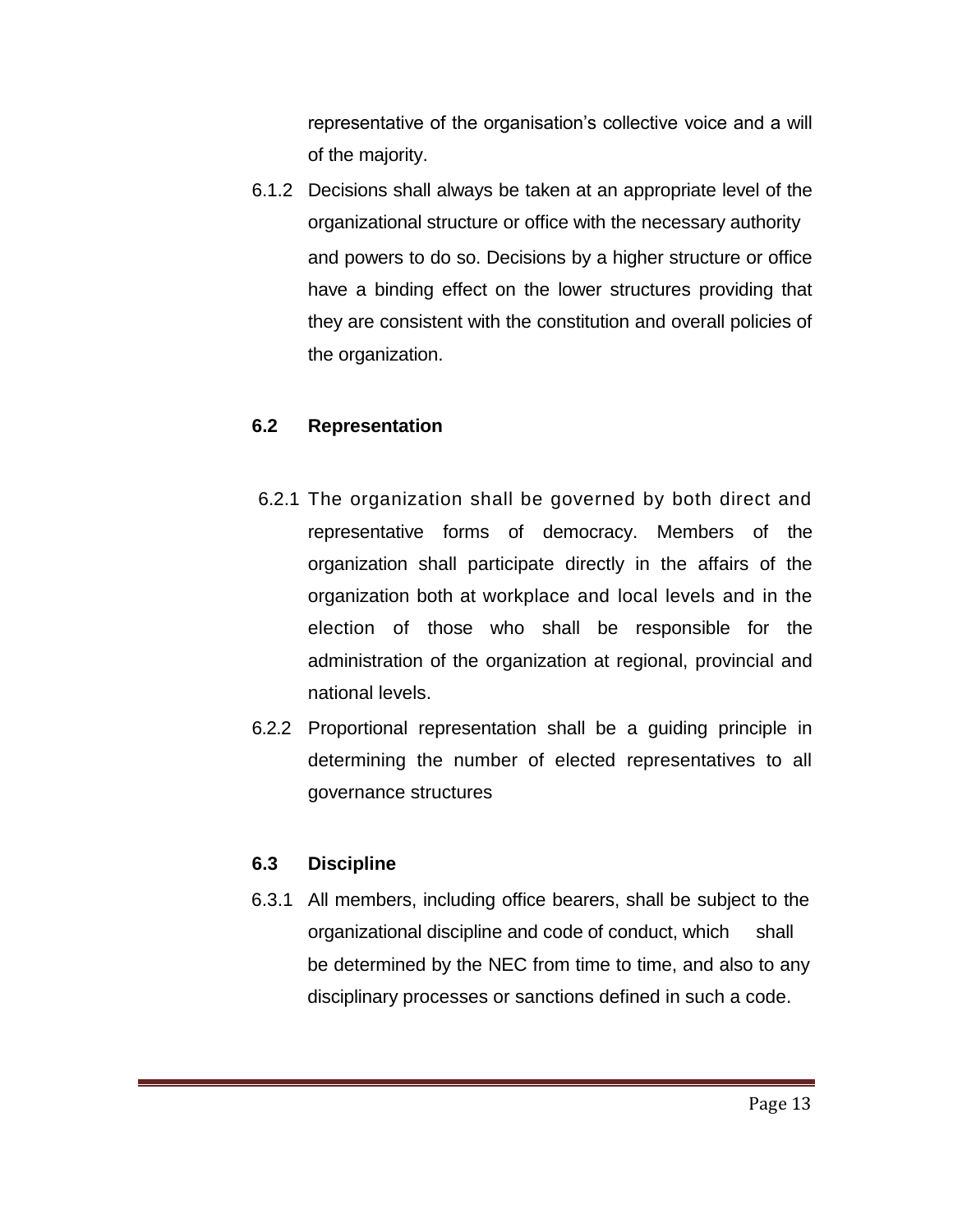## **CHAPTER II: ORGANISATION MEMBERSHIP**

# **7.1 Scope and application**

7.1.1 Membership of the organization shall be open to all nurses, midwives/accoucheurs employed or retired including learners who are eligible for registration or enrolment.

# **7.2. Eligibility**

# **7.2.1 Full membership**

All persons registered as nurses/midwives/accoucheurs/learners are eligible for membership.

# **7.2.2 Associate membership**

All persons professionally admitted to be nurses, but are no longer practicing and those who qualified as nurses and are not yet employed are eligible for associate membership. Associate members are not entitled to vote or stand for election as Office Bearers but can fully participate in the proceedings or admitted as observers to Conferences and Congresses of the Organization and may be assigned to perform Organization duties.

# **7.2.3 Honorary membership**

Honorary membership may be conferred by the NEC or National Congress on any person in recognition of a special or exceptional contribution or service to the Organization or in the field of Health. Benefits of the person to whom the organization has conferred honorary membership to, will be determined by the National Executive Committee (NEC) of the Organization.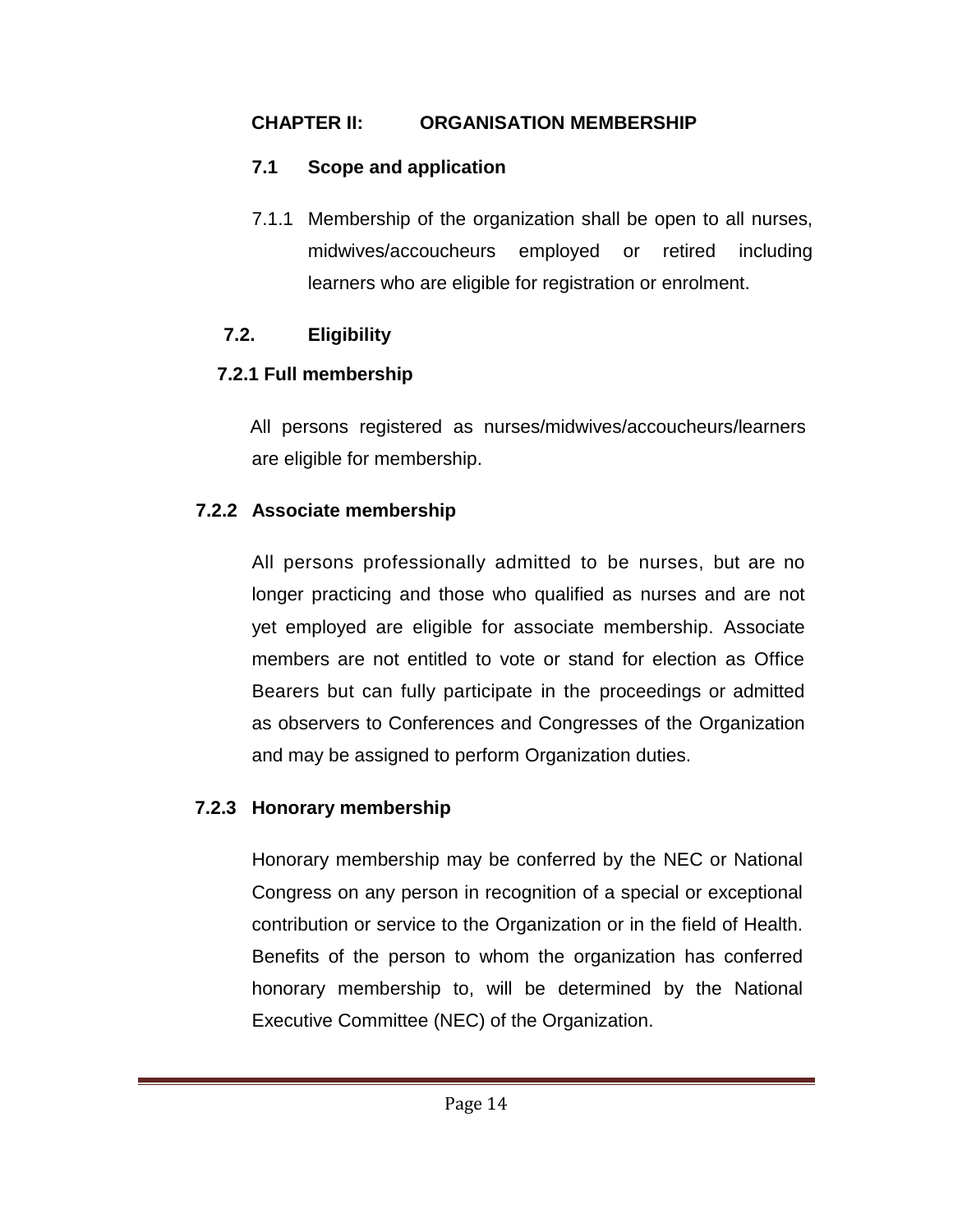#### **7.2.4 International Solidarity membership**

International Solidarity membership may be conferred to (Nurses) of any country who wish to pledge support and solidarity to the organization. The NEC shall decide on whether or not to extend the organization's benefits to the member.

## **7.2.5 Learner membership**

Any learner studying towards a nursing qualification is eligible to the organization's membership, to which the subscription fee payable and associated rights thereof, shall be determined by the organization from time to time.

## **7.2.6 Dual membership**

- 7.2.6.1Any member who joins DENOSA automatically revokes membership of another trade union since the organization does not subscribe to dual membership.
- 7.2.6.2A member with dual membership will not be eligible for any leadership position.

#### **7.3 Application for membership**

Shall be made by a nurse/learner wishing to associate her/himself with the organization on the organization standard application form.

#### **7.4 Subscriptions, levies and benefits**

## **7.4.1 Subscriptions**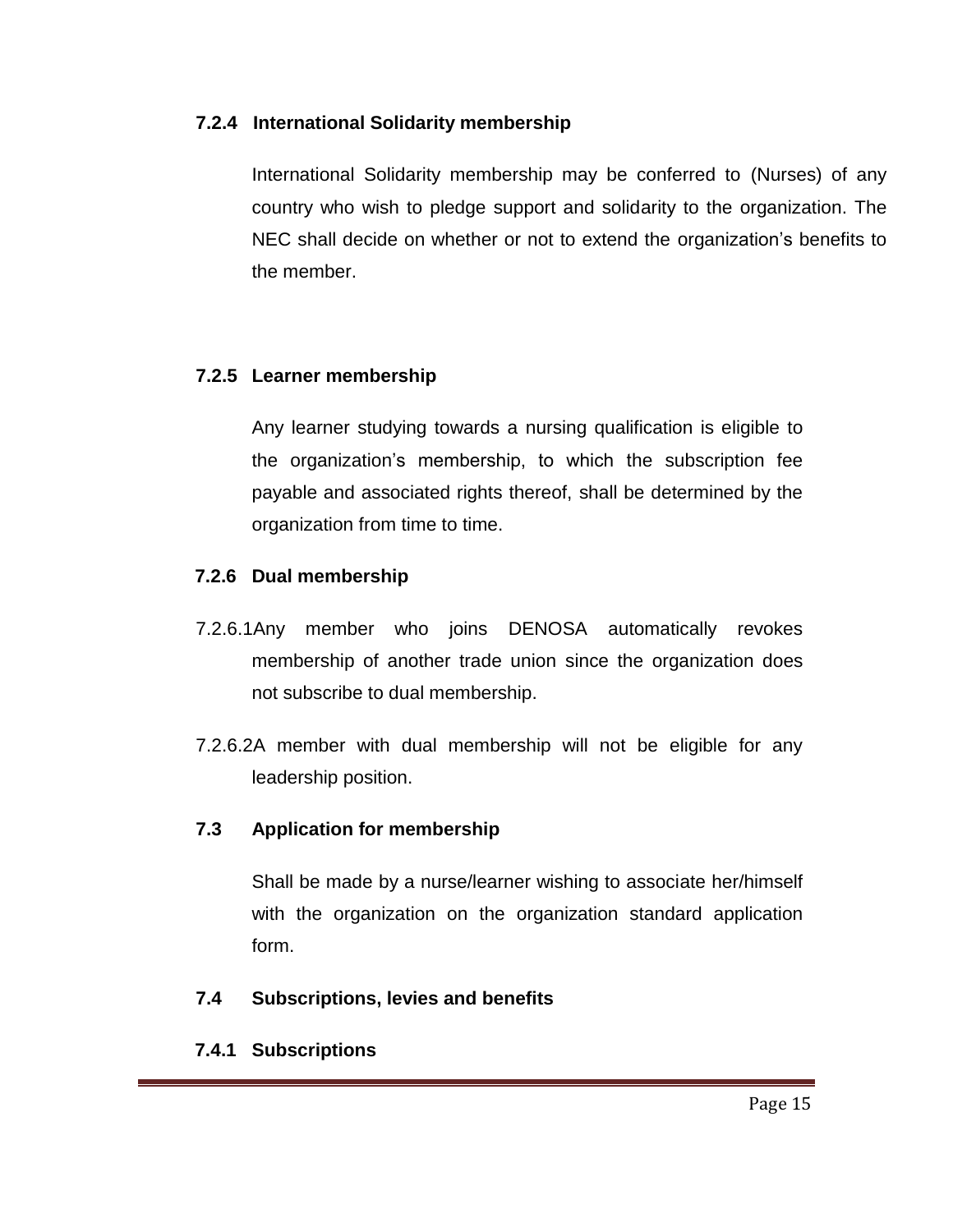- 7.4.1.1 The National Congress or the CEC shall have the power to determine the rate of subscription payable by members of the organization.
- 7.4.1.2 Any proposal to increase subscription payable to the organization by members shall be approved by the Congress or the NEC whichever comes first.
- 7.4.1.3 A member may cease to be a member of the organization if she/he is in arrears for three months of her/his subscriptions.

## **7.4.2 Levies**

7.4.2.1 The NEC may from time to time approve a levy to be paid by members of the organization for a specified purpose

## **7.4.3 Benefits**

- 7.4.3.1 The NEC shall have powers to establish benefit schemes on behalf of DENOSA members prior to the establishment of any benefit scheme, the organization will allow sufficient consultation with the structures of the Organization.
- 7.4.3.2 Benefit schemes shall be separate financial entities or units governed by the set of rules applicable in their field of business.

# **7.5 Termination of membership**

7.5.1 Any member is entitled to resign from the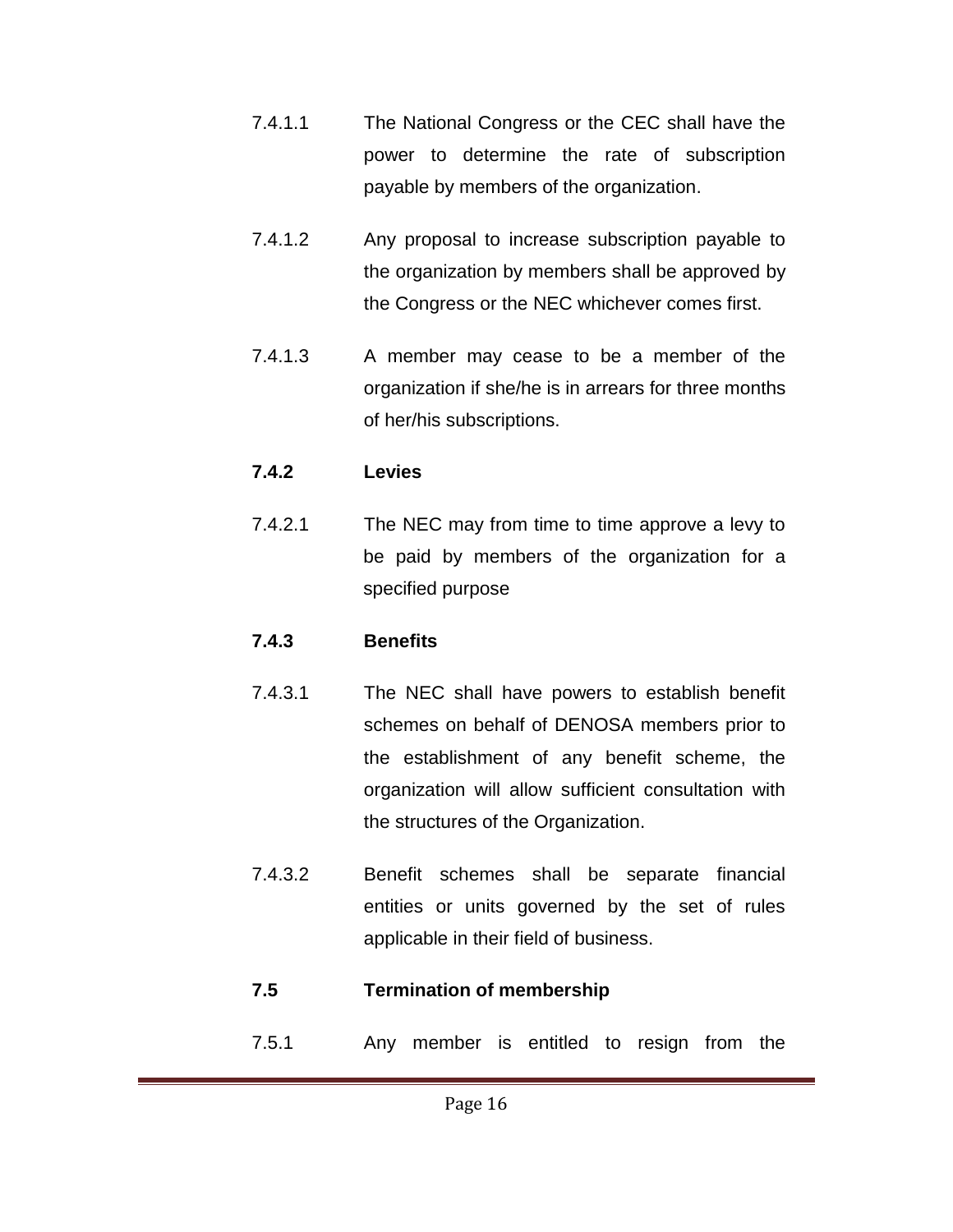organization after giving and serving three months written notice to the Provincial Secretary;

7.5.2 In the event the organization decides that the conduct of a member is detriment to the interests of the organization and subjects such a member to a disciplinary hearing and same concludes that the member's membership with the organization should be terminated;

#### **CHAPTER III: ORGANISATIONAL STRUCTURES**

## **Part A: WORKPLACE/BRANCH LEVEL**

## **8. WORKPLACE/BRANCH/LEVEL**

A workplace/branch refers to any place of work where nurses render services.

## **8.1. Shop Stewards**

Members of the organization in good standing in each workplace/branch may elect a shop steward, by show of hands or secret ballot, from among themselves. All shop stewards shall be eligible for re-election upon the expiry of their term of office.

## **8.1.1. Election of Shop stewards**

- 8.1.1.1 The term of office of shop stewards shall be two (2) years;
- 8.1.1.2 At every Shop steward Committee which the organization has a minimum of fifty members shall elect a committee.
- 8.1.1.3 All shop stewards elections shall be unit or facility based and conducted in terms of the organization's constitution;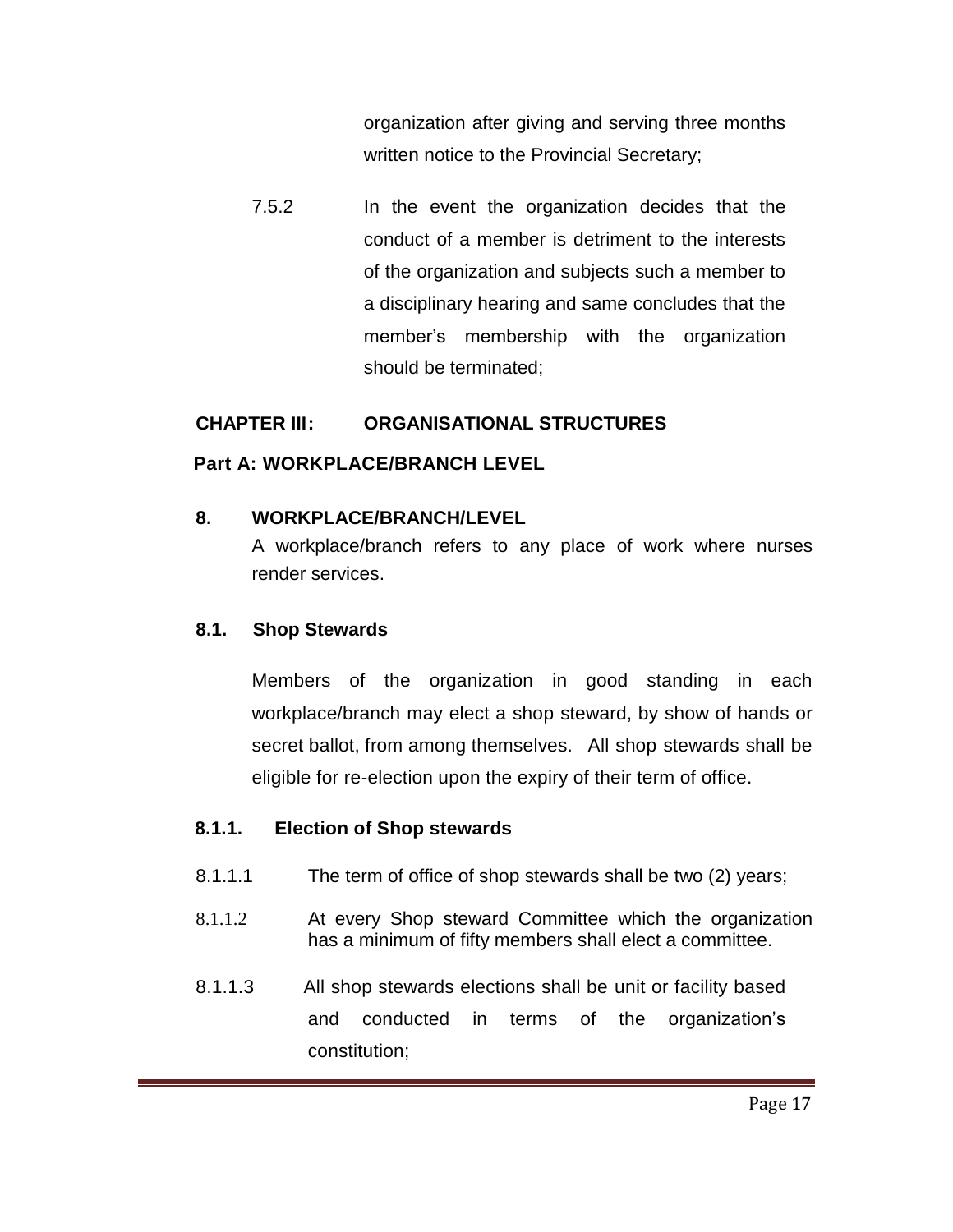- 8.1.1.4 Should there be only one nomination received for the unit or facility, the only candidate shall be duly elected;
- 8.1.1.5 In the event of more than one candidate for the vacancy, members must take a ballot and the candidate who receives the most number of votes shall be duly elected;
- 8.1.1.6 Shop stewards must hold office until the next election provided this does not extend beyond six months of the shop steward's official term of office.

## **8.2 Composition of Committees**

- 8.2.1 The Shop Steward Committee shop shall consist of the Chairperson, Deputy Chairperson, Treasurer and Secretary and Deputy Secretary (WEC/BEC) and all Shop stewards elected from and among the various units in the workplace/branch.
- 8.2.2 In the event of the shop steward Committee/s not meeting the required formula, the shop steward (s) shall between or among themselves appoint a coordinator within the seven days.
- 8.2.3 The PEC may after careful assessment of proper coordination of union activities and organizational efficiency decide to join these workplaces/branches to constitute the Shop Steward Committee or allocate shop stewards concerned to the nearest constitutionally constituted shop stewards committee.
- 8.2.4 Members of the workplace/branch shall within seven days after their election, meet to appoint a coordinator among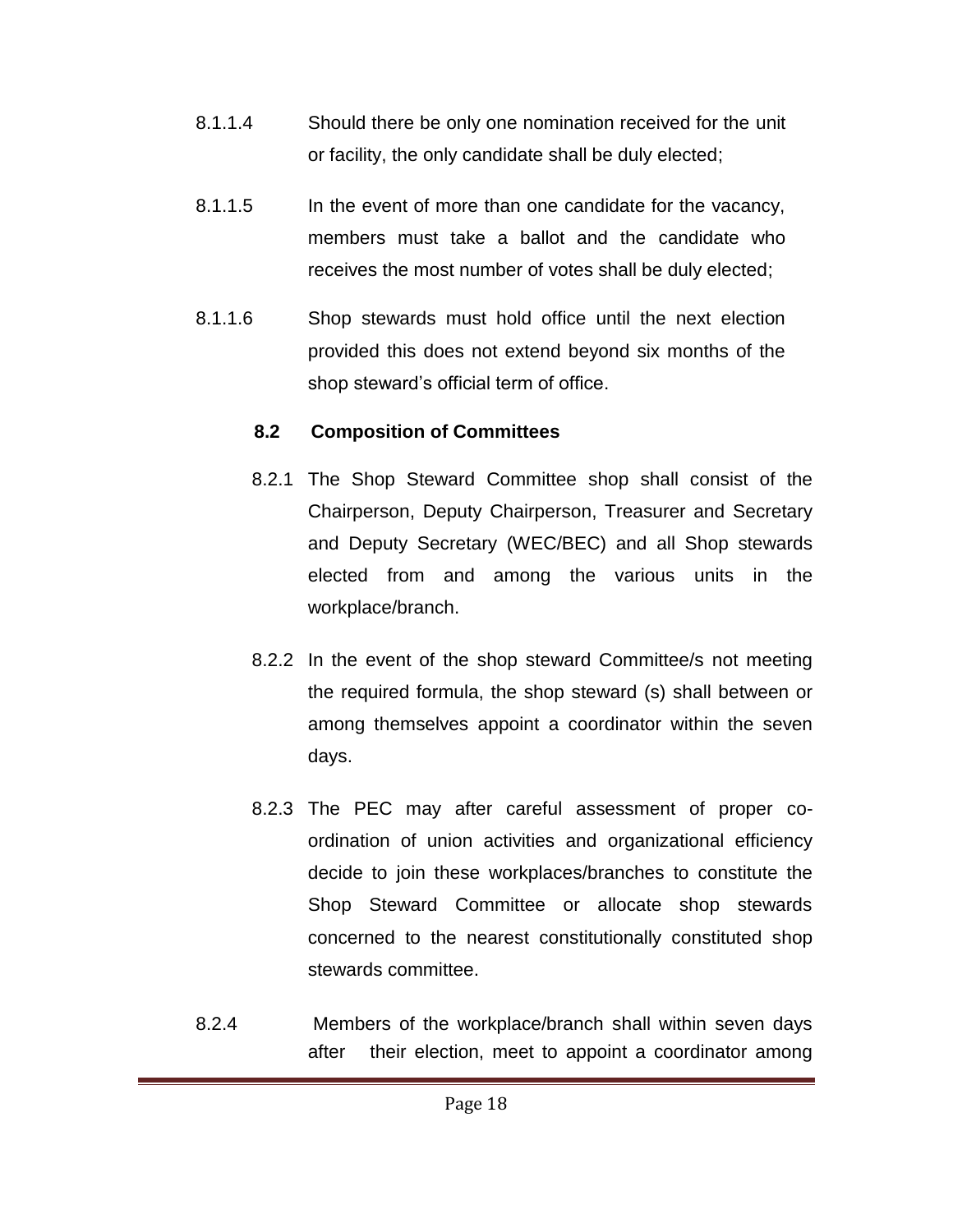themselves.

#### **8.3. Powers and Functions**

- 8.3.1 To recruit members in the workplace/branch;
- 8.3.2 To manage the affairs of the union at the workplace/branch.
- 8.3.3 Receive and attend to complaints of members concerning their employment and where necessary to report such complaints to the LEC;
- 8.3.4 To communicate the decisions and policies of the organization to members;
- 8.3.5 To communicate the decisions of the organization structures to members and to report to the LEC.
- 8.3.6 To undertake any work or assignment as mandated by members or structures of the organization in compliance or furtherance of the objects of this constitution or organization policy directives.

## **8.4 Frequency of Meetings**

8.4.1 The Shop Steward Committee shall meet at least once in two weeks.

## **8.5 Vacation of office**

- 8.5.1.A member of any elected body of the organization shall vacate office if:
- 8.5.1.1 Such member's estate is sequestrated;
- 8.5.1.2 Such member is absent from three (3) consecutive ordinary meetings of the structure in question without leave or permission.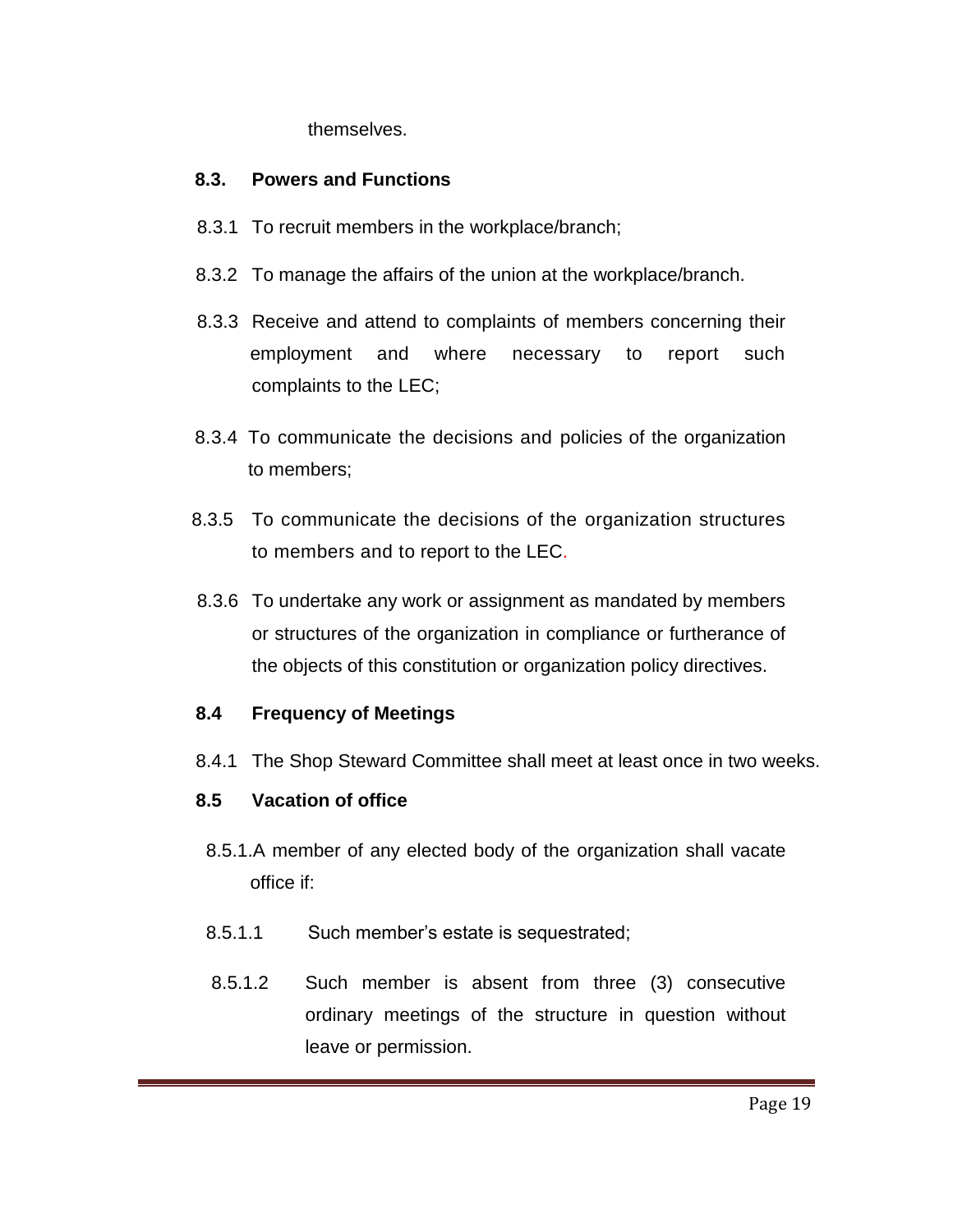- 8.5.1.3 Such member ceases to be a member of the organization.
- 8.5.1.4 Such member is convicted of a criminal offence involving dishonesty.
- 8.5.1.5 Such member is certified as having illness that affect the soundness of his mental state.
- 8.5.1.6 Such member has been found guilty of disgraceful conduct by the regulatory body which may damage the image of the organization
- 8.5.1.7 Such member has been found guilty of a serious criminal offence which may damage the image of the organization.

# **8.6 Workplace/Branch General Meetings**

# **8.6.1 Composition**

8.6.1.1 All members and shop stewards in the workplace/branch are required to attend these general meetings.

# **8.6.2 Powers and Functions**

- 8.6.2.1. The workplace/branch meeting shall discuss and implement policy and decisions of the organization.
- 8.6.2.2 The meeting shall also discuss all issues that are affecting the workplace/branch including mandating and recalling representatives on the shop steward committee.

# **8.6.3 Frequency of meetings**

8.6.3.1 The general meetings shall take place at least six times a year.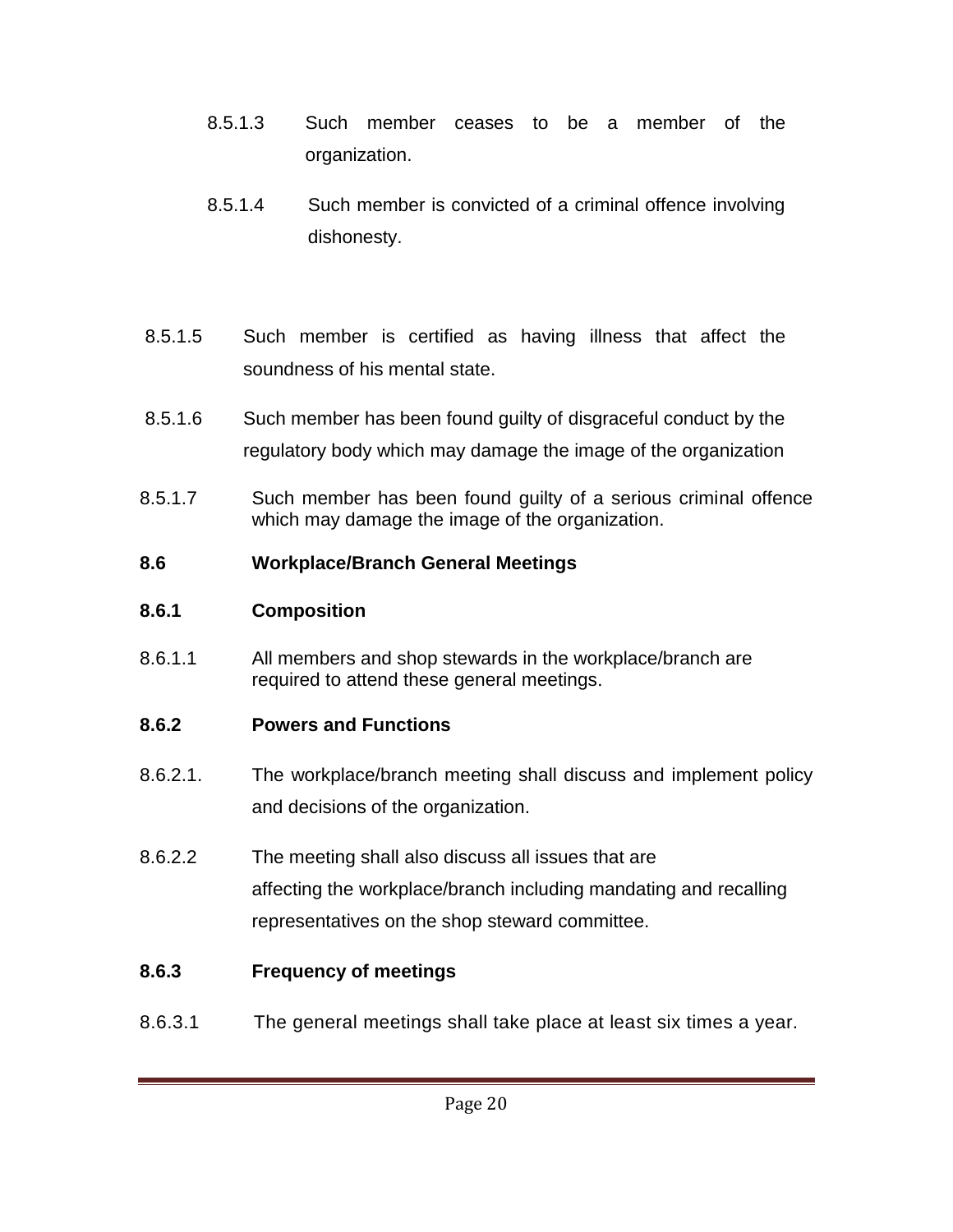8.6.3.2 The workplace/branch is responsible for convening workplace meetings. The Secretary shall circulate a notice of the meeting to members no later than fourteen (14) days from the date of the

> normal/branch meeting and or forty eight (48) hours before an urgent special meeting.

#### **8.6.4 Quorum**

- 8.6.4.1 The quorum for the workplace/branch general meeting shall at least be one third of the total paid up members of the workplace/branch present including the majority of duly elected members of the shop stewards committee;
- 8.6.4.2 In the event of there being no quorum within one (1) hour of the scheduled time of such a meeting, the meeting must stand adjourned. The Chairperson must formally open the meeting, and after consultation with the shop stewards committee present shall inform members of the date, time and venue of such adjourned meeting, which date shall not be later than 14 calendar days;
- 8.6.4.3 Notwithstanding the provisions of clause 8.6.4.1 above, and regardless of the number of members present, the adjourned meeting may duly proceed on the scheduled time as members present will constitute a quorum.

#### **PART B: LOCAL LEVEL**

#### **9. LOCALS**

9.1 A local refers to a collection of workplaces/branches within the same locality where nurses render services in compliance with their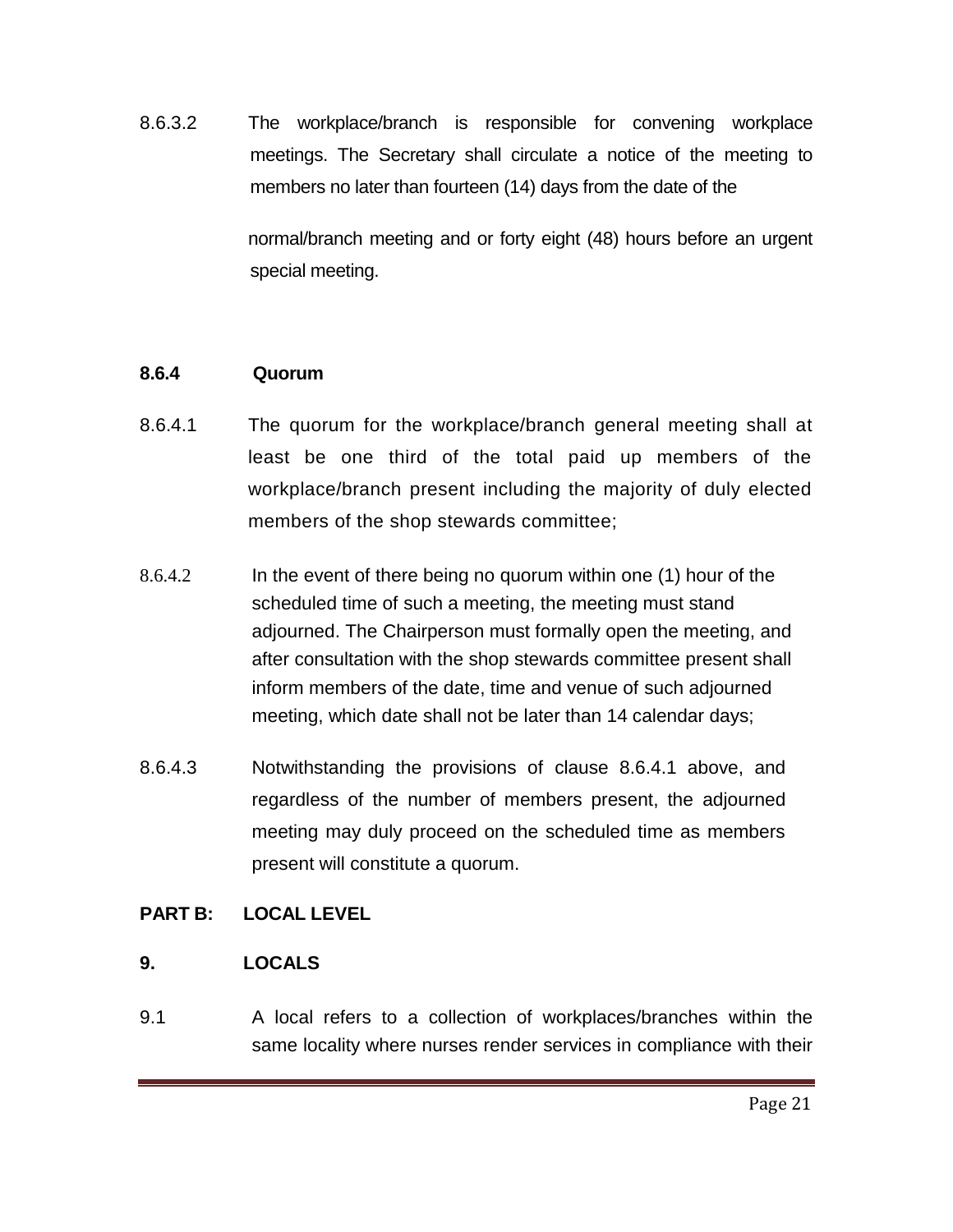contract of employment obligations.

# **9.2 Demarcation of Locals**

The Provincial Executive Committee (PEC) may demarcate locals and local structures in any of the official regions.

# **9.3 Local Office Bearers (LOB)**

# **9.3.1 Composition of the LOB's**

- 9.3.1.1 The LOB shall consist of the Chairperson, Deputy Chairperson, Treasurer, Secretary and Deputy Secretary who shall be elected to serve a two year term of office.
- 9.3.1.2 The LOB's shall be elected from the Workplace/Branch Executive Committee Members who form part of the Local.

# **9.4 Local Executive Committee (LEC)**

# **9.4.1 Composition of the LEC**

- 9.4.1.1 The Local Executive Committee (LEC) shall be elected from among the Workplace/Branch Executive Committee members who form part of the Local.
- 9.4.1.2 The LEC shall consist of the LOB's, as well as Chairpersons, and Secretaries of the Workplace/Branch Executive Committee within Local.

# **9.5 Powers and Functions**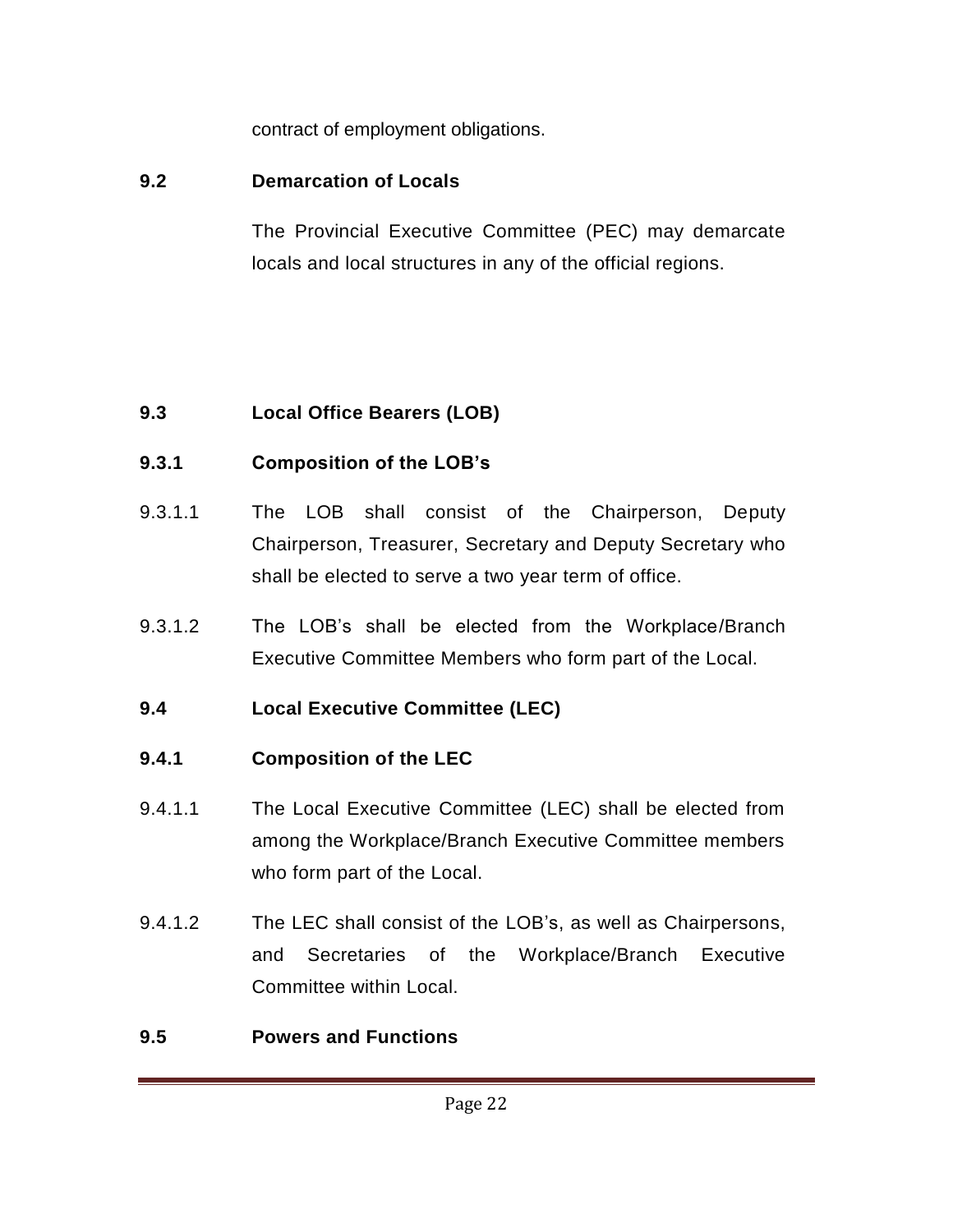- 9.5.1 To recruit members in the Locals;
- 9.5.2 To manage the affairs of the union at the local levels;
- 9.5.3 Receive and attend to complaints of members concerning their employment and where necessary to report such complaints to the LEC;
- 9.5.4 To communicate the decisions and policies of the union of members;
- 9.5.5 To communicate the decisions of the union structures to members and to report to the LEC;
- 9.5.6 To undertake any work or assignment as mandated by members or structures of the Organization in compliance or furtherance of the object of this Constitution or Organization policy directives.

# **9.6 Frequency of meetings of the LOB's, LEC and Local General Meetings**

- 9.6.1 The LOB shall meet at least once every month
- 9.6.2 The LEC shall meet at least once every two months.
- 9.6.3 The Local General Meeting shall take place at least once every three months.

#### **9.7 Quorum**

9.7.1 For purposes of determining a quorum, there must be at least 50% (fifty percent) +1 of the Local office bearers and members of the LEC present and or the majority of the workplace/branches in the local.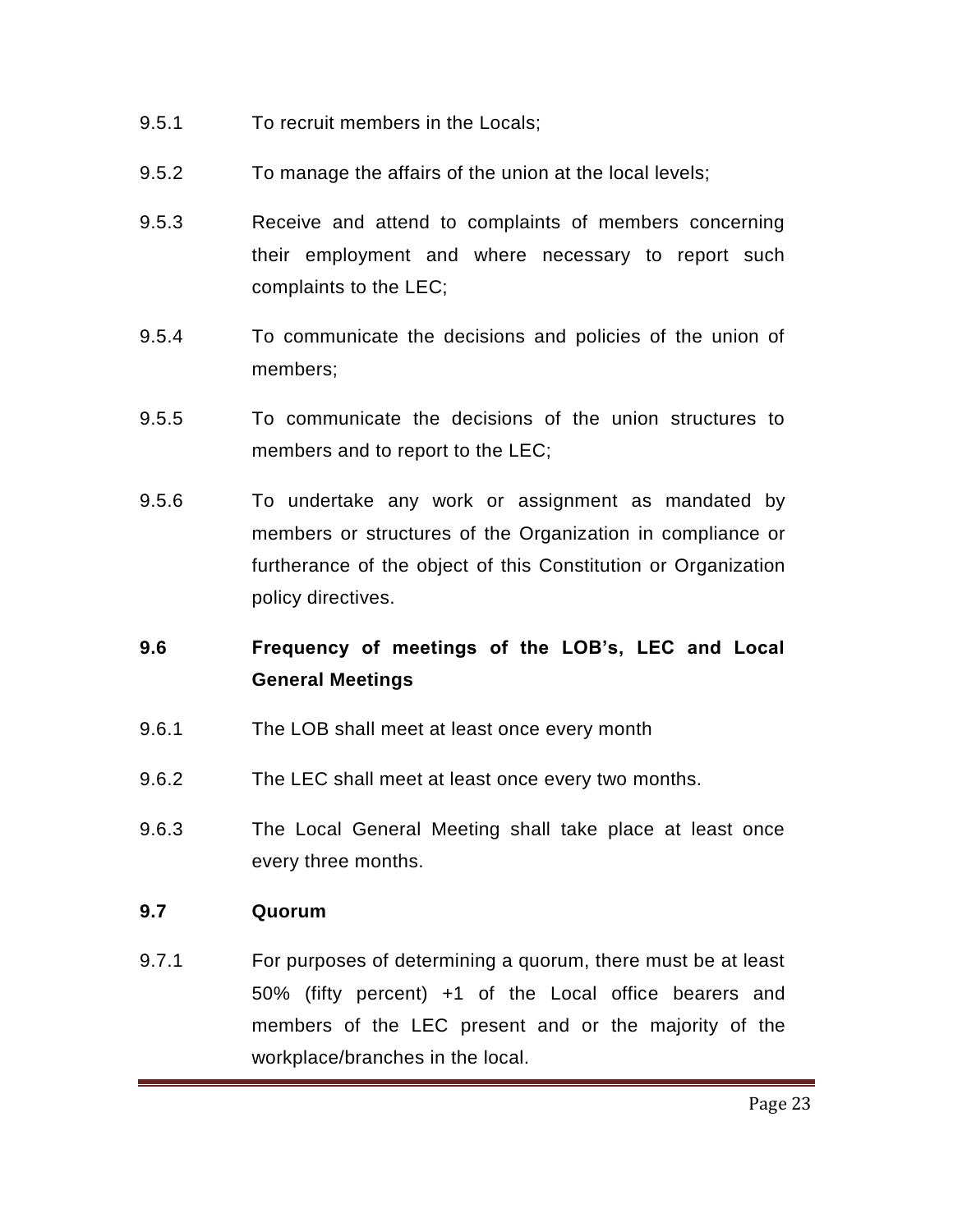- 9.7.2 In the event of being no quorum within 30 (thirty) minutes of the scheduled time of such a meeting, the meeting must stand adjourned. The Chairperson must officially open the meeting, and after consultation with the Local office bearers present, shall announce the date, time and venue of the adjourned meeting, which date shall not be later than 14 calendar days.
- 9.7.3 Notwithstanding the provisions of rule 9.7.1 above and regardless of the number of members present, the adjourned meeting may duly proceed on the scheduled time as members present will constitute a quorum.

## **9.8 Vacation of Office**

- 9.8.1 A member of any elected body of the union shall vacate office if:
- 9.8.2 Such member's estate is sequestrated.
- 9.8.3 Such member is absent from consecutive ordinary meetings of the body in question without leave or permission.
- 9.8.4 Such member ceases to be a member of the Organization.
- 9.8.5 Such member is convicted of a criminal offence involving dishonesty.
- 9.8.6 Such a member is certified as having illness that affects the soundness of his mental state.
- 9.8.7 Such a member has been found guilty of disgraceful conduct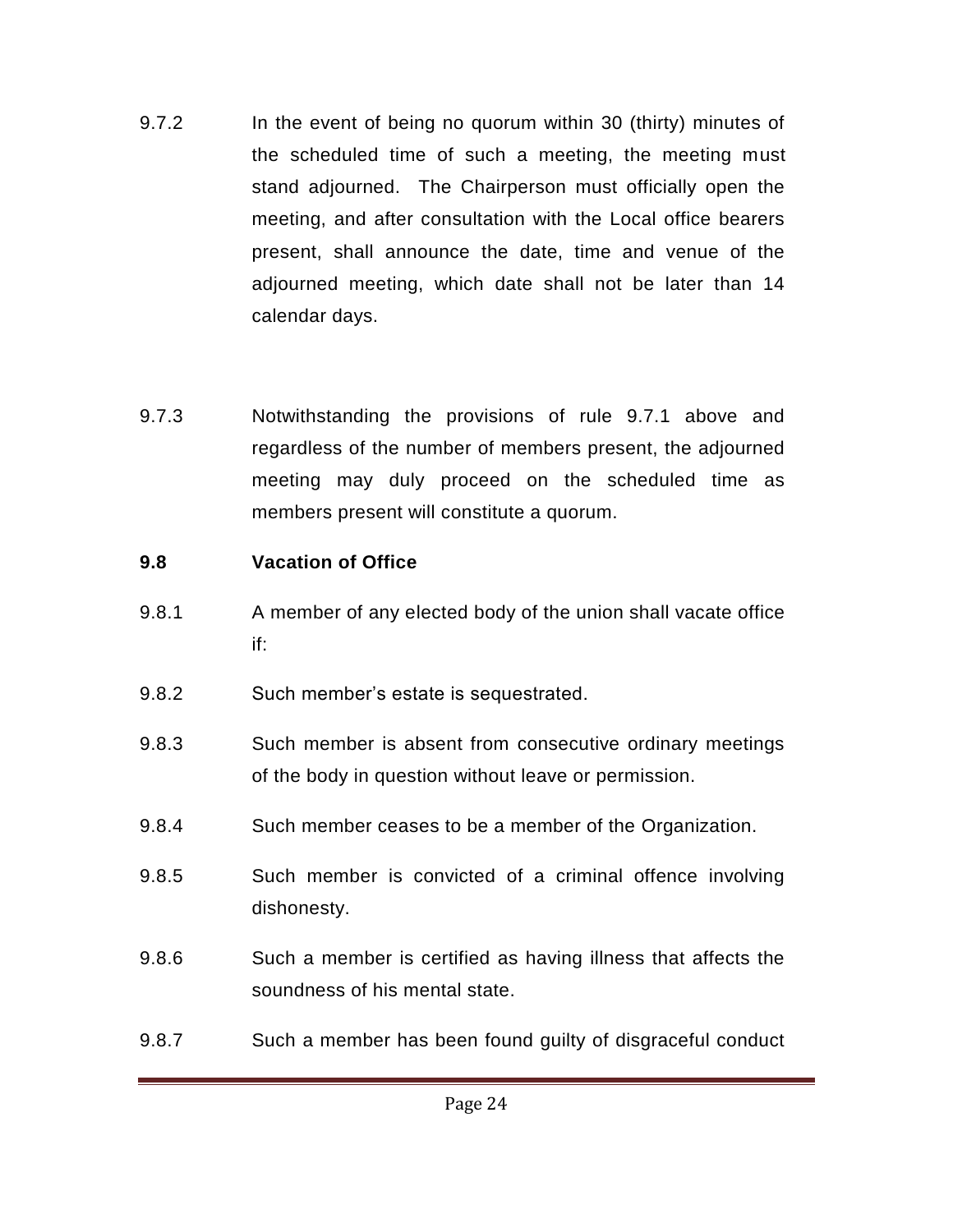by the regulatory body, which may damage the image of the Organization/profession.

9.8.8 Such a member has been found guilty of a serious criminal offence may damage the image of the Organization/profession.

## **9.9 Local General Meetings**

#### **9.9.1 Composition**

9.9.1.1 All members of the Organization and shop stewards in the local are required to attend these general meetings.

## **9.9.2 Powers and Functions of LGM**

- 9.9.2.1 The Local General Meeting shall discuss and implement policy and decisions of the Organization*.*
- 9.9.2.2 The meeting shall also discuss all issues affecting the local (s) including mandating representatives on the shop steward committees.

## **9.9.2.3 Electing of Local Office Bearers**

#### **9.9.3 Frequency of meetings**

9.9.3.1 The meetings of the structure shall take place at least once every three months.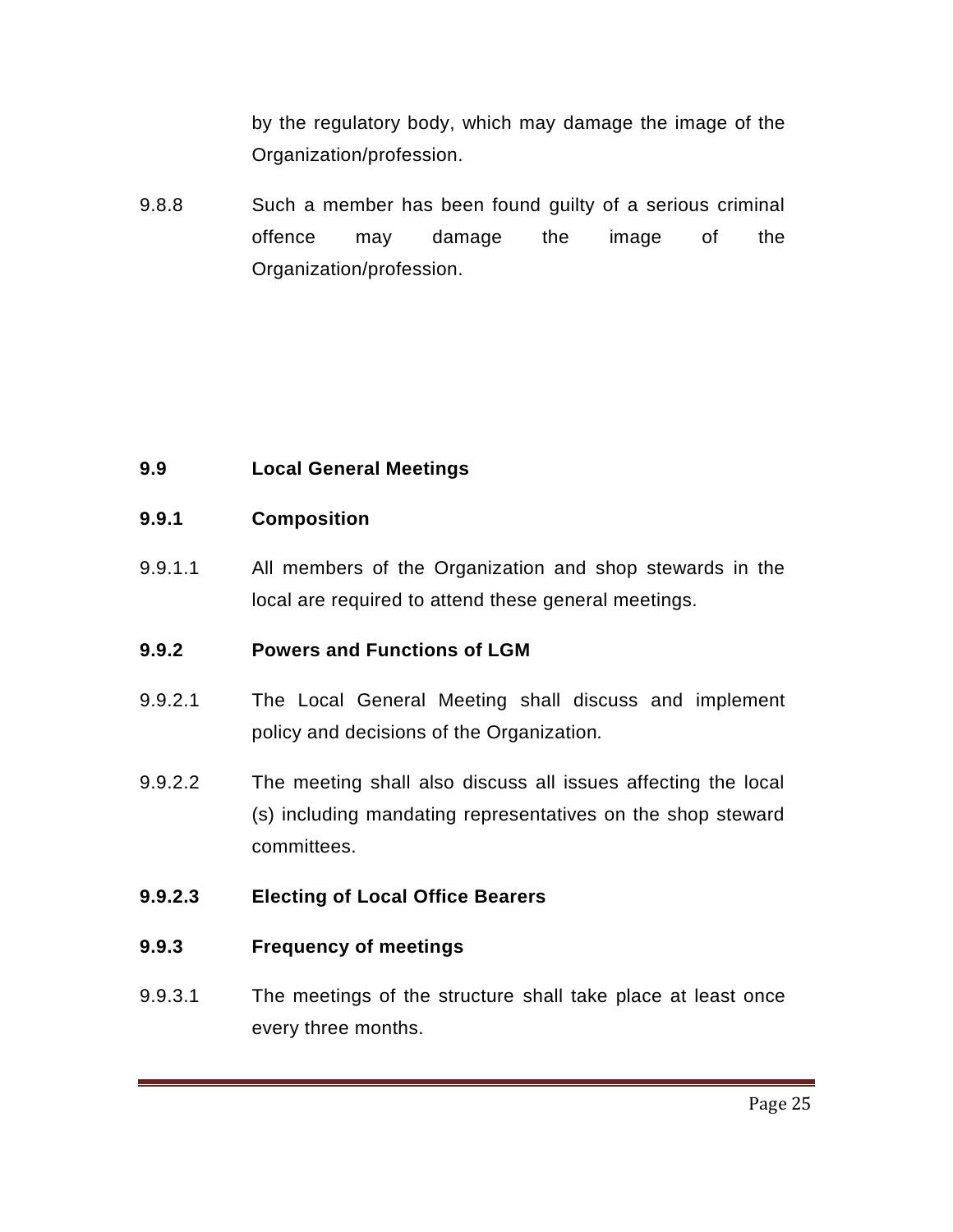9.9.3.2 The LOB shall be responsible for convening local meetings. The Secretary shall circulate a notice of the meeting to members not later than fourteen days before the scheduled date of the meeting.

# **9.9.4 Quorum**

- 9.9.4.1 The quorum for the local general meeting shall at least be one third of the total paid up members of the local present including the majority of duly elected members of the shop stewards committee.
- 9.9.4.2 In the event of being no quorum within 1(one) hour of the scheduled time of such a meeting, the meeting must stand adjourned. The Chairperson must formally open the meeting and after consultation with the shop stewards committee present, shall inform members of the date, time and venue of such adjourned meeting, which the date shall not be later than 14 calendar days;
- 9.9.4.3 Notwithstanding the provisions of rule 9.9.4.1 above and regardless of the number of members present, the adjourned meeting may duly proceed on the scheduled time as members present will constitute a quorum.

# **10. PART C: REGIONAL LEVEL**

# **10.1 Demarcation of Regions**

10.1.1The PEC shall demarcate the regions.

# **10.2****Regional Office Bearers (ROB)**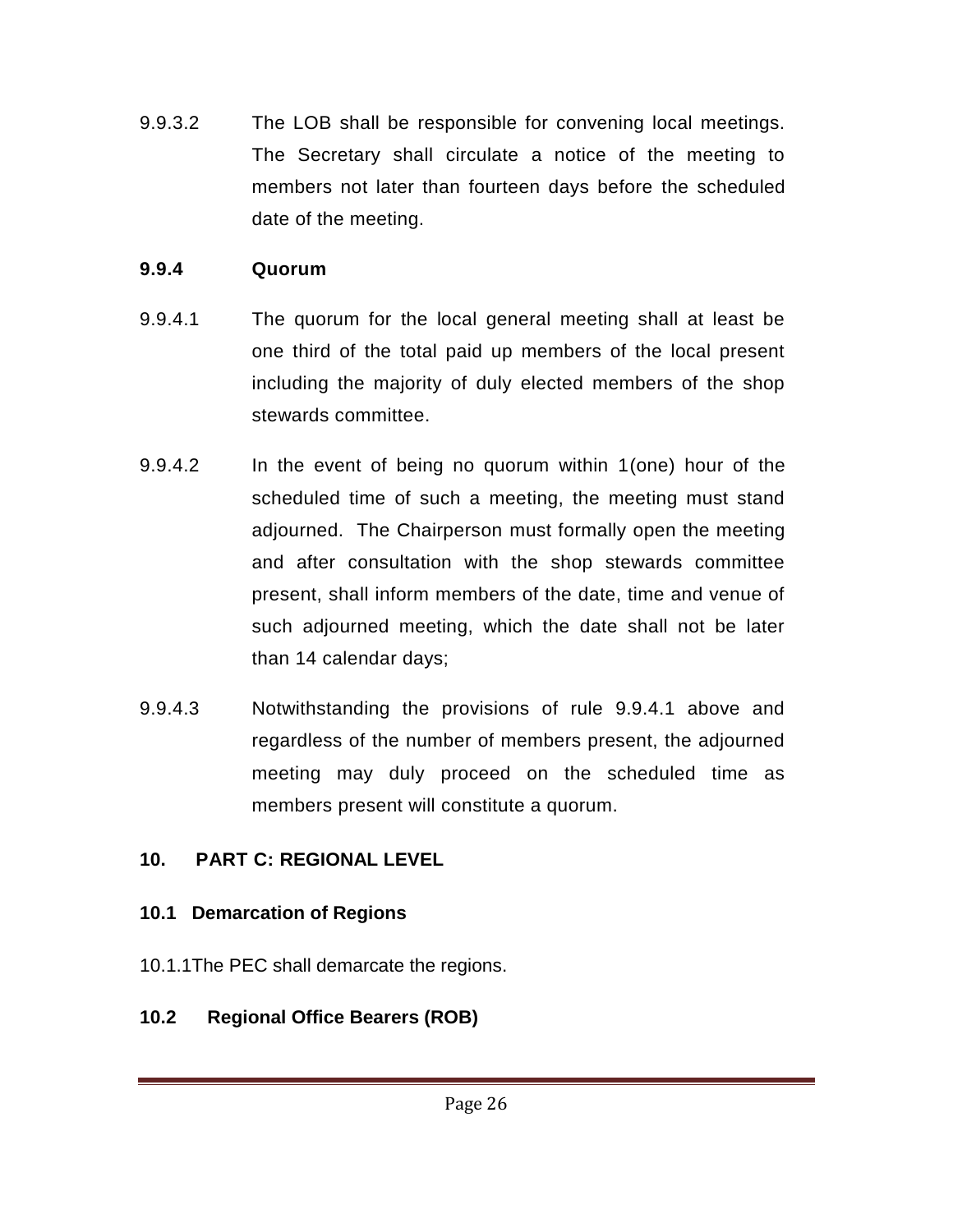#### **10.2.1 Composition**

 The ROB shall consists of Chairperson; Deputy Chairperson; Treasurer and Secretary and Deputy Secretaries who shall be elected to serve a four year term in office, provided they each serve not more than two terms.

#### **10.2.2 Powers and Functions**

- 10.2.2.1 The Regional Office Bearers shall be responsible for managing the affairs (work) of the region, including but not limited to:
	- a) Convening ROB, REC , Regional Shop Stewards Council (RSSC) meetings ,and Regional General Meetings(RGM) ;
	- b) Coordinate and implement the decisions and programmes of the REC, RSSC and the organization;
	- c) Attend all RSSC, REC and ROBs meetings in fulfillment of their constitutional obligations;
	- d) Undertake any such work or assignment that may be necessary to promote and advance the interests of members and the union, and
	- e) Assist and oversee local shop stewards committees in caring out their obligations.

#### **10.2.3 Frequency of Meetings**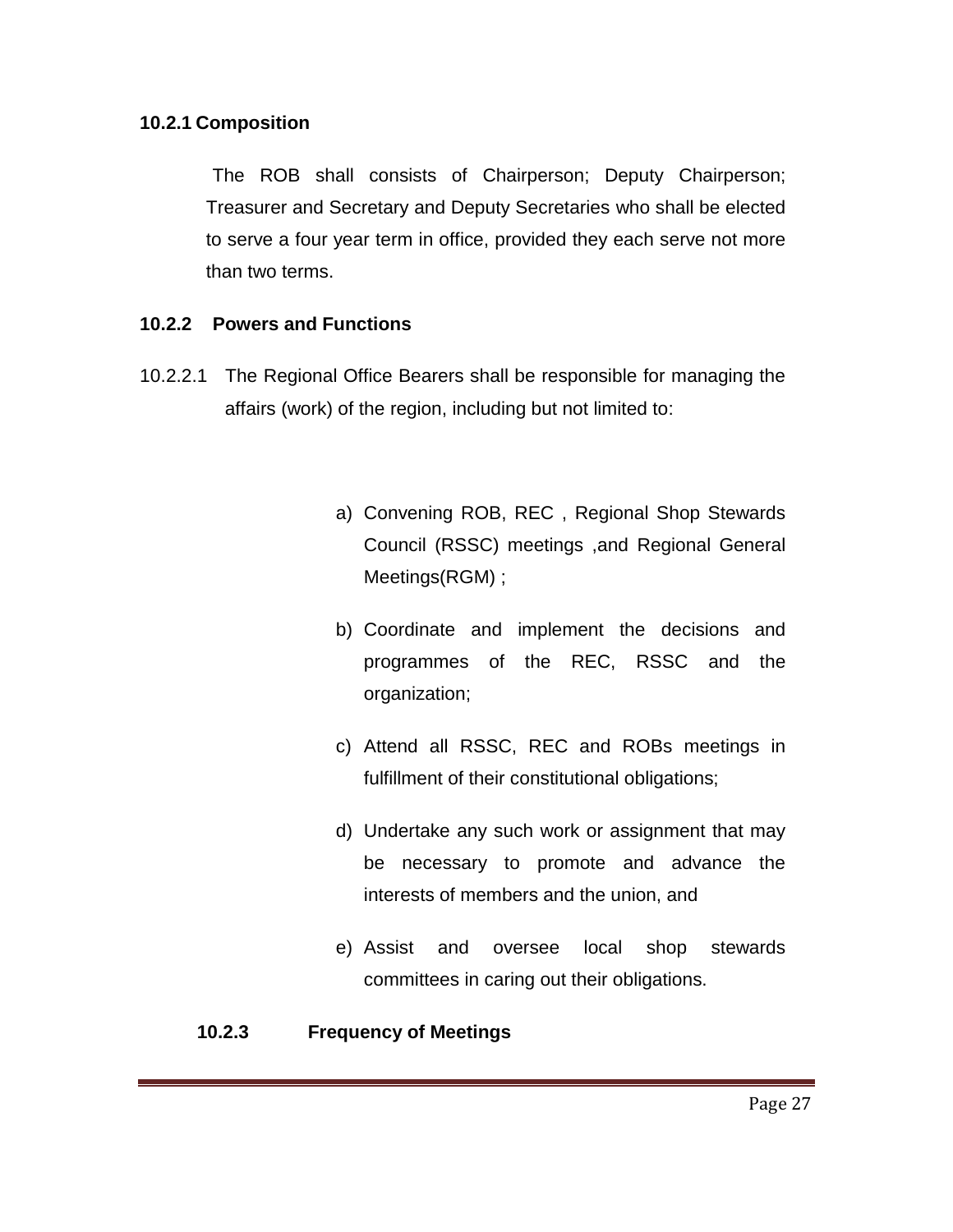10.2.3.1 The ROB''s to meet at least a month prior to meetings of the REC structures.

#### **10.2.4. Quorum**

10.2.4.1 A majority of the ROB's shall constitute a quorum. If after one hour of the scheduled time of the meeting there is no quorum, the meeting shall stand adjourned to an agreed date, time and venue.

#### **10.3 The Regional Executive Committee (REC)**

10.3.1 The REC shall be responsible for the overall management and coordination of the affairs of the Region.

#### **10.3.1.1 Composition**

10.3.1.2 The REC shall comprise the ROB's Chairpersons, and Secretaries from locals, and chairpersons of professionals/interest groups

#### **10.3.2 Powers and functions**

The REC shall have the powers to manage and oversee the affairs of the Region, which *inter alia,* shall include but not limited to the following:

- 10.3.2.1 To develop and implement organizing and recruitment programmes;
- 10.3.2.2 To promote the interests of the Region;
- 10.3.2.3 To compile a budget and activities for the region;
- 10.3.2.4 To account for all finances allocated to the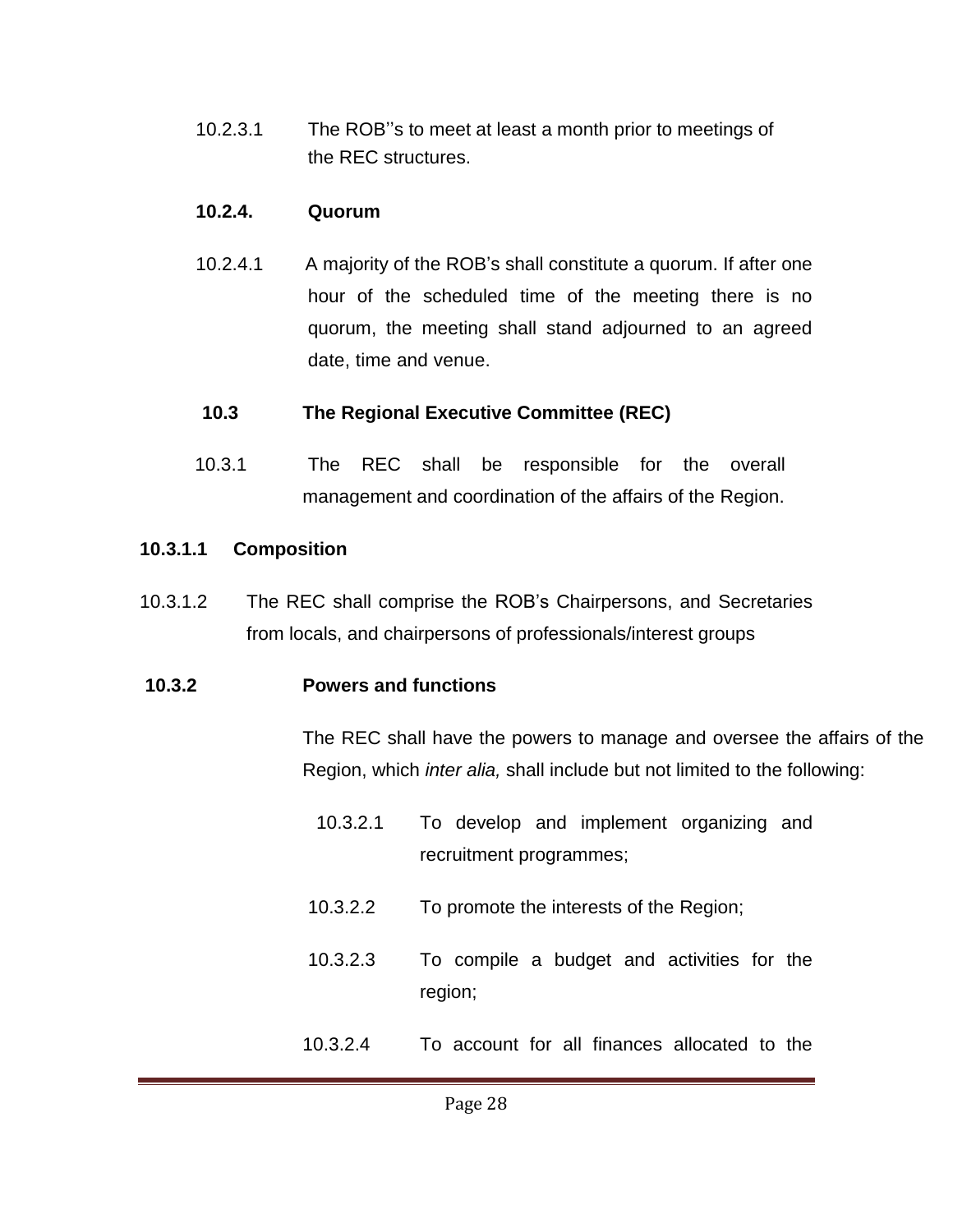Region for purposes of executing organizational work;

10.3.2.5 To oversee the performance of local within its jurisdiction including doing all other things that advances the interests of the organization and are consistent with the organization's constitution.

#### **10.3.3 Chairperson**

10.3.3.1 The Chairperson shall preside over meetings of the RSSC, ROBs, REC and RGM at which she or he is present, enforce observance of the Constitution, sign minutes of all meetings after confirmation thereof, represent the Region on the PEC and Provincial Congresses and perform such other duties as may be obligatory in terms of the decisions of the Organization.

#### **10.3.4 Deputy Chairperson**

10.3.4.1 The Deputy Chairperson shall perform those functions which the Chairperson would have ordinarily executed but is unable to do so either temporarily or permanently including performing any other such duties imposed by decisions of the Organization.

#### **10.3.5 Treasurer**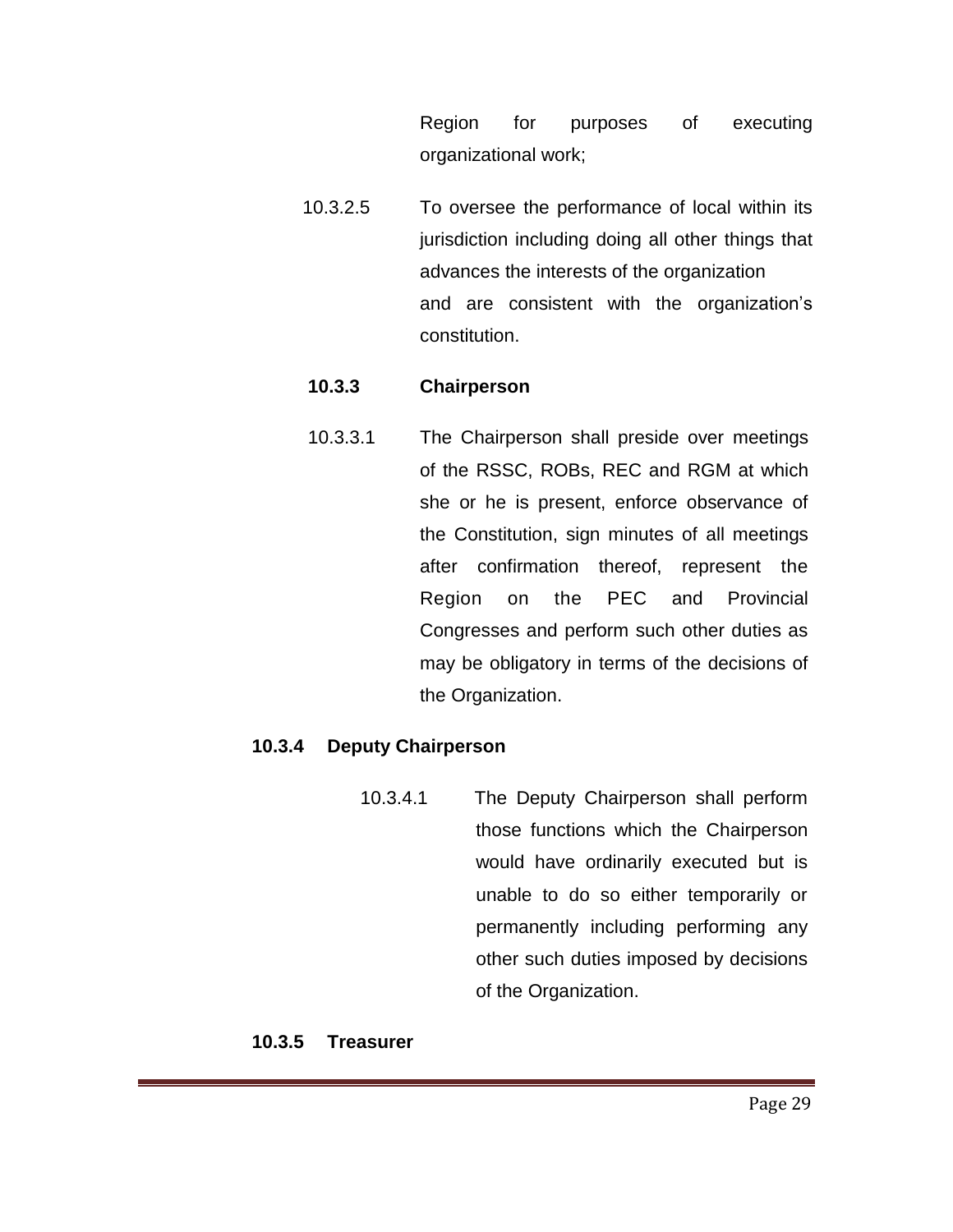10.3.5.1 The Treasurer shall be responsible for all monies allocated to the region and perform such other duties imposed by decisions of the Organization.

#### **10.3.6 Secretary**

- 10.3.6.1 The Secretary shall, in consultation with the Chairperson, issue notices convening meetings of the REC, RSSC, conduct all Organization's correspondences, keep originals and copies of all communication received and copies of dispatched, respectively.
- 10.3.6.2 She or he shall record the minutes and perform such duties imposed by the decision of the organization.
- 10.3.6.3 He or She shall further attend all meetings of the provincial structure.
- 10.3.6.4 The Secretary shall take all necessary steps to ensure that a register of members is maintained.
- 10.3.6.5 The Secretary shall circulate notices of the meeting and the agenda thereof to all members of the R.E.C 30 (thirty) days prior to the normal sitting and 7 (seven) days prior the sitting of a special meeting.

## **10.3.7 Deputy Secretary**

10.3.7.1 The Deputy Secretary shall perform those functions which the Secretary would have ordinarily executed but is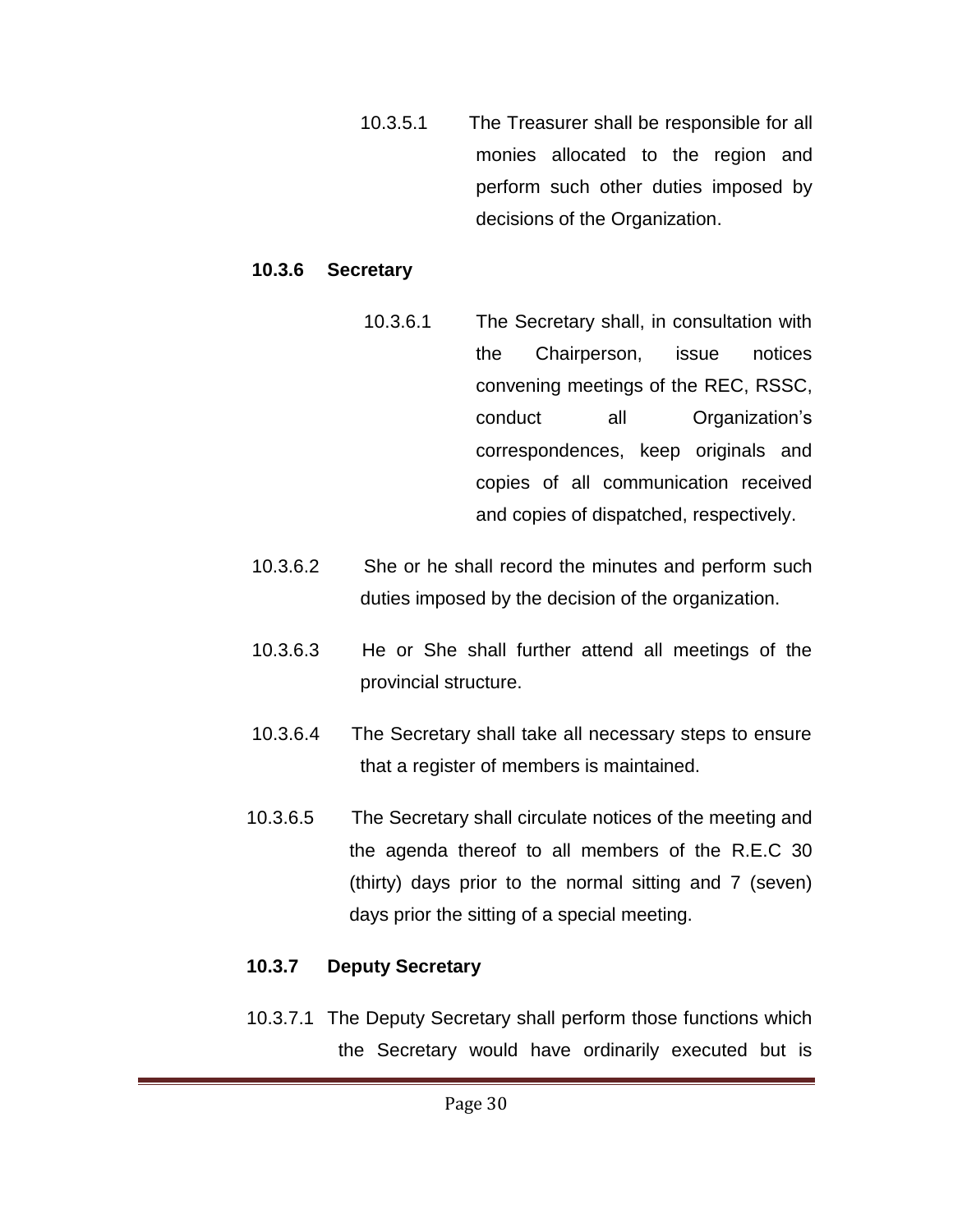unable to do so either temporarily or permanently including performing any other such duties imposed by decisions of the Organization.

#### **10.3.8 Frequency of Meetings**

*10.3.8.1* The REC meetings shall take place at least four times a year.

#### **10.3.9 Quorum**

- 10.3.9.1 For purposes of determining a quorum, there must be at least 50% (fifty percent)  $+1$  of the Regional office bearers and members of the REC present and the majority of the locals in the Region.
- 10.3.9.2 In the event of being no quorum within 1 (one) hour of the scheduled time of such a meeting, the meeting must stand adjourned. The chairperson must officially open the meeting, and after consultation with the Regional office bearers present shall announce the date, time and venue of the adjourned meeting, which date shall not be later than 14 calendar days.
- 10.3.9.3 Notwithstanding the provisions of clause 10.3.9.1 above and regardless of the number of members present, the adjourned meeting may duly proceed on the scheduled time as members present will constitute a quorum.

#### **10.4 Regional Shop stewards Council (RSSC)**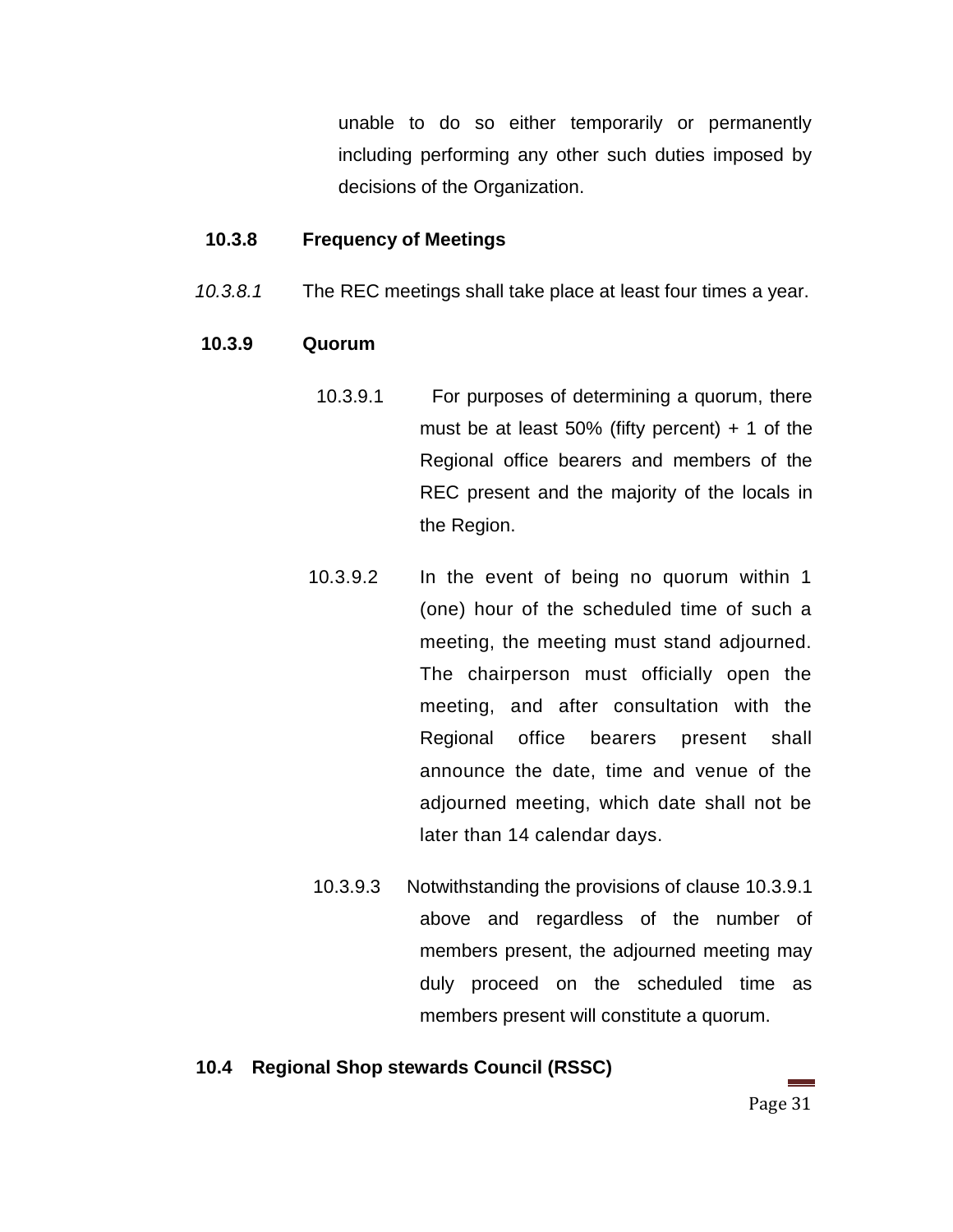## **10.4.1 Composition**

10.4.1.1 All shop stewards within the jurisdiction of the region.

#### **10.4.2 Powers and Functions**

- 10.4.2.1 The RSSC shall receive and evaluate complaints and reports from various workplaces and to resolve them.
- 10.4.2.2 To discuss and advice on matters affecting the functioning of the region;
- 10.4.2.3 To elect or recall members of ROB and REC as well as supervising their work;
- 10.4.2.4 To give mandate to delegates and/or representatives representing the Region/ Organization in the higher structures of the organization, Federation or institutions;
- 10.4.2.5 To ensure RSSC participation in COSATU meetings and activities;
- 10.4.2.6 Discuss and implement policies and decisions of the organization;

## **10.4.3 Frequency of Meetings**

 10.4.3.1 The RSSC meetings shall take place at least twice a year.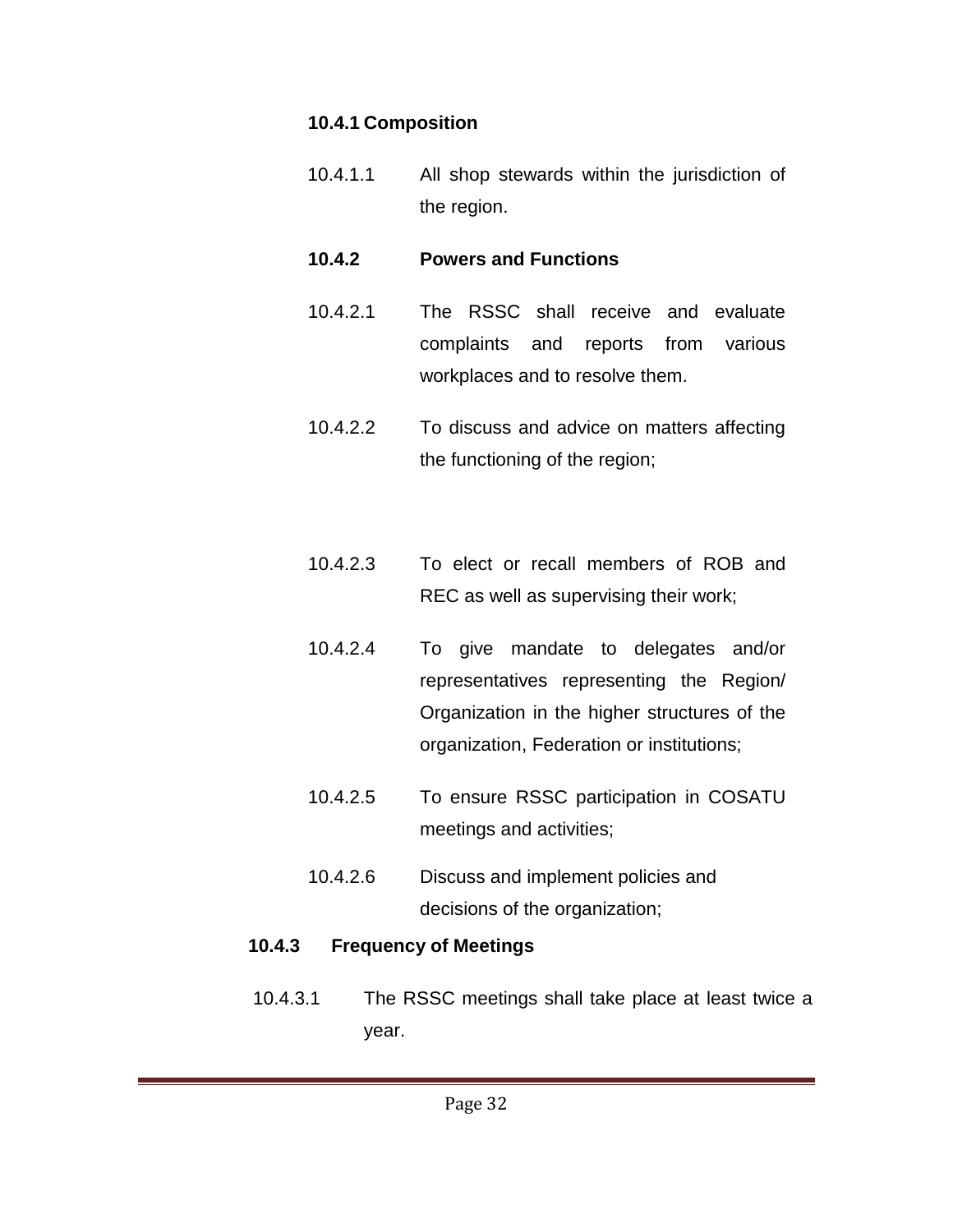#### **10.4.4 Quorum**

- 10.4.4.1 For purposes of determining a quorum, there must be at least 50% (fifty percent) of all shop stewards in the region present and the majority of the local in the region.
- 10.4.4.2 In the event of being no quorum within 1 (one) hour of the scheduled time of such a meeting, the meeting must stand adjourned. The Chairperson must officially open the meeting, and after consultation with the Regional Office Bearers present shall announce the date, time and venue of the adjourned meeting, which date shall not be later than 14 calendar days.
- 10.4.4.3 Notwithstanding the provisions of clause 9.4.4.1 above and regardless of the number of members present, the adjourned meeting may duly proceed on the scheduled time as members present will constitute a quorum.

#### **PART D: PROVINCIAL LEVEL**

#### **11. PROVINCE**

#### 11.1 **Demarcation of Provinces**

11.1.1The NEC may demarcate Provincial offices and structures in anyone of the official Provinces provided the union has two or more regions established in accordance with this constitution.

## **11.2 Provincial Office Bearers**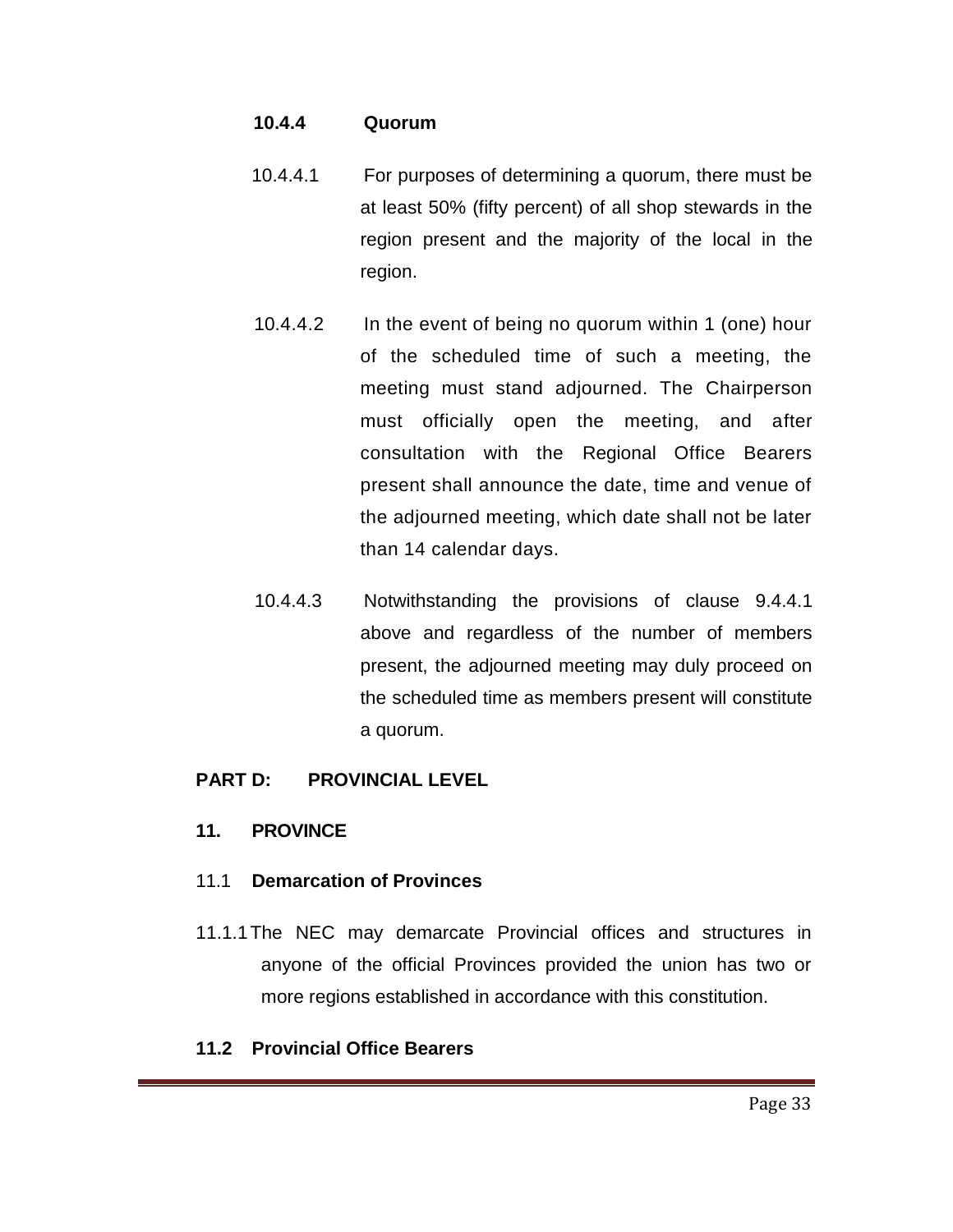The Provincial Office Bearers shall comprise the Chairperson, Deputy Chairperson, appointed Secretary and Treasurer.

## **11.2.1 Powers and Functions**

# **11.2.1.1 The Chairperson**

11.2.1.1.1 The Chairperson shall preside at all meetings of the Province at which she or he is present, enforce observance of the Constitution, sign minutes of meetings after confirmation thereof, represent the Province, NEC and in other structures on which s/he is elected to serve including performing such other duties imposed by decisions of the Organization.

# **11.2.1.2 Deputy Chairperson**

11.2.1.2.1 The Deputy Chairperson shall perform such functions of the Chairperson as the Chairperson may either temporarily or permanently be unable to perform and any other duties imposed by decisions of the Organization.

# **11.2.1.3 Treasurer**

11.2.1.3.1 The Treasurer shall be in charge of all monies and assets of the Province, sign all cheques drawn on behalf of the Province, audit membership of the Province, oversee the financial affairs of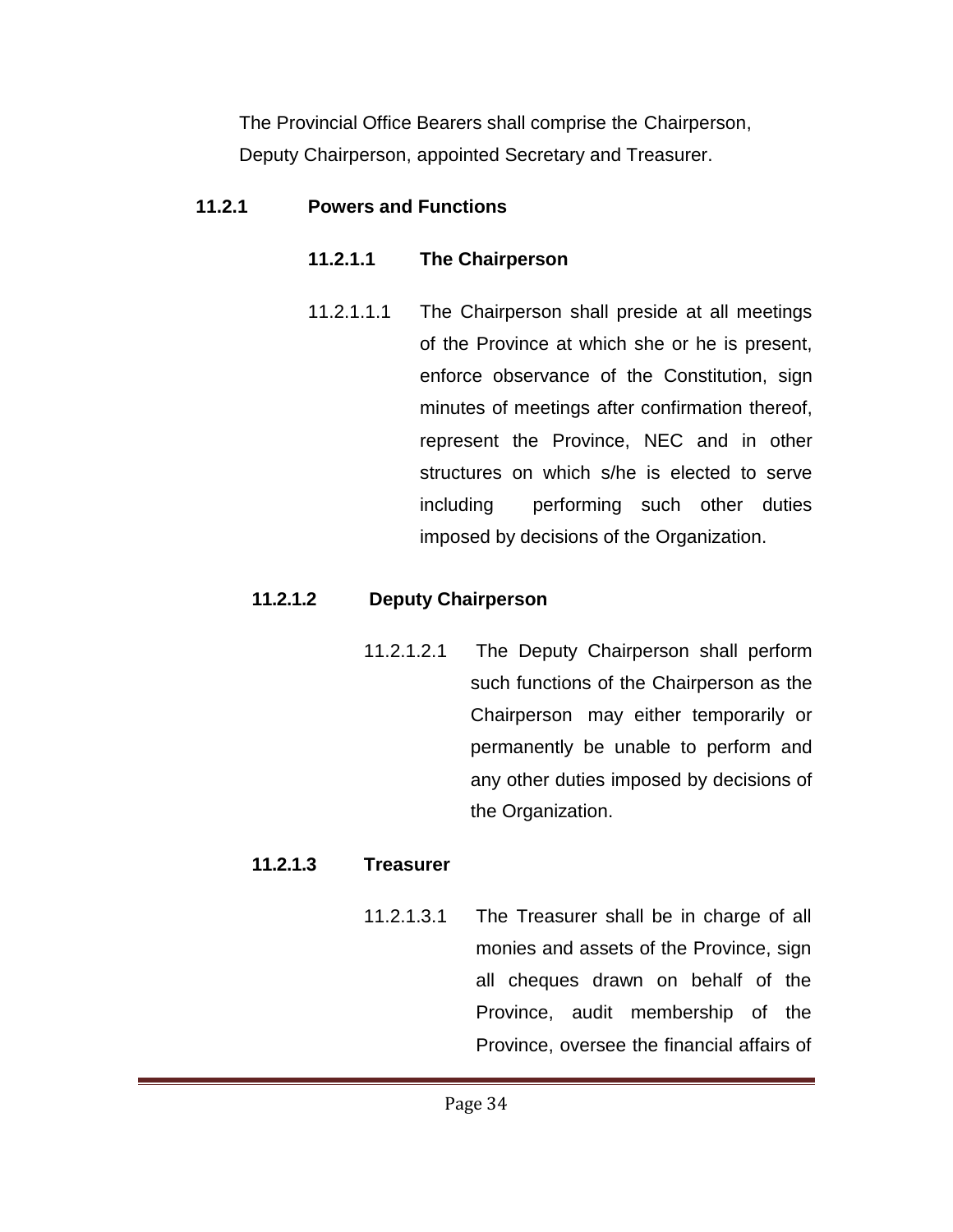the Province, monitor the Locals and regions financial affairs and perform all other functions that may be imposed on her by the Constitutional obligations of her/his office. In conjunction with the Provincial Secretary, she or he shall ensure that a proper set of books of account are kept and are made available for auditing purpose. The Provincial treasurer is also expected to submit quarterly financial statements to Meetings of the PEC.

#### **11.2.1.4 Secretary**

- 10.2.1.4.1 The Secretary shall, in consultation with the Chairperson, issue notices convening meetings of the Province, conduct all Organization correspondences, keep originals of letters received and copies of those dispatched and table such correspondence to the PEC as received since the last meeting.
- 11.2.1.4.2 He or she shall further attend all meetings of the PEC, Provincial Office Bearers and the Provincial Congresses, record the minutes and perform such duties as imposed by decisions of the Organization. The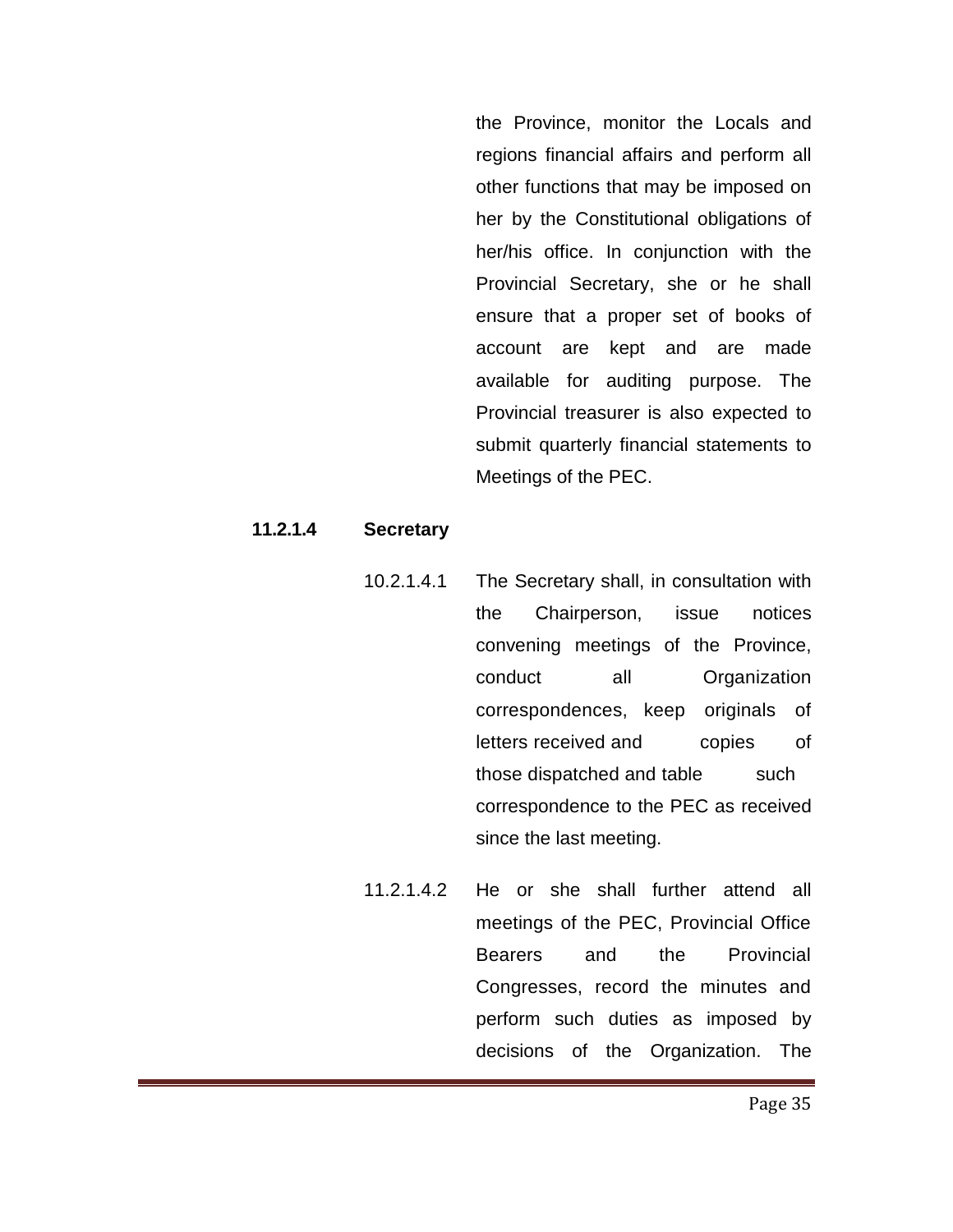Secretary shall in conjunction with the Treasurer ensure that proper set of books of account are kept and are submitted to auditors and that financial statements are presented before meetings of the PEC.

11.2.1.4.3 The Secretary shall also present the State of The Province Report to the Provincial Congress on behalf of the Provincial Executive Committee.

## **11.2.1.5 Frequency of Meetings**

11.2.1.5.1 The Provincial Office Bearers shall meet at least once a month and as frequently as the demands of the organization dictate and the quorum shall be determined by the majority of the Office Bearers being present.

## **11.3 Provincial Executive Committee (PEC)**

The PEC shall be an executive authority in the Province responsible for its overall administration.

## **11.3.1 Composition**

11.3.1.1 The PEC shall comprise the Provincial Office Bearers, Chairpersons and Secretaries of each region and two learners (Chair & Secretary) from Provincial Learner Movement.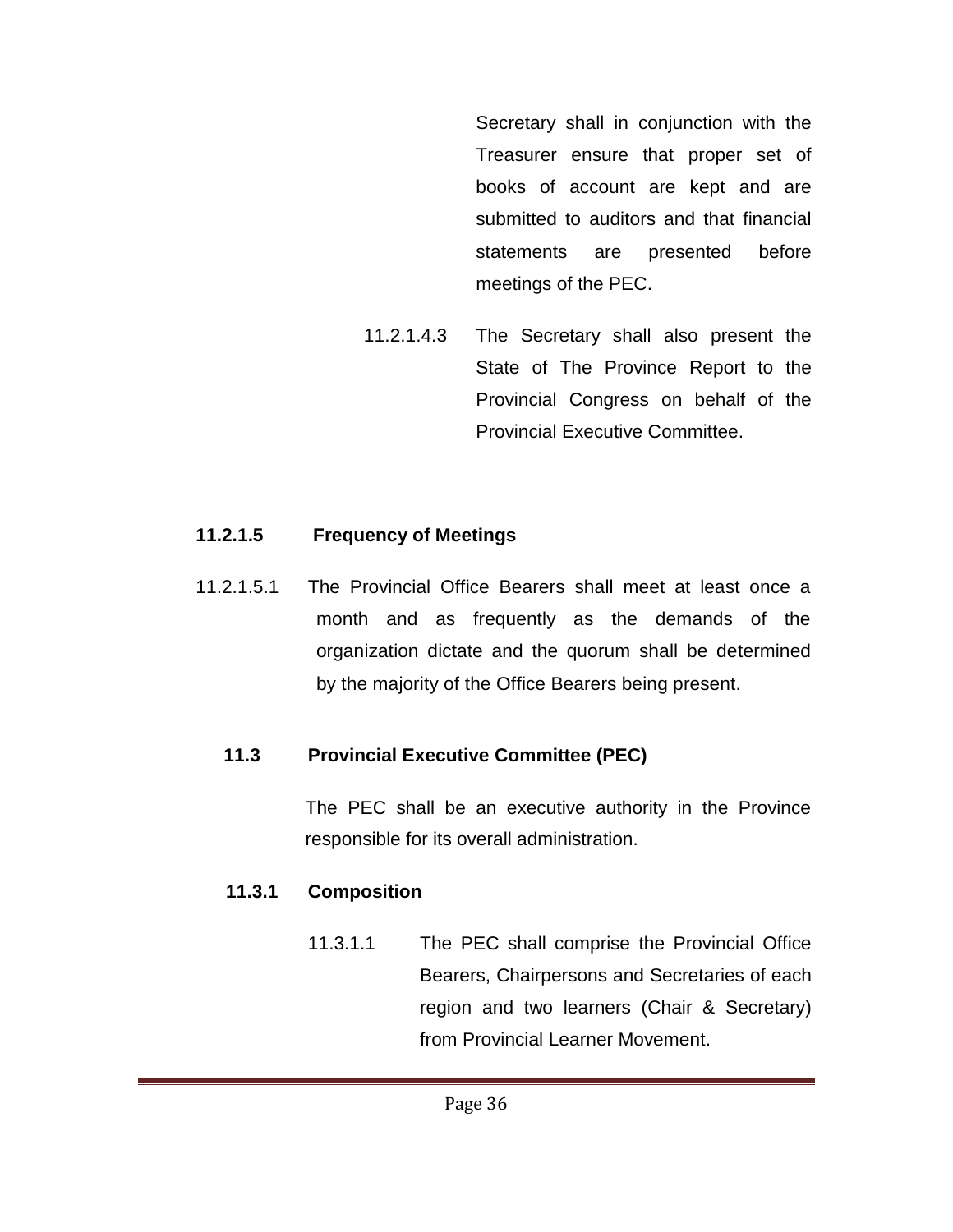#### **11.3.2 Powers and Functions**

- 11.3.2.1 To co-ordinate and supervise the activities of the Locals and regions in the Province;
- 11.3.2.2 To review any decision or activity of a workplace, region or substructures which it considers not advancing the interests of the organization or inappropriate, in the circumstances;
- 11.3.2.3 To be responsible for management and coordination of the affairs of the organization and to implement policies and programmes of the union in the Province;
- 11.3.2.4 To institute legal proceedings in consultation with the National Office, where necessary, in advance and in defence of the interests of the organization.
- 11.3.2.5 To open, operate and close bank accounts in the name of the organization in the Province as approved by the National Office;
- 11.3.2.6 Consider and approve monthly financial statements and budgets; and
- 11.3.2.7 To do such other things as in the opinion of the PEC are in the interests of the organization and are consistent with the aims and objectives of the organization.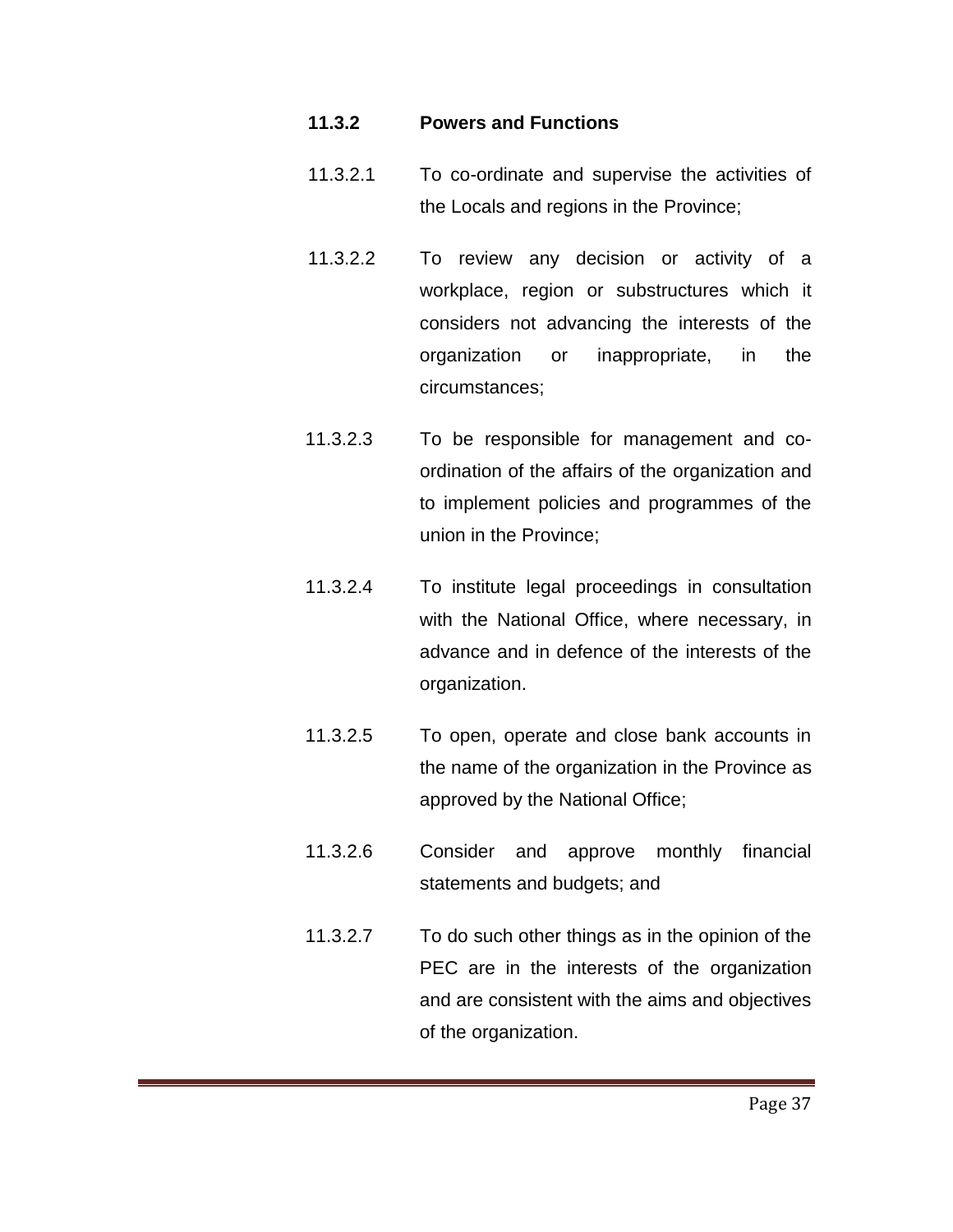#### **11.3.3 Frequency of Meetings**

- 11.3.3.1 The PEC shall meet at least three (3) times a year on a date to be fixed by the POBs.
- 11.3.3.2 The Provincial Secretary shall circulate the notice of the meeting together with the details about the business to all PEC members at least 30 (thirty) days prior the meeting.

#### **11.3.4 Quorum**

- 11.3.4.1 For purposes of determining a quorum, there must be at least 51% (fifty one percent) of the POB's and members of the PEC present or the majority of the Regions in the Province.
	- 11.3.4.2 In the event of being no quorum within 1 (one) hour of the scheduled time of such a meeting, the meeting must stand adjourned. The chairperson must officially open the meeting, and after consultation with the Local office bearers present shall announce the date, time and venue of the adjourned meeting, which date shall not be later than 14 calendar days.
	- 11.3.4.3 Notwithstanding the provisions of rule 10.3.4.1 above and regardless of the number of members present, the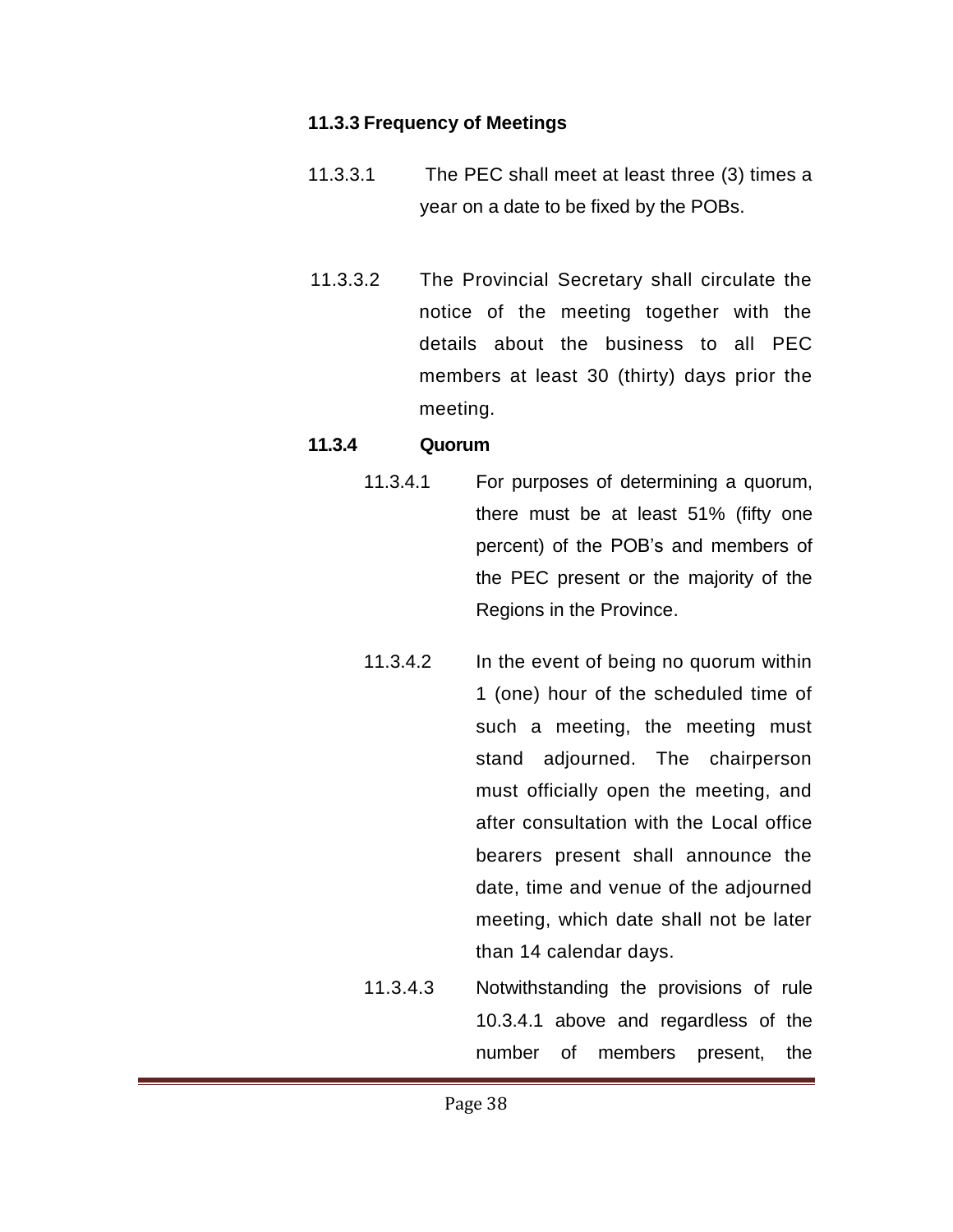adjourned meeting may duly proceed on the scheduled time as members present will constitute a quorum.

#### **11.4 Provincial Congress**

#### **11.4.1 Composition**

The Provincial Congress shall comprise of:

- 11.4.1.1 POBs, ROBs and one delegate for every 200 paid up members or part thereof subject to each Local being represented by at least one delegate and 1 (one) student representing each region.
- 11.4.1.2 Regions shall coordinate the election of delegates in their respective Locals and forward a list of elected delegates to the Provincial Secretary at least 30 days before the Provincial Congress.

#### **11.4.2 Powers and functions**

- 11.4.2.1 The Provincial Congress shall be the highest policy making body of the organization in the Province and may adopt, amend or reverse any decision made by any Local within its jurisdiction or by the PEC.
	- 11.4.2.2 The Provincial Congress has the powers and duties as may be assigned to it by the higher structures and shall include:
	- 11.4.2.3 Election of POBs and to consider any resolution pertaining to the removal or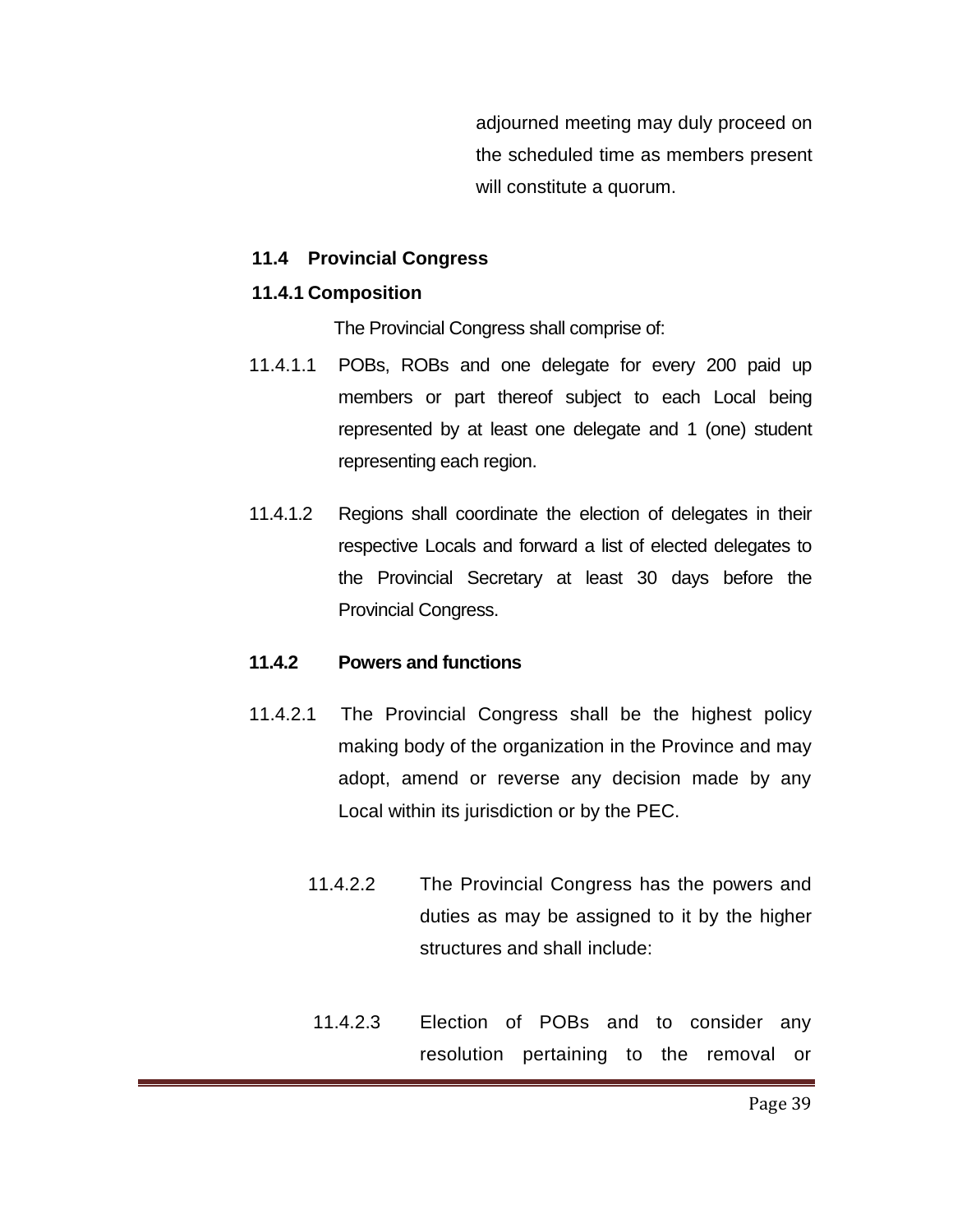reinstatement of the Provincial Office Bearers.

- 11.4.2.4 Implementation of decisions by National Congress and NEC.
- 11.4.2.5 Supervision and co-ordination of the Locals and Regions in the Province.
- 11.4.2.6 Ratification, amendment or reversal of any decision of the Provincial Executive Committee.
- 11.4.2.7 Receive and consider reports on the work and activities the Provincial structures
- 11.4.2.8 Develop policy and provide mandates from the province for further debates and adoption as policy through the NEC and or National Congress.

#### **11.4.3 Frequency of meetings**

- 11.4.3.1 The Provincial Congress shall meet once every 4 (four) years on the date and venue decided by the PEC.
- 11.4.3.2 The Provincial Secretary shall circulate the notice of the provincial congress at least three months in advance setting out the agenda of the congress and request for any resolutions or further items.
- 11.4.3.3 Regions submitting resolutions or additional items shall do so at least 2 (two) months prior the congress whilst the Provincial Secretary must circulate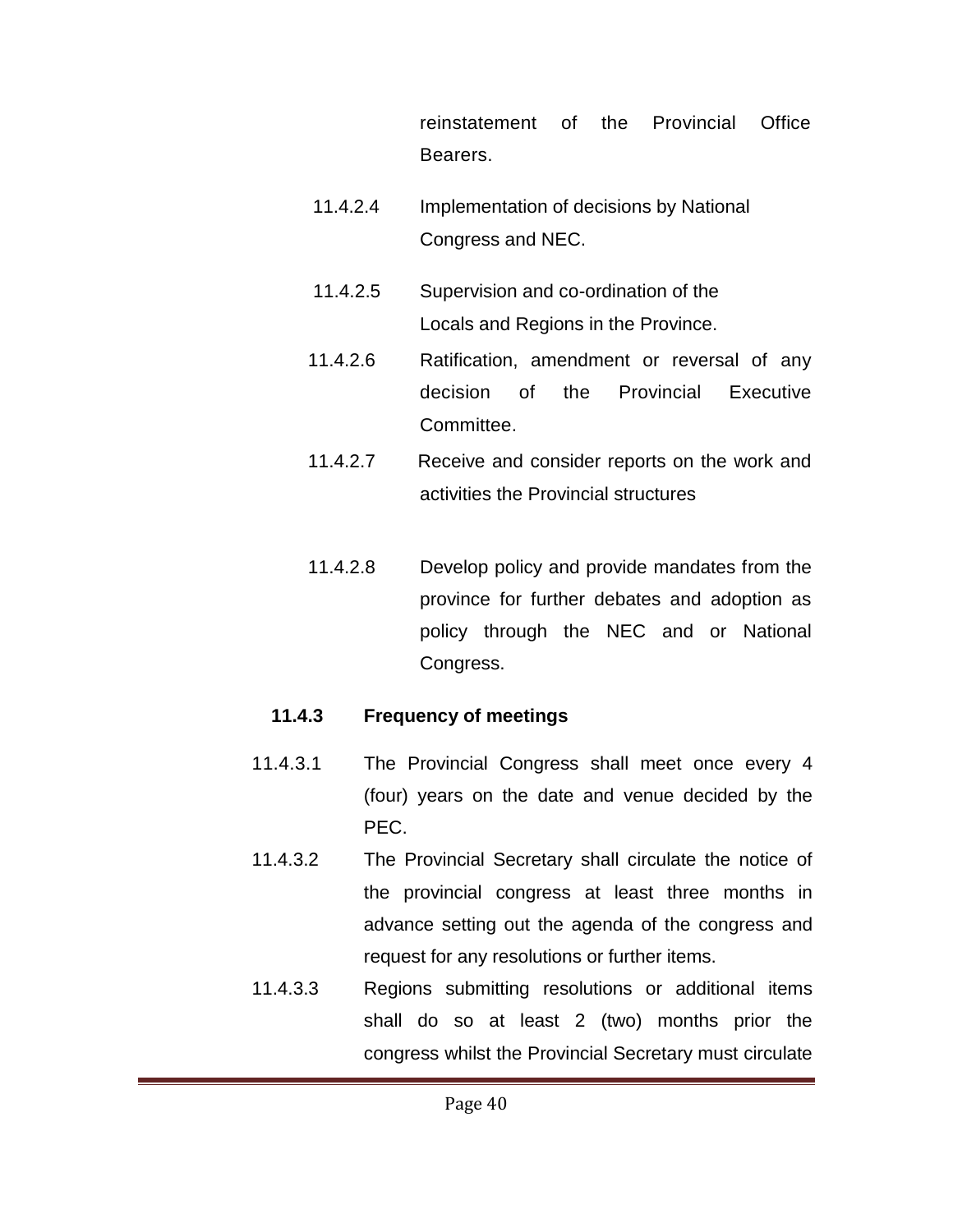same to all Regions at least 30 (thirty) days prior the congress.

- 11.4.3.4 Special Provincial Congress may be called if 2/3 of the PEC members vote for it or when 50% of paid up members in the Province requisition such a meeting in writing. The notice to convene a special meeting shall be no less than fourteen days.
- 11.4.3.5 Special meetings shall only deal with the business for which they are called

#### **11.4.4. Quorum**

- 11.4.4.1 The quorum shall be constituted by the majority of delegates, regions and POBs present.
	- 11.4.4.2 In the event of being no quorum within 1(hour) hour of the scheduled time of such a meeting, the meeting must stand adjourned. The Chairperson must officially open the meeting, and after consultation with the POBs present shall announce the date, time and venue of the adjourned meeting, which date shall not be later than 14 calendar days.
- 11.4.4.3 Notwithstanding the provisions of clause 10.4.4.1 above and regardless of the number of members present, the adjourned meeting may duly proceed on the scheduled time as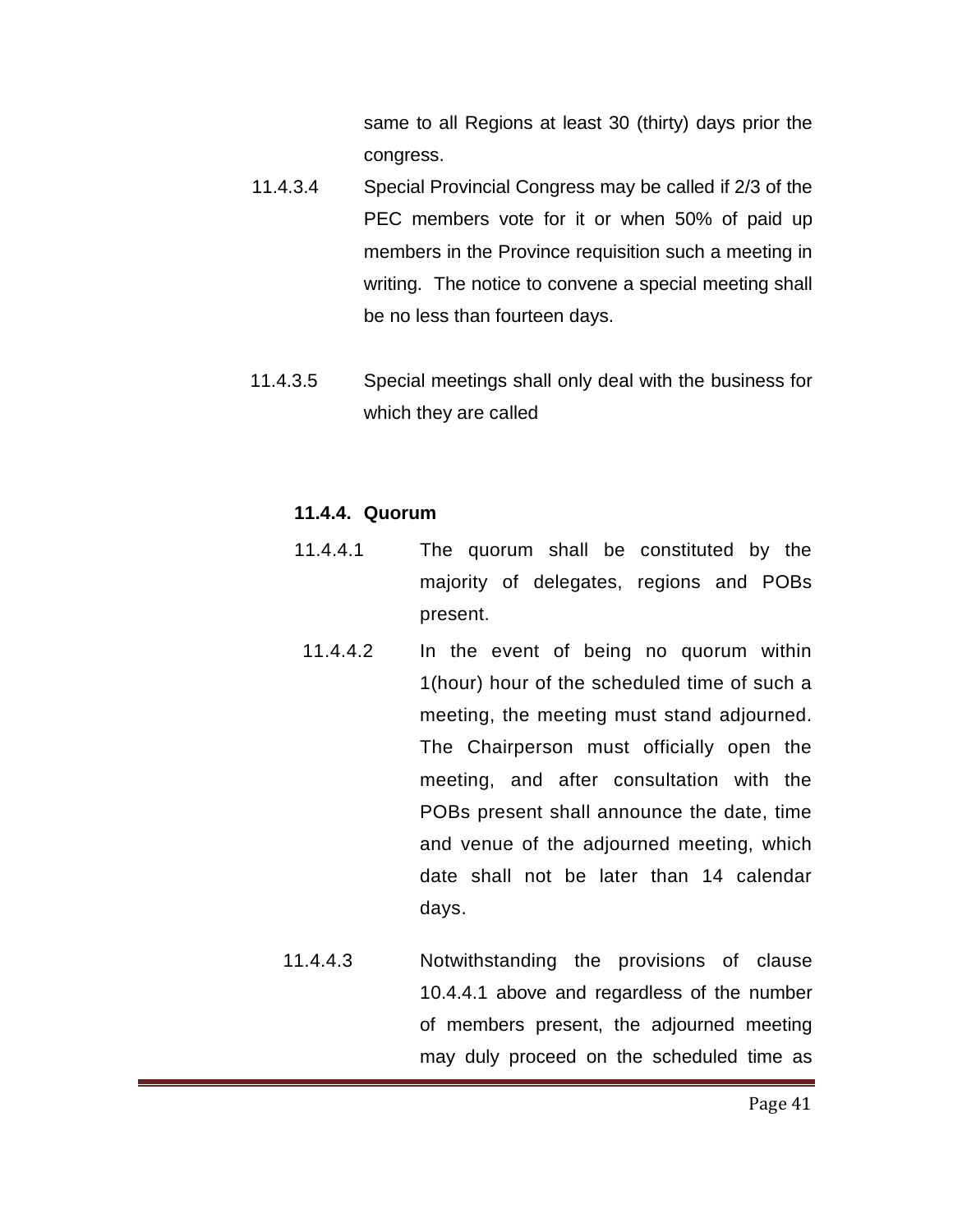#### members present will constitute a quorum.

## **PART E: NATIONAL LEVEL**

#### **12. NATIONAL**

This is the coordinating centre of the organization activities, policy formulation and decision making.

## **12.1 The National Office Bearers (NOBs)**

The National Office Bearers shall consist of the President, 2 (two) Deputy Presidents, Treasurer, General Secretary and 2 (two) Deputy General Secretaries

## **12.1.1 The powers and functions**

## **12.1.1.1 President**

12.1.1.1.2 The President shall preside at the National Congress and NEC meetings, at which she or he is present, enforce observance of the Constitution and policies of the Organization, sign minutes of meetings after confirmation thereof, represent the Organization, at national and international levels and perform such other duties imposed by decisions of the Organization.

## **12.1.1.2 Deputy Presidents**

- 12.1.1.2.1 There shall be a first and second Deputy Presidents.
- 12.1.1.2.2 The Deputy Presidents shall perform such functions of the President in the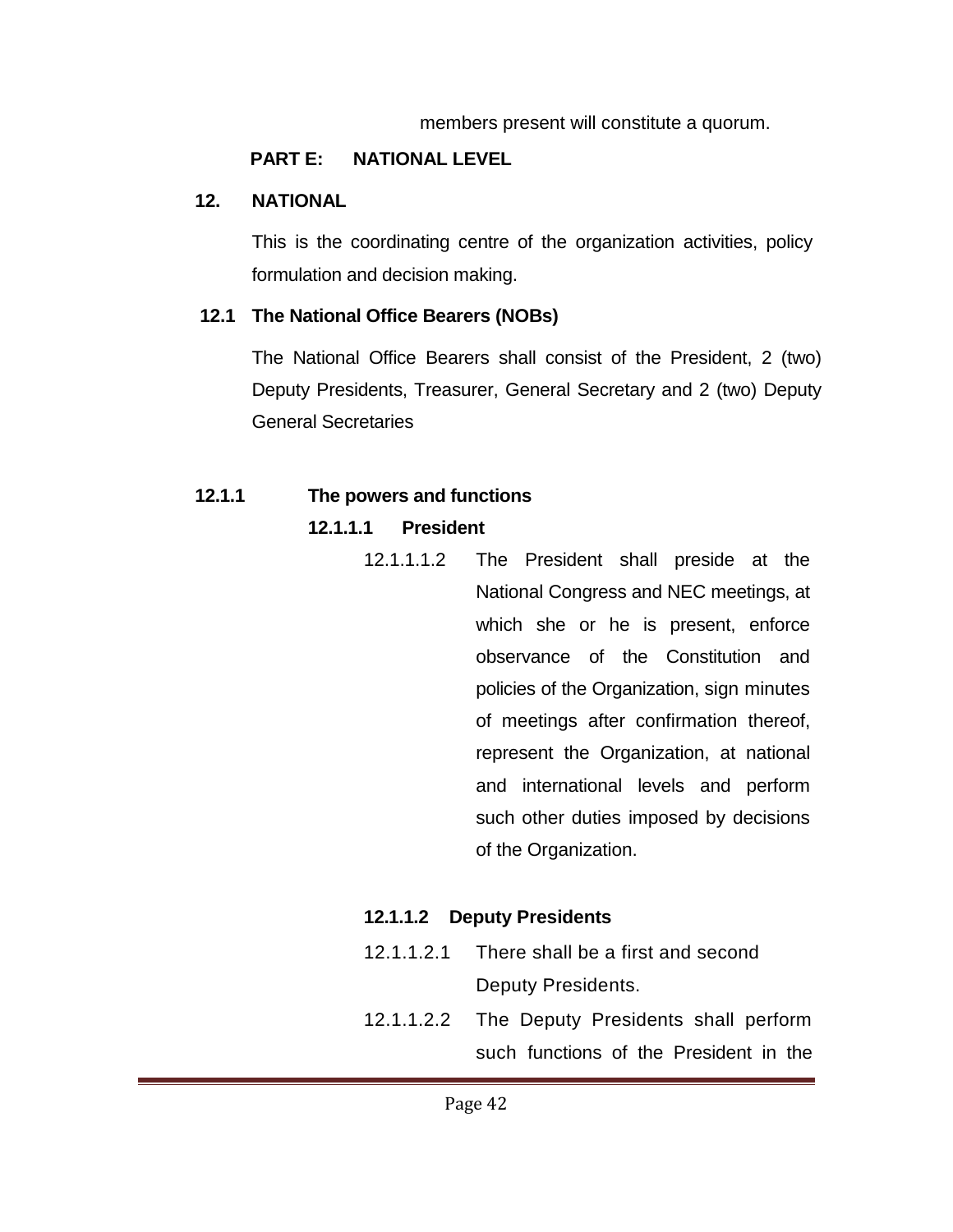event that the President is either temporarily or permanently be unable to perform them and any other duties imposed by decisions of the organization.

#### **12.1.1.3 Treasurer**

12.1.1.3.1 The Treasurer shall be responsible for the supervision of the financial affairs of the Organization and perform such other duties imposed by decisions of the Organization. In conjunction with the Secretary she or he shall ensure that funds are administered and managed in accordance with the financial policy of the Organization.

#### **12.1.1.4 General Secretary**

- 12.1.1.4.1 The General Secretary shall, in consultation with the President, issue notices convening national meetings of the Organization, conduct all Organization correspondence, keep originals of letters received and copies of letters dispatched and table correspondence at meetings of the NEC;
- 12.1.1.4.2 She or he shall further attend all national meetings of the Organization, record the minutes, in conjunction with the Treasurer to ensure that proper books of accounts are kept and audited annually and are administered in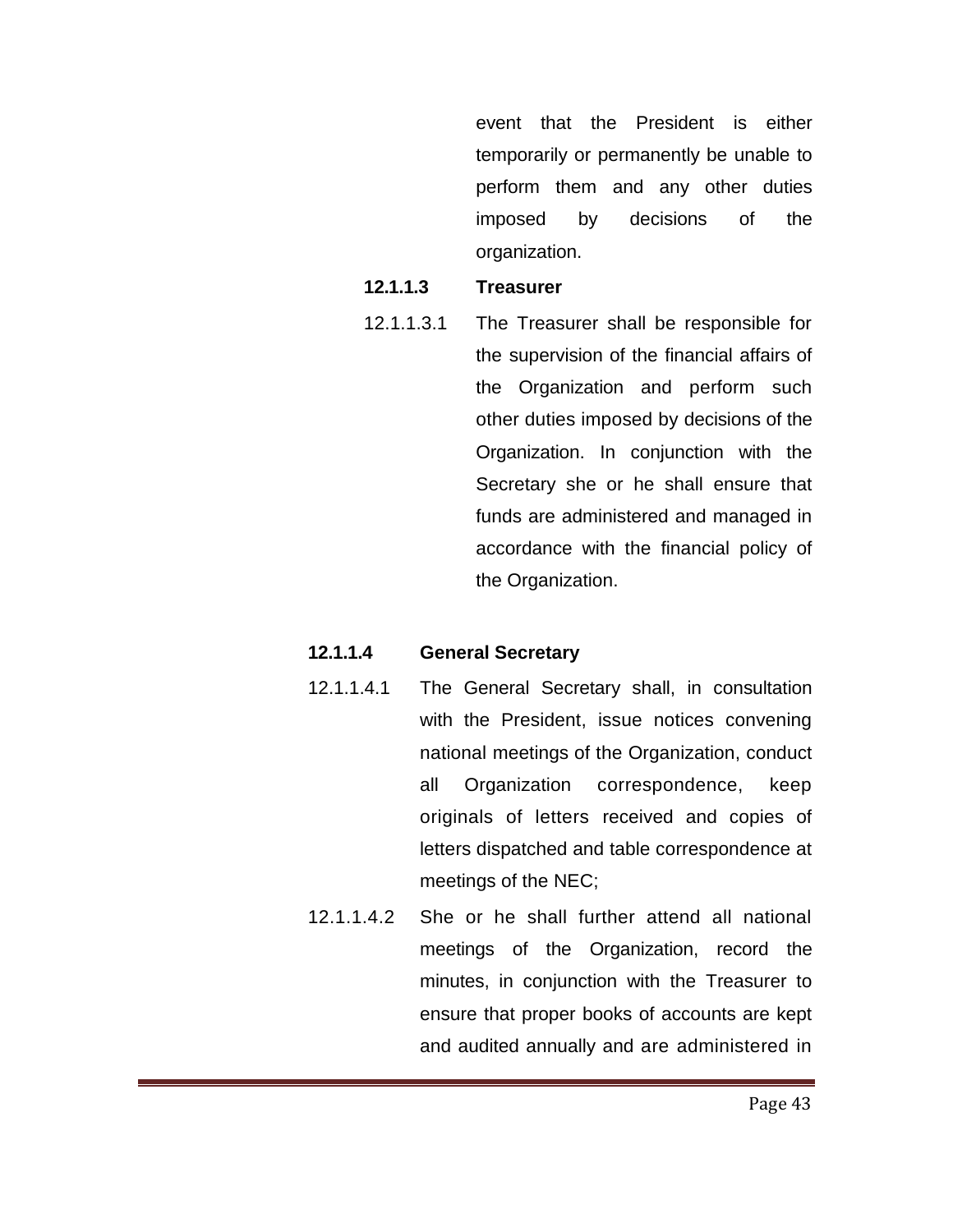accordance with the organization's financial policy;

- 12.1.1.4.3 Prepare and circulate the annual report of the activities of the Organization which will include the audited financial statements, supervision of persons employed by the Organization and perform such other duties as may be imposed by the decisions of the Organization;
- 12.1.1.4.4 Attend to general legal requirements of registration and management of the organization; and.
- 12.1.1.4.5 Perform such other duties as are imposed by the National Congress, the CEC, the NEC and the Constitution. Subject to organization policy on employment and on recommendation from relevant committees hires or discharges employees.
- 12.1.1.4.6 The General Secretary may delegate any of her or his duties to any staff member competent to undertake such duties.

#### **12.1.1.5 Deputy General Secretaries**

12.1.1.5.1 The Deputy General Secretaries shall assist the General Secretary in the execution of her or his duties and perform such other duties imposed by decisions of the Organization or delegated to them by the General Secretary.

#### **12.1.2 Frequency of Meetings**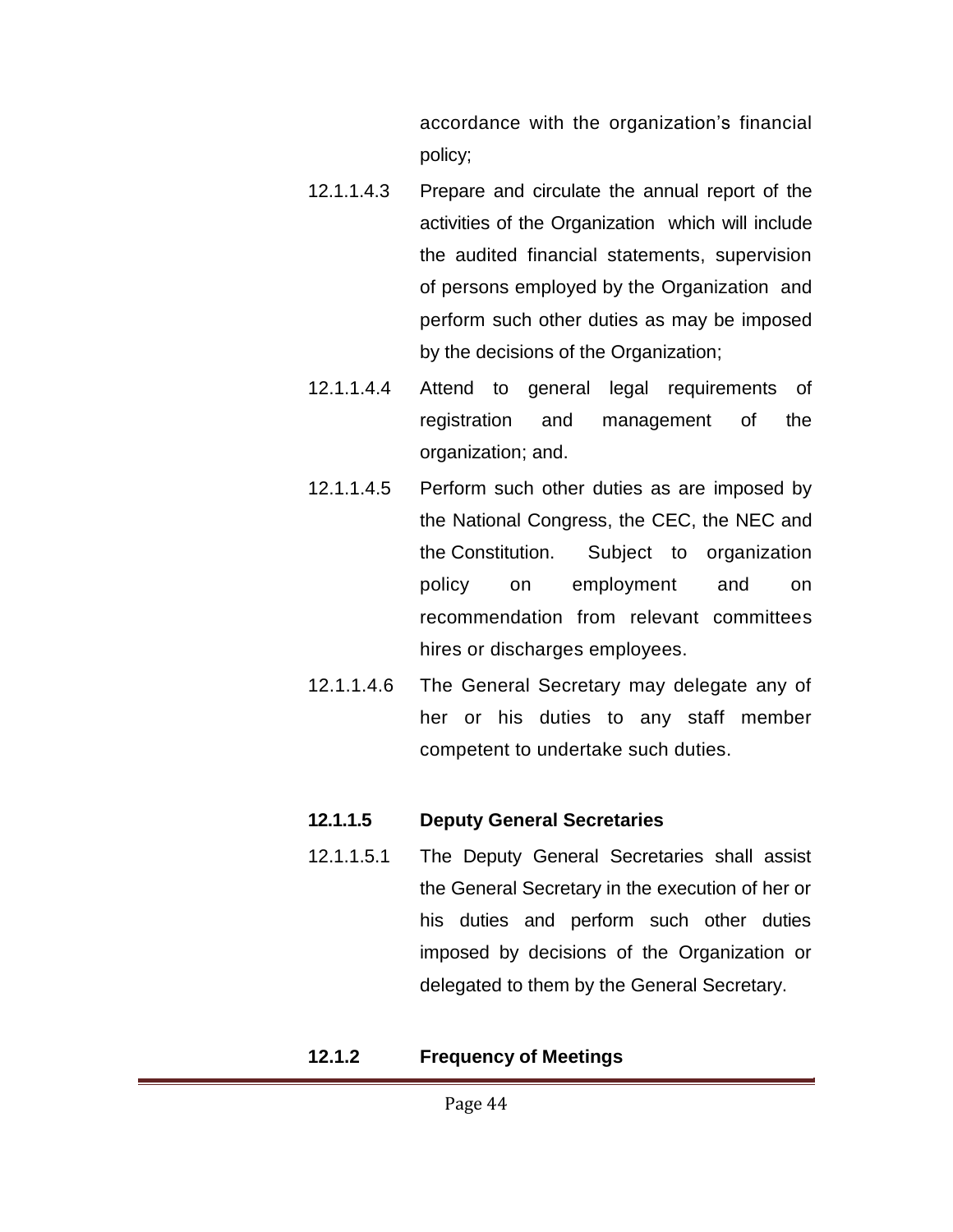12.1.2.1 The National Office Bearers shall meet at least four times a year and as frequently as the demands of the organization dictate and the quorum shall be determined by the majority of the Office Bearers being present.

#### **12.2 National Executive Committee ("NEC")**

The management of the affairs of the Organization shall vest in the NEC.

#### **12.2.1 Composition**

12.2.1.1 The NEC shall consist of the NOBs, Provincial Chairpersons, Deputy Provincial Chairpersons, Provincial Secretaries and 2 (two) student representatives from National Learner Movement.

#### **12.2.2 Powers and functions**

- 12.2.2.1 Subject to the provisions of this Constitution, the NEC shall have the power to:
	- a) Exercise executive authority on all administrative functions including financial matters subject to the directives of the NEC and National Congress (NC).
	- b) Appoint sub-committees for the purpose of investigating, reporting or administering any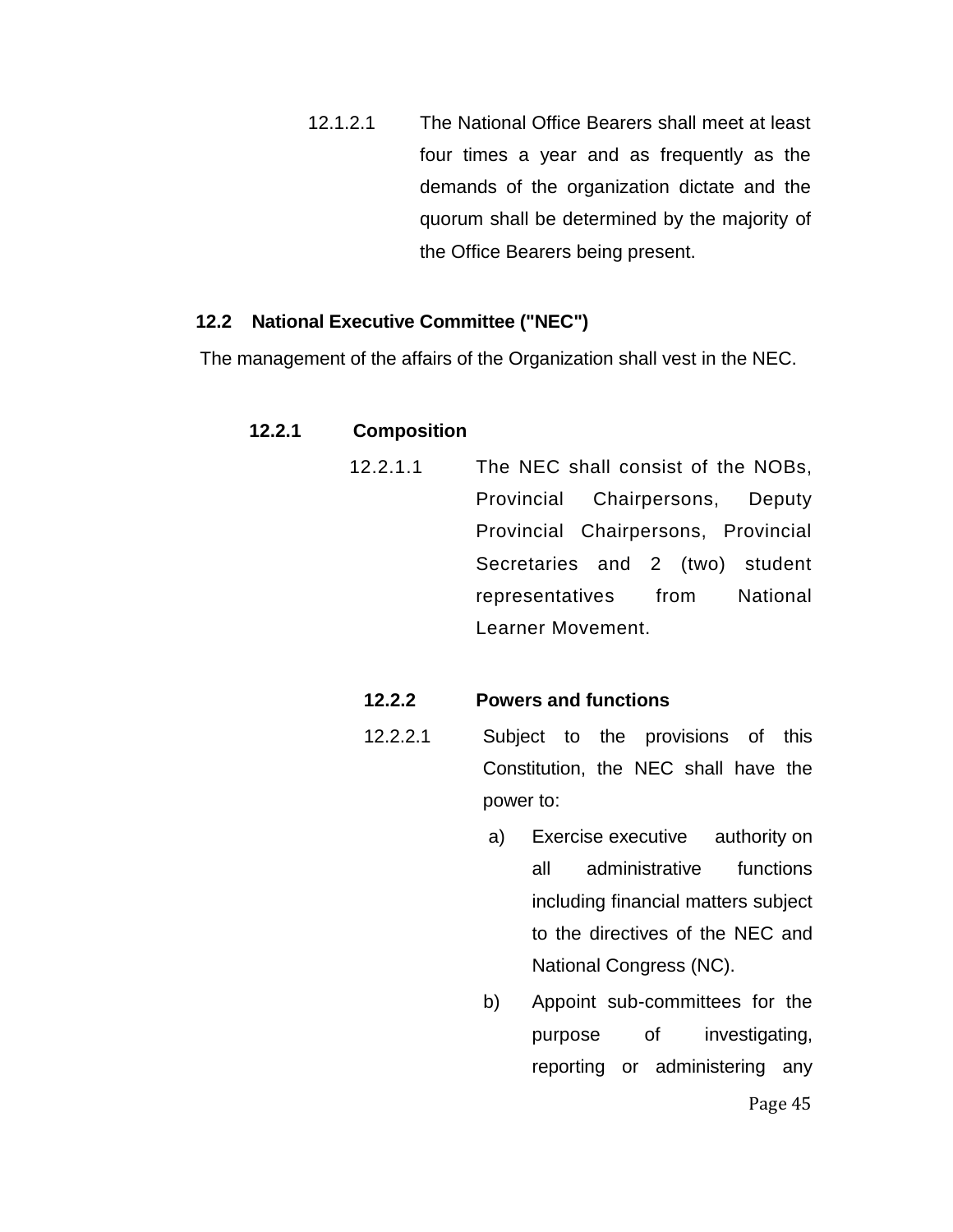matter or function referred or delegated to it by the CEC or NC, consider and decide on the outcomes thereof and to dissolve such sub-committees;

- c) Review the decisions of the Provincial Congresses and PECs;
- d) Control and administer national scholarships and bursaries;
- e) Publish and support the publications or journals approved by the organization;
	- f) Do any such functions as are imposed by the National Congress, the CEC, and the Constitution; and
	- g) Develop guidelines for the creation and approval of regions, local/branches.

#### **12.2.3 Frequency of meetings**

- 12.2.3.1 The NEC shall meet three times a year.
- 12.2.3.2 The General Secretary shall circulate the notice of the meeting together with the details about the business of the meeting to all NEC members at least a week prior the meeting.

#### **12.2.4 Quorum**

12.2.4.1 A majority of NEC delegates and provinces present shall constitute a quorum.

Page 46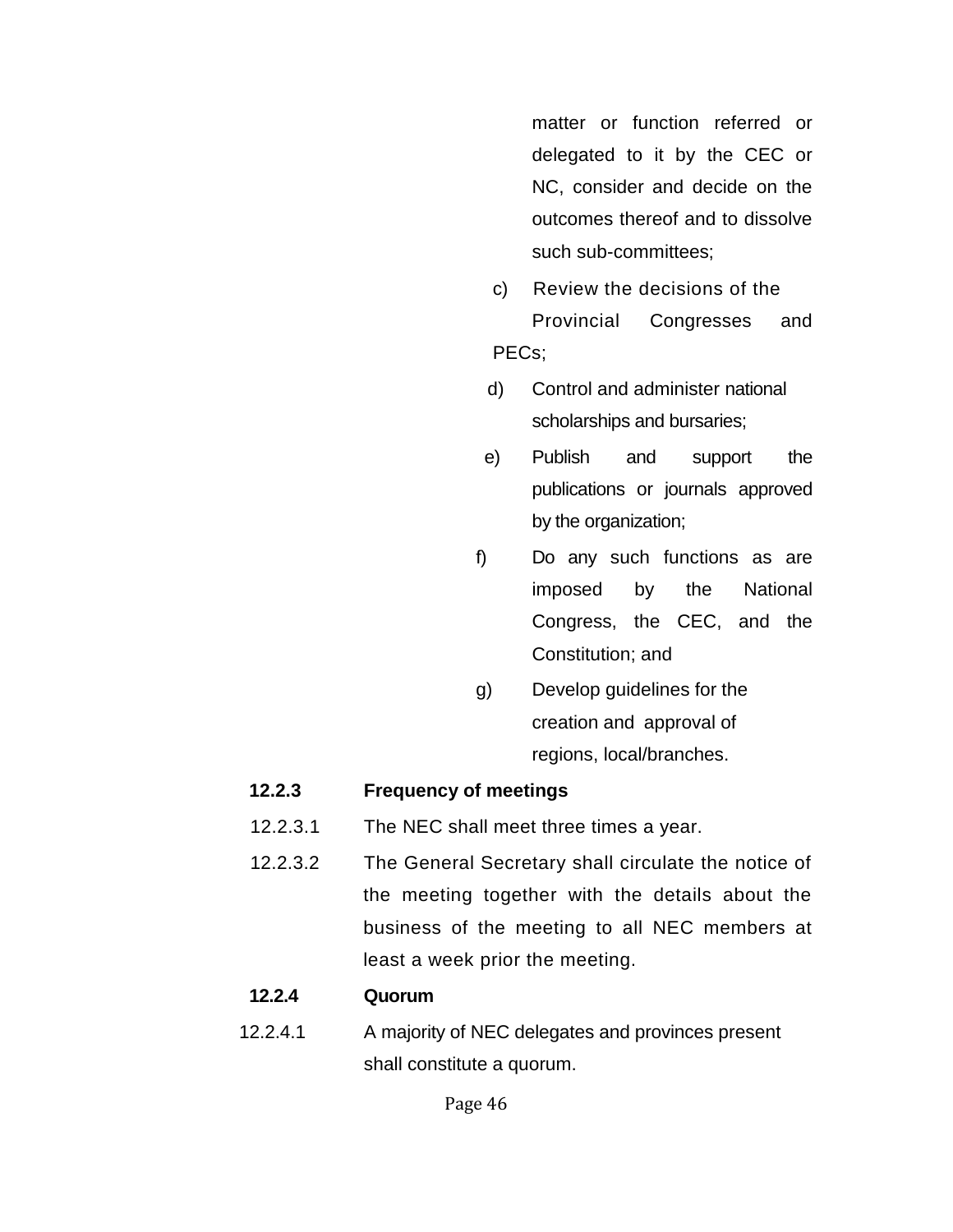- 12.2.4.2 If within 1(one) hour of the scheduled time of the meeting there is no quorum, The President must officially open the meeting, and after consultation with the NOBs present shall announce the date, time and venue of the adjourned meeting, which date shall not be later than 14 calendar days.
- 12.2.4.3 A written notice of the adjourned meeting shall be given to all Provinces.

#### **12.3 Central Executive Committee (CEC)**

The CEC has the general powers as the highest decision making and policy formulation body between the national congresses.

#### **12.3.1 Composition**

 12.3.1.1 The CEC shall comprise the NEC,POB'S Regional Chairpersons and Secretaries , one representative of Student Movement from each province and two representatives from the Student National Body.

#### **12.3.2 Powers and Functions**

- 12.3.2.1 Subject to the resolutions or decisions of the National Congress, the CEC shall, among others:
	- (a) Make policy on issues where the National Congress has not pronounced;
	- (b) To ratify decisions referred to it by the NEC;
	- (c) Discuss and adopt policy issues of major significant in between National Congresses;
	- (d) Provide rulings on interpretation of policies;
	- (e) Suspend any structure of the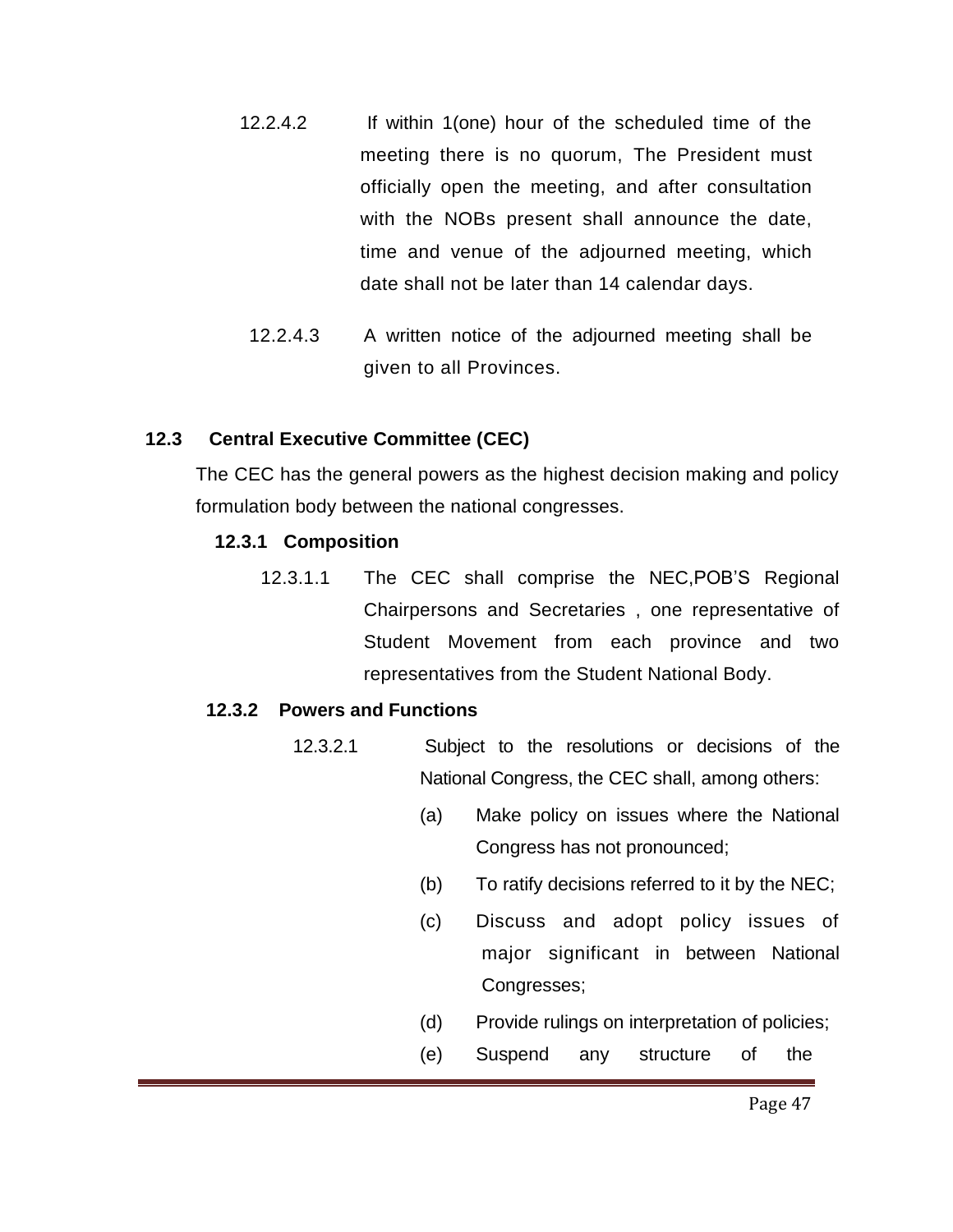organization in the event of its failure to comply with this Constitution or if in its opinion the structure is acting contrary to the interests of the organization.

(f) Decide on mergers with other organizations.

## **12.3.3 Frequency of Meetings**

- 12.3.3.1 The CEC shall meet once in every two years.
- 12.3.3.2 The General Secretary shall circulate notices of the CEC meetings to Provinces at least two months in advance of the meeting setting out the agenda of the meeting and request for any resolutions or further items;
- 12.3.3.3 Provinces submitting resolutions or additional items shall do so at least thirty days prior the meeting whilst the General Secretary must circulate same to all other Provinces at least seven days prior the meeting;
- 12.3.3.4 Special meetings of the CEC may be called if the CEC by majority vote so decides or on a requisition stating the issues requiring such meeting signed by a majority of CEC representatives. The notice to convene a special meeting shall be no less than seven days; and 12.3.3.5 Special CEC meetings shall only deal with the
- business for which they are called.

## **12.3.4 Quorum**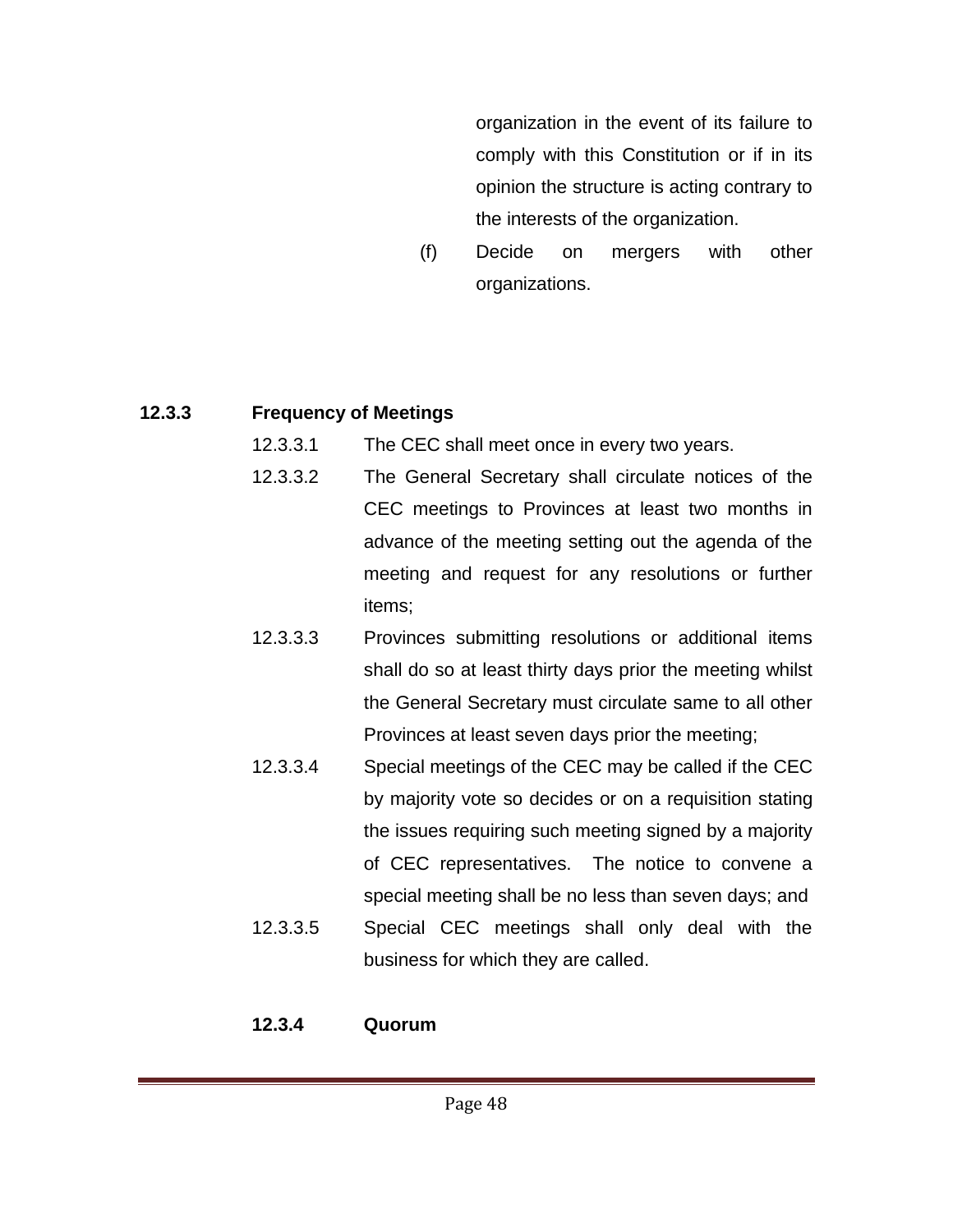- 12.3.4.1 The quorum of the CEC shall be at least a majority of representatives provided that at least 2/3 of provinces are represented; and
- 12.3.4.2 If within 1(one) hour of the scheduled time of the meeting there is no quorum, The President must officially open the meeting, and after consultation with the NOBs present shall announce the date, time and venue of the adjourned meeting, which date shall not be later than 14 calendar days.

#### **12.4 National Congress (NC)**

 The National Congress shall be the supreme governing and policy formulation body of the Organization.

#### **12.4.1 Composition**

- 12.4.1.1 The National Congress shall consist of the National Office Bearers, NEC members, POBs, PEC members, Provincial delegates granted on a pro-rata basis and two Learner Movement representatives from each Province and four from the National Student Movement.
- 12.4.1.2 Representatives of associated national and provincial societies and special interest groups shall be entitled to attend the Congress and have full speaking rights and to participate in the deliberations but will have no voting rights. The NEC shall decide on the number of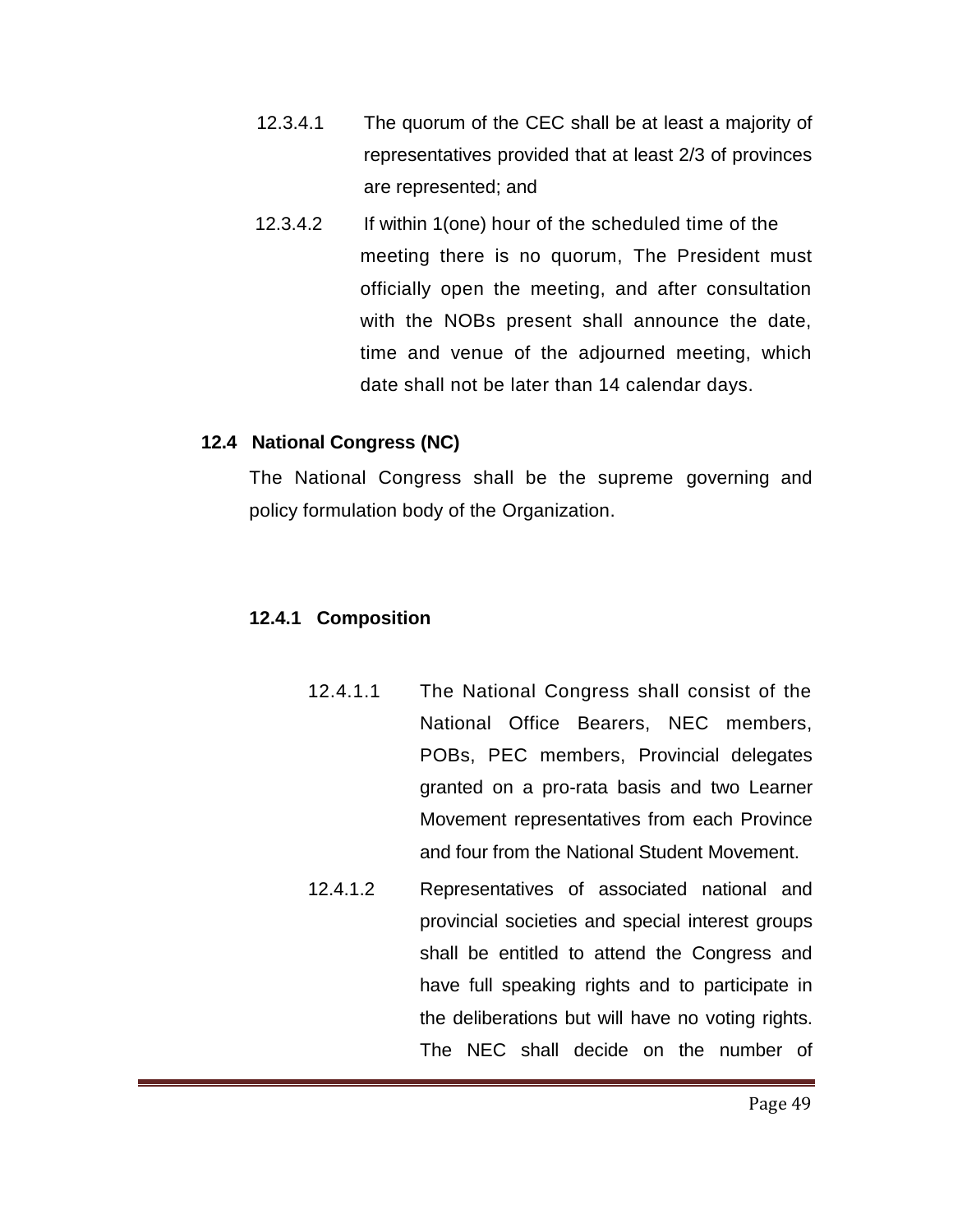representatives from each of the special interest groups.

#### **12.4.2 Powers and functions**

- 12.4.2.1 The National Congress shall have powers to amend and adopt policies and the constitution;
- 12.4.2.2 Receive, consider and resolve on the issues arising from an address and reports from the President, Secretariat and National Treasurer;
- 12.4.2.3 Consider, and approve report auditors and financial statements;
- 12.4.2.4 Elect National Office Bearers and to consider any resolution pertaining to the removal or reinstatement of the National Office Bearers.
- 12.4.2.5 Consider appeals that are appropriately referred to the National Congress.
- 12.4.2.6 The National Congress shall adopt policies by means of resolutions.
- 12.4.2.7 Review, amend or substitute any decision by the CEC and NEC.

## **12.4.3 Frequency of meetings**

- 12.4.3.1 The NC shall meet once every four years.
- 12.4.3.2 The General Secretary, on behalf of the NEC, shall serve Provinces with four months written notice convening the National Congress. The notice shall contain the date, time, place and business of the Congress as directed by the NEC.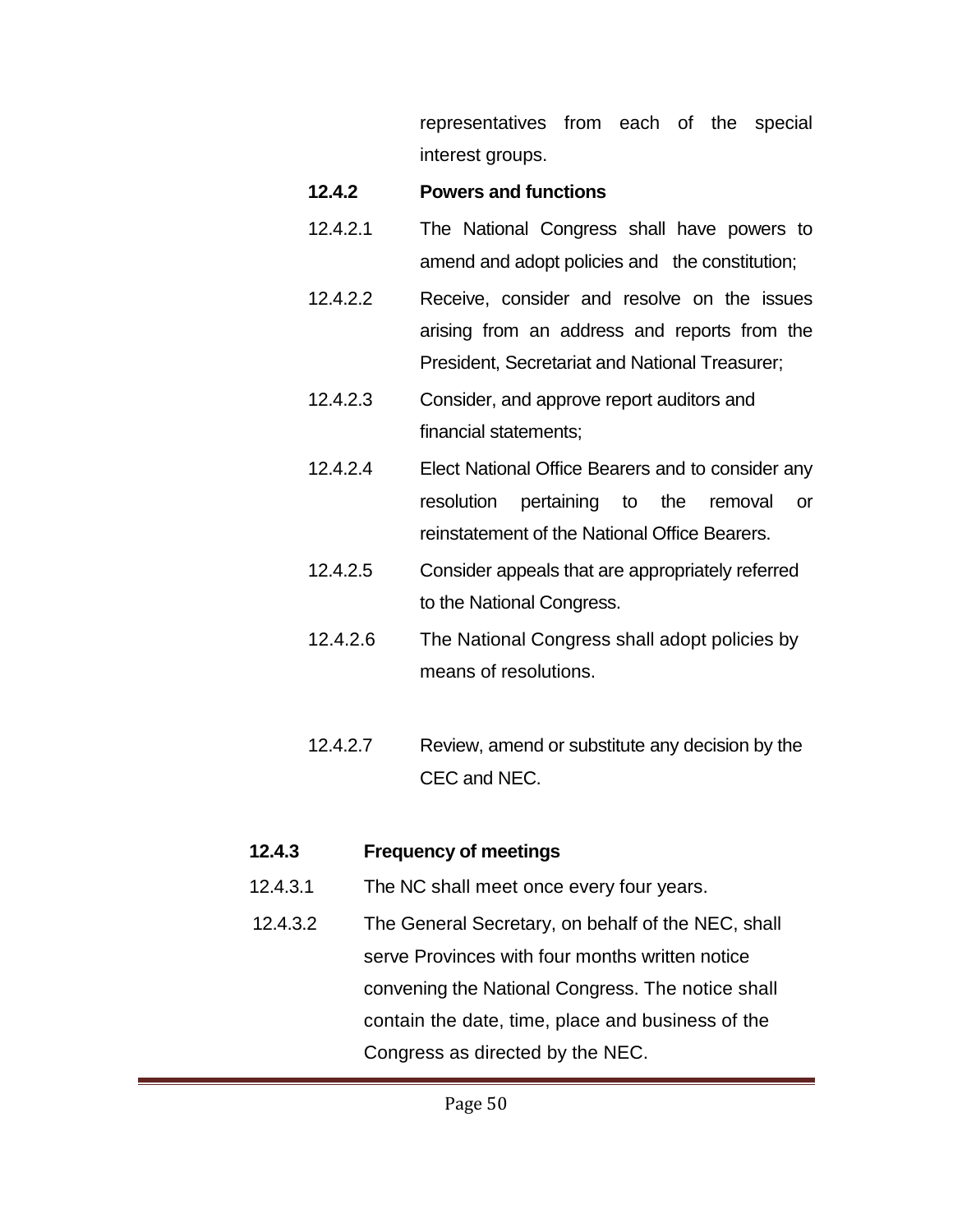- 12.4.3.2 Provinces submitting resolutions or additional items shall do so at least three months prior the meeting whilst the General Secretary shall circulate same at least 2 (two) months prior the meeting.
- 12.4.3.3 Special National Congress may be called if 2/3 of the NEC members vote for it or when the majority of Provincial Executive Committees requisition for such a meeting. The notice to convene a special congress shall be no less than 30 (thirty) days.
- 12.4.3.4 Special congresses shall only deal with the business for which they are called.

#### **12.4.4 Quorum**

- 12.4.4.1 A majority of delegates and Provinces required to attend the Special Congress shall constitute a quorum. In the event there being no quorum within 1 (one) hours of the scheduled time for the congress, the meeting shall stand adjourned to an agreed date, time and venue.
- 12.4.4.2 At such adjourned meeting the delegates present shall constitute a quorum. A written notice of the adjourned congress shall be given to all Provinces.

#### **CHAPTER IV: FINANCIAL ADMINISTRATION**

**13. Finance**

#### **13.1 Funds and Assets**

13.1.1The funds of the organization shall be generated by means of subscriptions, levies, donations, interest or any other legitimate source. All funds payable to the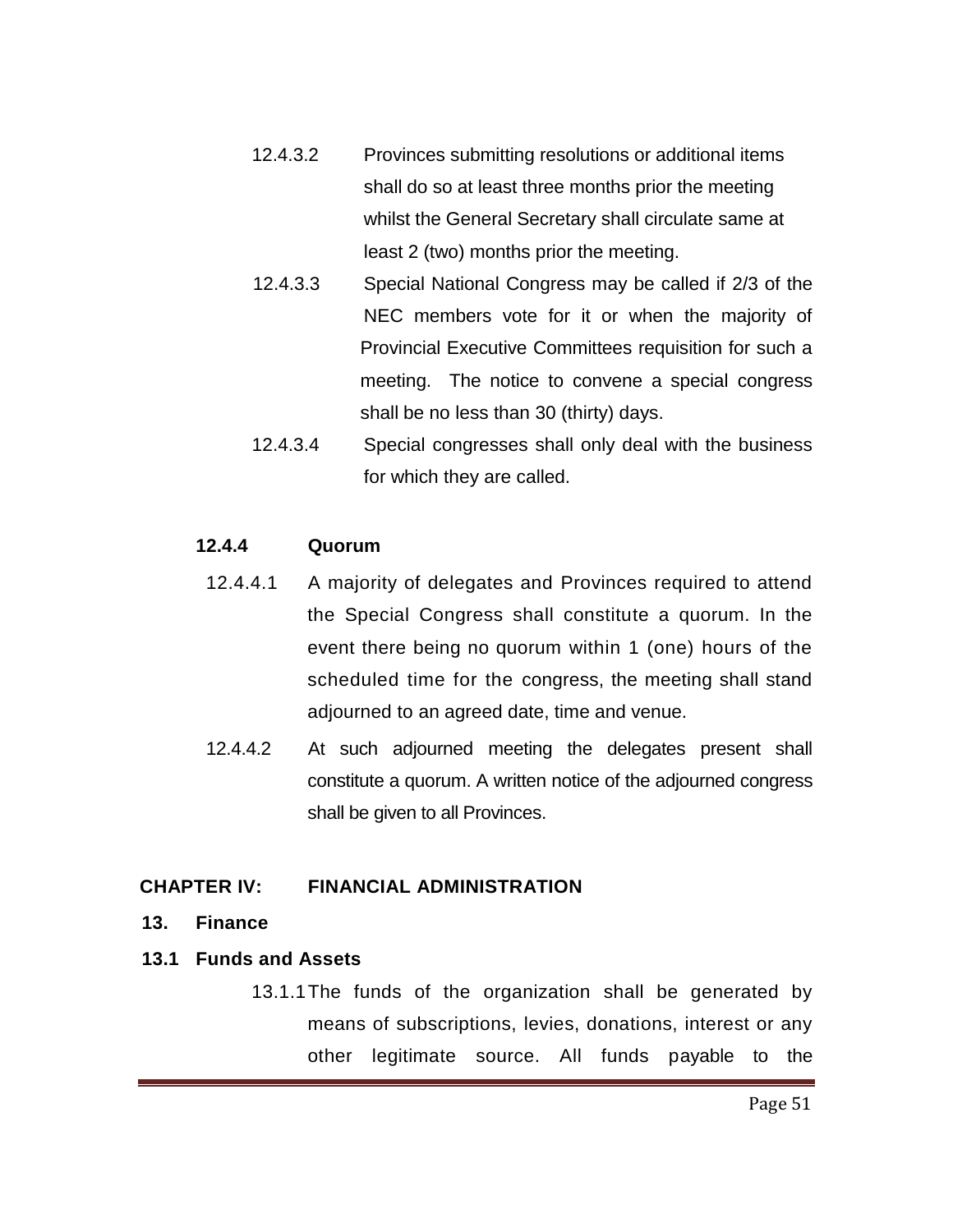Organization must be remitted to the General Secretary and shall be deposited to its bank account within three days of receipt thereof.

- 13.1.2 All assets of the organization shall be recorded on the organizational national asset register and remain in the custody of the organization under the control of the General Secretary.
- 13.1.3 The financial shall run from 1January to 31 December each year.

## **13.2 National Finances**

- 13.2.1 The NEC shall open and operate all national banking accounts in the name of the Organization.
- 13.2.2 The N E C shall from time to time direct that monies not required for immediate use be invested with approved financial institutions.

## **13.3 Head Office Account**

- 13.3.1 There shall be a separate Head Office operating account. Head Office like all other cost centres shall be responsible for preparing its budget based on the projected consolidated expenditure for all the departments and its activities.
- 13.3.2 Head Office shall receive a monthly allocation as per the approved national budget by the NEC.

# **13.4 National Finance Committee (FINCOM)**

The National Finance Committee shall be responsible for overseeing the overall management of the organization's financial affairs and to report thereon to NEC as the NEC may so determine.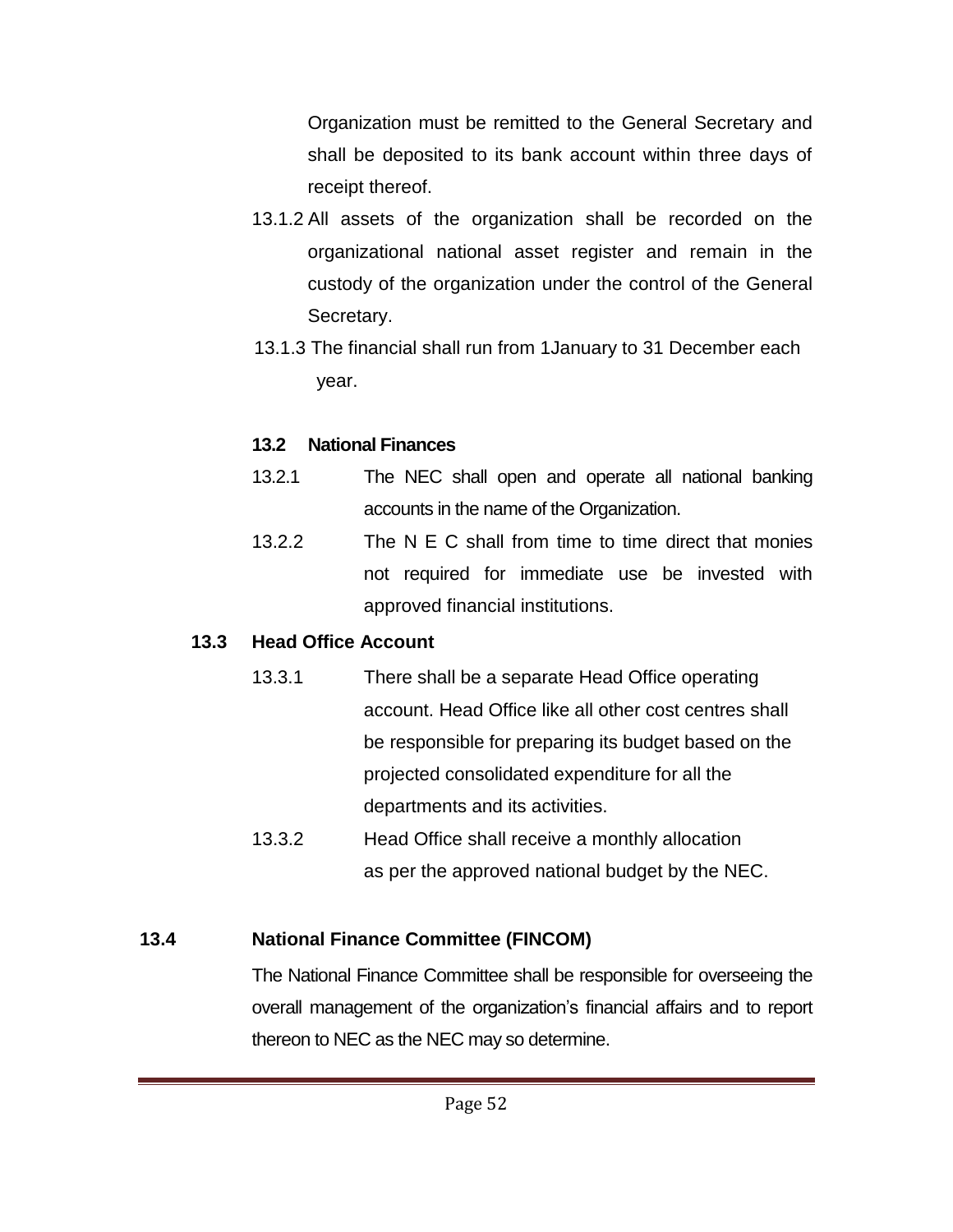#### **13.4.1 Composition**

13.4.1.1 FINCOM shall comprise the National Treasurer, General Secretary, Provincial treasures and head of finance

#### **13.4.2 Powers and Functions**

- 13.4.2.1 FINCOM shall perform all Powers and functions as delegated to it by the NEC including making recommendations on Financial Policy and management matters to be decided by the NEC and to initiate and stimulate policy debate within the organization in preparation for policy decision;
- 13.4.2.2 FINCOM shall have powers to suspend or close any account of the organization and to take into its possession and investigate all books of account, and to take whatever action necessary to protect and secure the financial interests of the organization;
- 13.4.2.3 To receive, analyze, review and resolve on the consolidated Provincial and National finances report by the National Treasurer;
- 13.4.2.4 Monitor the organization's overall budgets, Income and Expenditure and prepare financial reports to the NEC.
- 13.4.2.5 Assist with long term Financial Planning and developing ways to make the organization self sufficient.

#### **13.4.3 Frequency of meetings**

13.4.3.1 FINCOM shall meet at least three times a year before the NECs.

#### **13.4.4 Quorum**

13.4.4.1 The quorum shall be at least a majority of representatives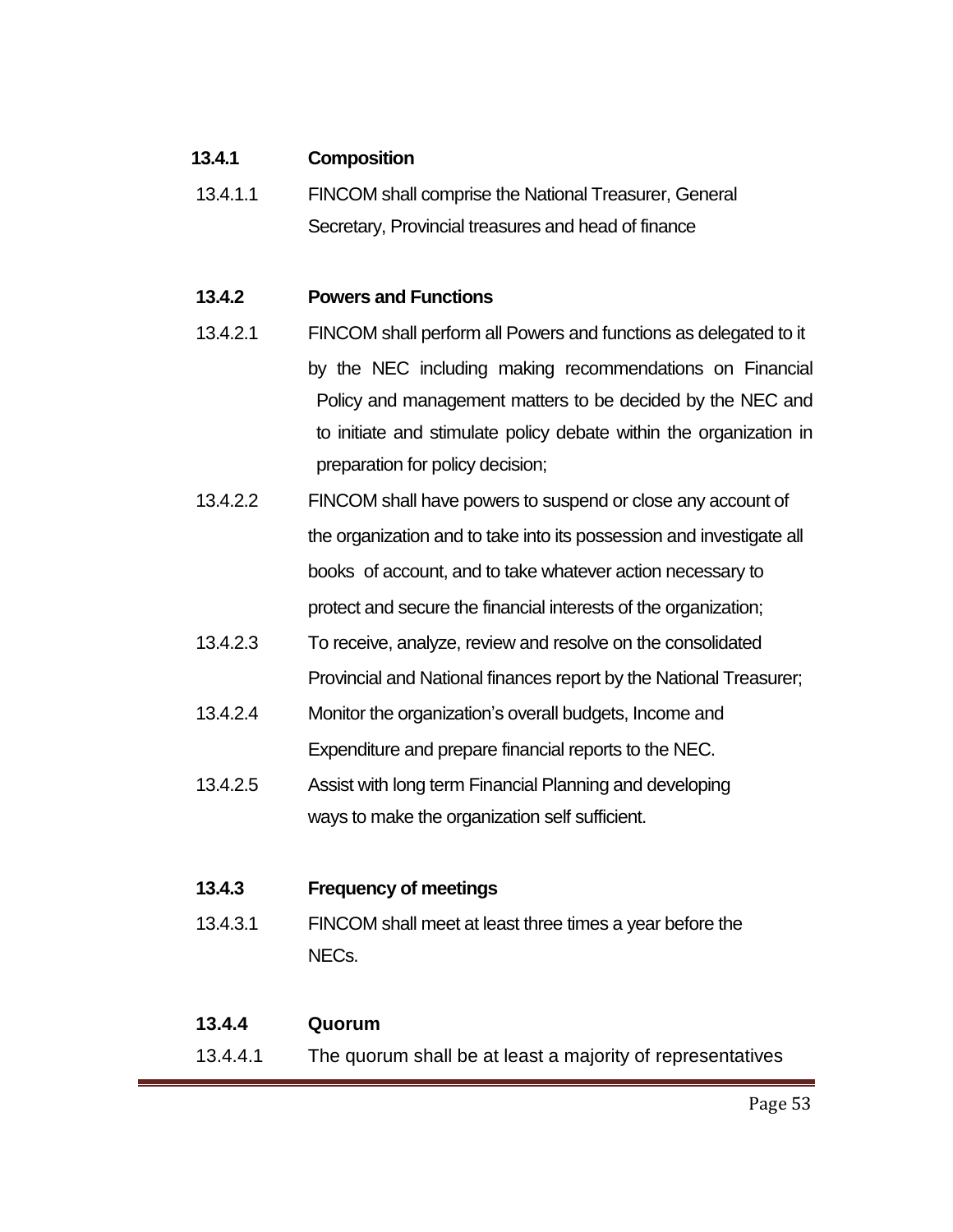provided that at least 2/3 of provinces are represented.

13.4.4.2 In the event of being no quorum, the meeting shall stand adjourned and be reconvened in the next fourteen days.

## **13.5 Provincial Finances**

- 13.5.1 Provinces shall operate a Provincial operating account in the name of the organization.
- 13.5.2 Provinces shall be responsible for putting together a proposed budget for Provincial operational costs, and consolidation of activities at a National level for presentation at the NEC.
- 13.5.3 Provinces are entitled to receive monthly allocations from Head Office upon accounting on an impressed accounting system basis.
- 13.5.4 The National Office Bearers may withhold any allocation to a Province that failed to account within twenty one days after the end of the month on which the allocation was given or when the Province fails to ensure that organization subscriptions are received by Head Office.
- 13.5.5 Provinces are responsible for the proper keeping of their financial books and accounting to head office.
- 13.5.6 The Treasurer must present an income and expenditure reconciliation accounts for the Province to the PEC for ratification.

## **13.6 Regional Finances**

- 13.6.1The provincial treasurer shall submit to the Provincial Executive Committee at each ordinary meeting a detailed report on all monies allocated to the region.
- 13.6.2 The regional treasurer must submit income and expenditure to the region.

## **CHAPTER VI**

# **14. GENDER COMMITTEES**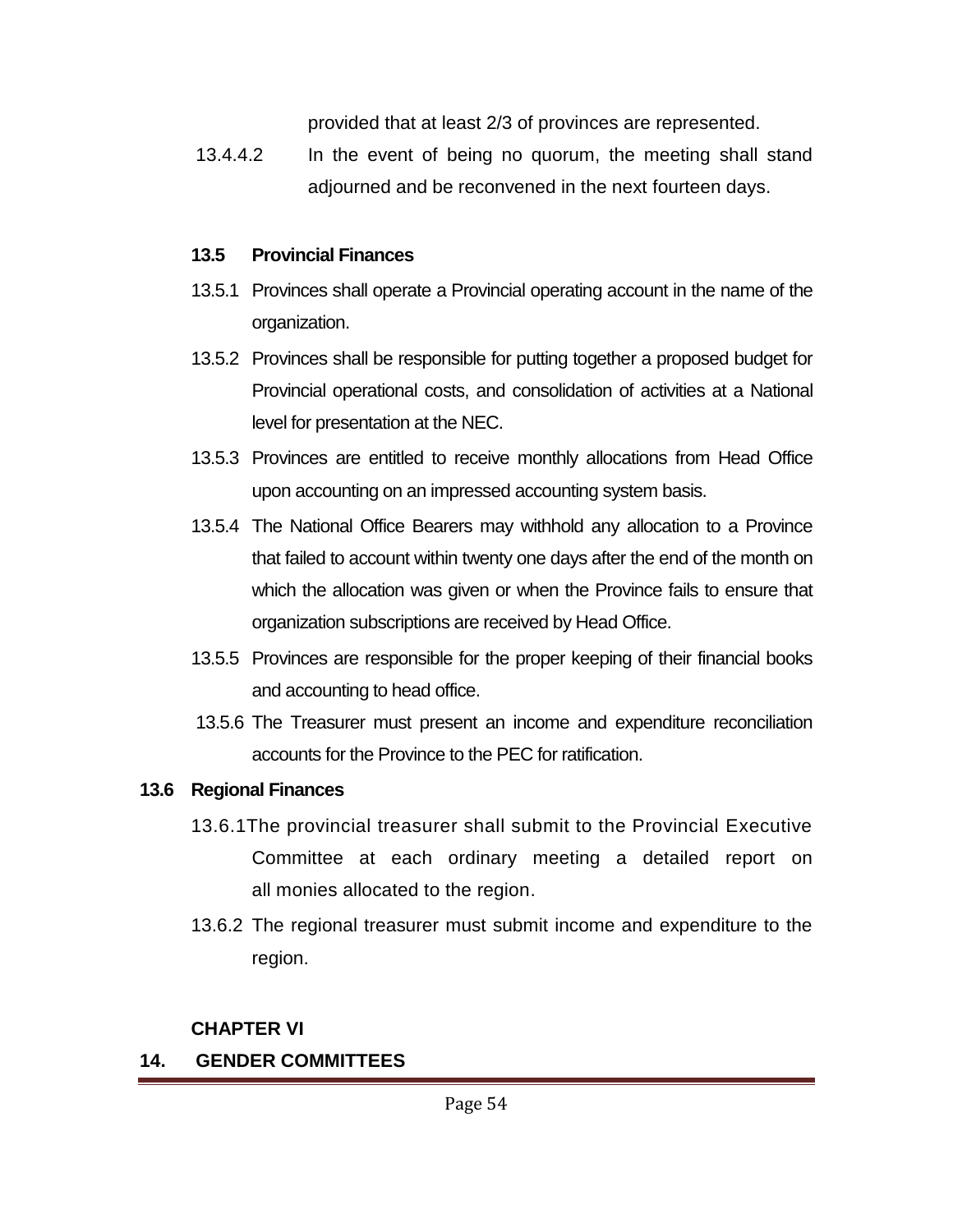#### **14.1 Composition**

- 14.1.1 Gender Committees shall be established at all levels.
- 14.1.2 Gender Committees shall remain subcommittees of their respective Executive Committees.

## **14.2 Powers and functions**

14.2.1 Gender structures shall ensure that:

- a) It raises gender awareness amongst women and men.
- b) All organization activities and programmes are gender sensitive and bias.
- c) The organization takes up gender related issues as part of its broader working class struggle.
- d) All constitutional structures of the organization are composed by, at least, fifty percent women representation.
- e) Attend to any matter referred to them by their respective Executive structure whilst retaining powers to address any matter of gender discrimination or of failure of the structure to execute organization policy.

## **14.3 Local Gender Committee**

- 14.3.1 A Local Gender Committee shall consist of the office bearers and six additional members elected directly from the Local Structures.
- 14.3.2 The Committee shall meet once every three months

## **13.4 Regional Gender Committee**

- 14.4.1 A Regional Gender Committee shall consist of the Chairperson and Secretary of each Local Gender Committee.
- 14.4.2 The above representatives shall, among themselves, elect the Office Bearers.
- 14.4.3 The Committee shall meet once every three months.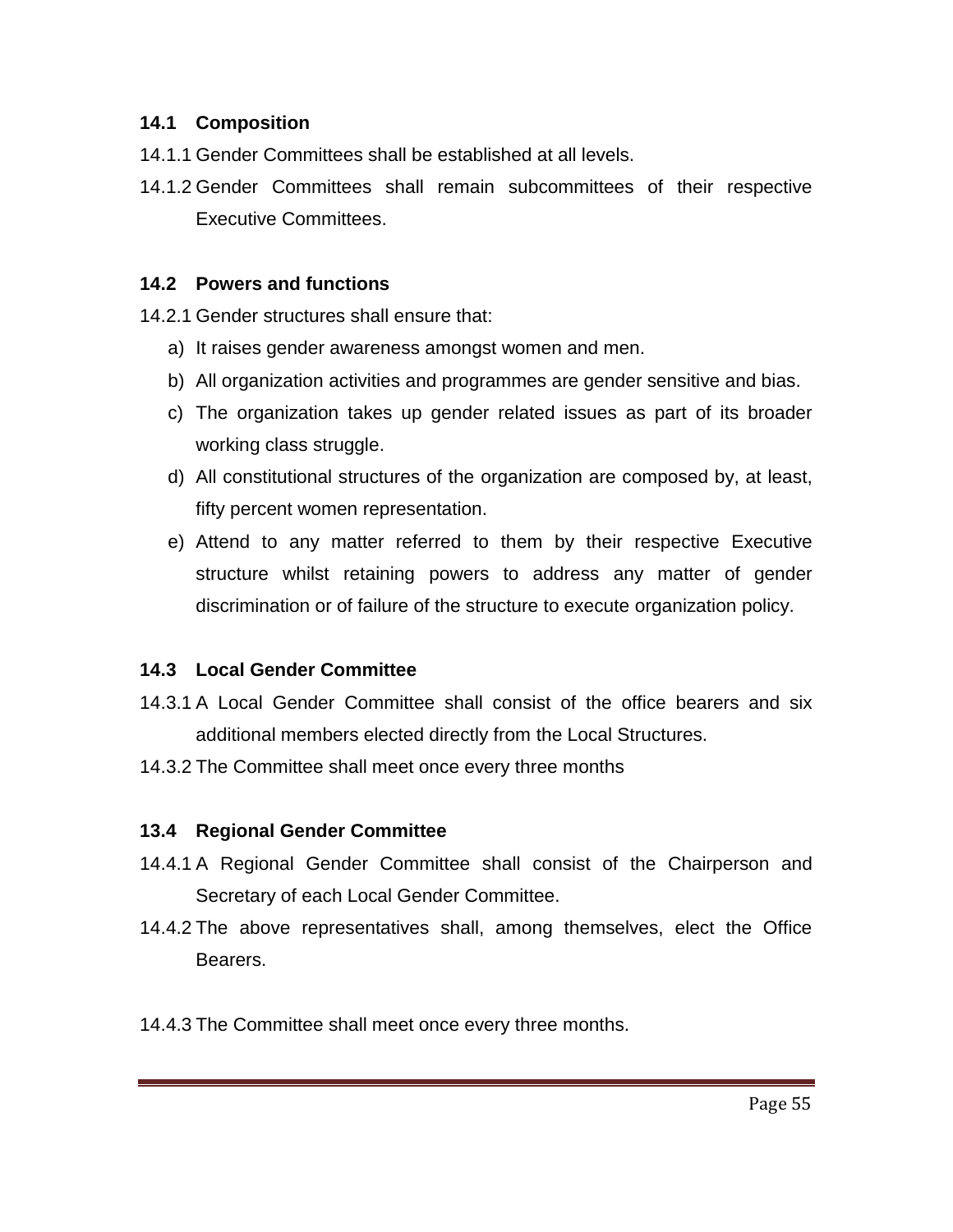#### **14.5 Provincial Gender Committee**

- 14.5.1 A Provincial Gender Committee shall consist of the Office Bearers and Chairperson and Secretary of each Regional Gender Committee.
- 14.5.2 The above representatives shall, among themselves, elect the Office **Bearers**
- 14.5.3 The Committee shall meet once every three months

#### **14.6 National Gender Committee**

- 14.6.1 The National Gender Committee shall consist of three representatives from each Province and National Gender Coordinator, who shall be a full time organization official
- 14.6.2 The Committee shall elect Office Bearers among the members of the Committee.
- 14.6.3 The National Gender Committee shall meet twice a year whilst the Office Bearers may meet more frequently.
- 14.6.4 The National Gender Committee has an overall responsibility for monitoring the functioning of all gender structures, gender sensitivity of union/organization programmes and evaluation of all organization interventions against the organization's gender policy.

#### **14.7 General**

- 14.7.1 All Gender Committees are required to produce plans and programmes to address gender issues as per their functions above.
- 14.7.2 All Gender Committees must, at least, have 50/50% women/men representation.
- 14.7.3 Gender Committees must report to their respective Executive Committees and National Gender Committee must report to the NEC.

#### **15 INDEMNIFICATION OF OFFICIALS, OFFICE BEARERS AND COMMITTEE**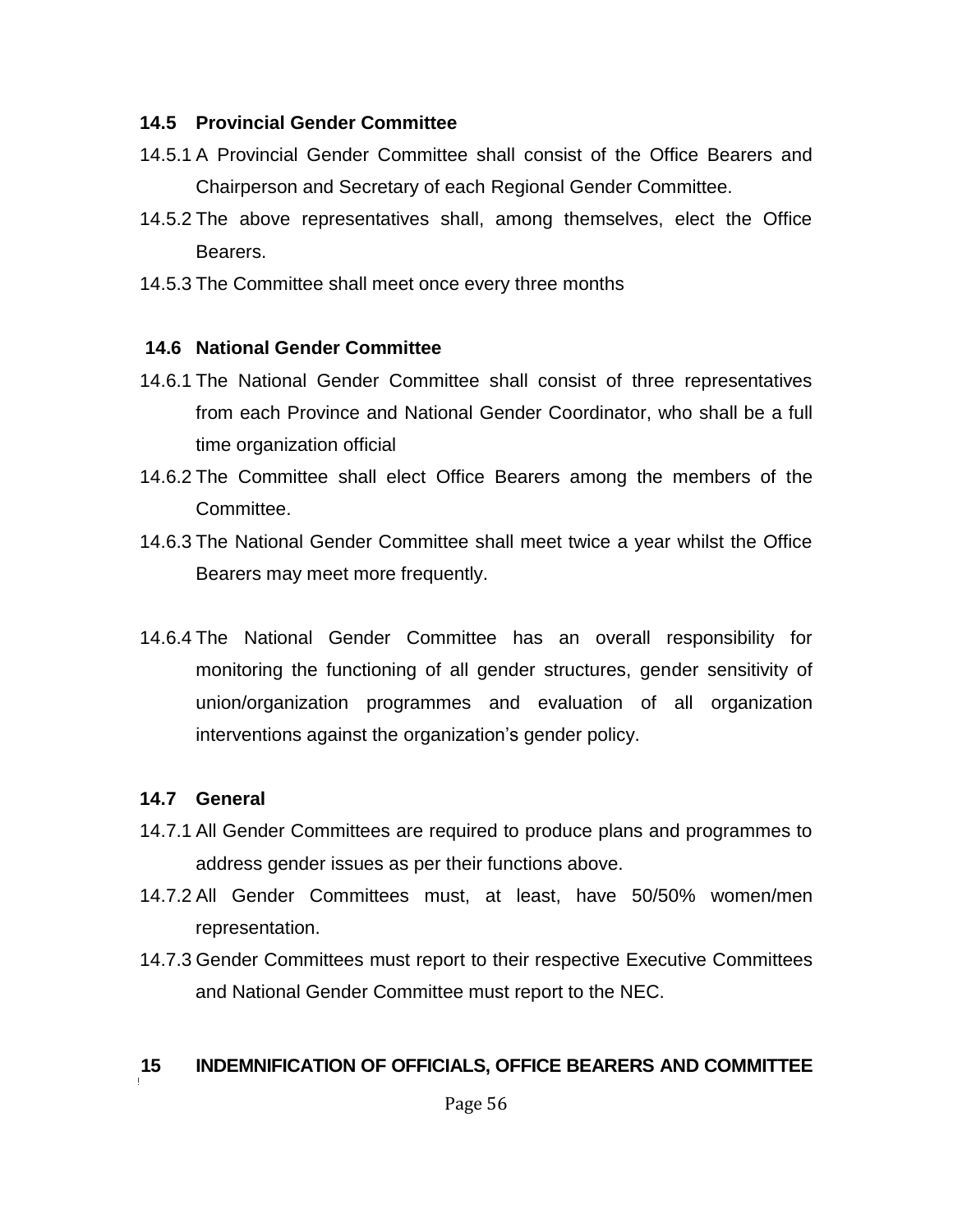#### **MEMBERS**

15.1 The Officials, Office Bearers and Committee members of the Organization, provided that they have not acted in a manner which would constitute misconduct, shall be indemnified by the Organization against all proceedings, costs and expenses incurred by reason of the performance of their duties on behalf of the Organization and their liability shall be limited to the amount of their subscription outstanding or other monies due to the Organization at any time. The NEC shall adopt a policy setting out the parameters of organization liability to members.

#### **16. AMALGAMATION**

- 16.1 If any association or trade organization with the same or similar scope as the organization intends to dissolve in order for its members to join the organization and its unexpended funds being transferred to the organization, then notwithstanding anything to the contrary contained in this Constitution, the members of the dissolving association or organization shall be automatically admitted to full membership of the organization on the date of dissolution.
- 16.2 Any member of the dissolving association may, within three months of the aforementioned date notify the Organization in writing that she or he does not wish to be a member.
- 16.2.1 The NEC shall have the power to conclude an agreement to amalgamate with any association or organization whose scope of membership is the same or similar to the organization.

#### **17. DISSOLUTION**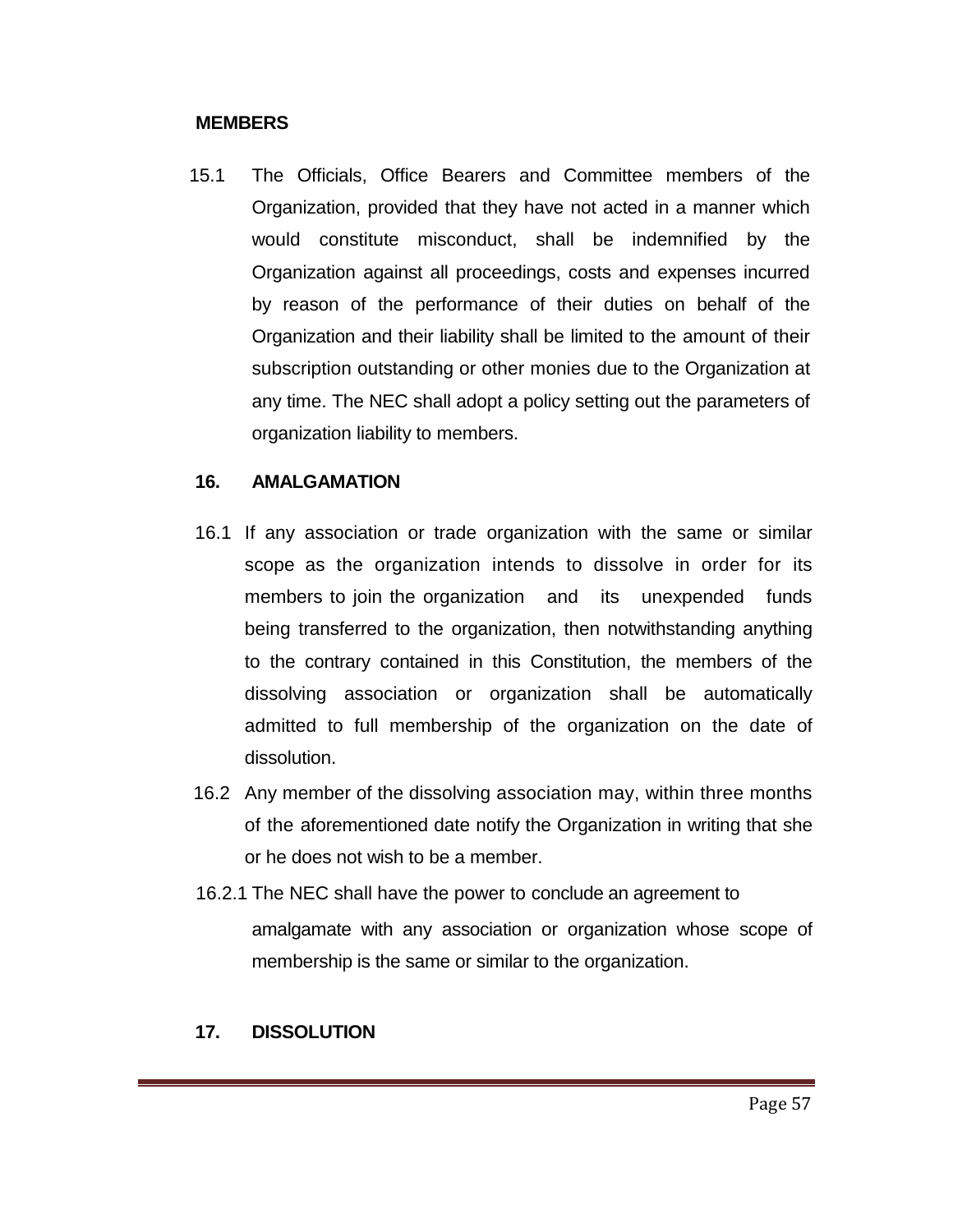- 17.1. The Organization may be dissolved by resolution of the National Congress in which a majority of at least seventy five percent has voted in favour.
- 17.2 In the event of the resolution being adopted as provided by the National Congress or the remaining members of the NEC shall appoint a liquidator to wind up the affairs of the trade organization. The liquidator shall not be a member of the organization.
- 17.3 The liquidator shall take all necessary steps to liquidate the debts of the organization from its unexpended funds and any other monies realized from any assets of the organization.
- 17.4 After payment of all debts the remaining fund, if any, shall be transferred to another non-profit, tax exempt organizations with objects similar to the organization as the National Congress may decide and;
- 17.5 The remaining members of the NEC shall take all the necessary steps to ensure compliance with the law.

# **18. AMENDMENTS TO THE CONSTITUTION**

- 18.1 The Constitution may be amended by a two thirds majority at the National Congress.
- 18.2 All resolutions on Constitutional amendments must comply with the guidelines and procedure provided for in this Constitution.
- 18.3 Only the National Congress shall have powers to amend the rules in this Constitution in the manner that may result in the material change of the provisions in the Constitution.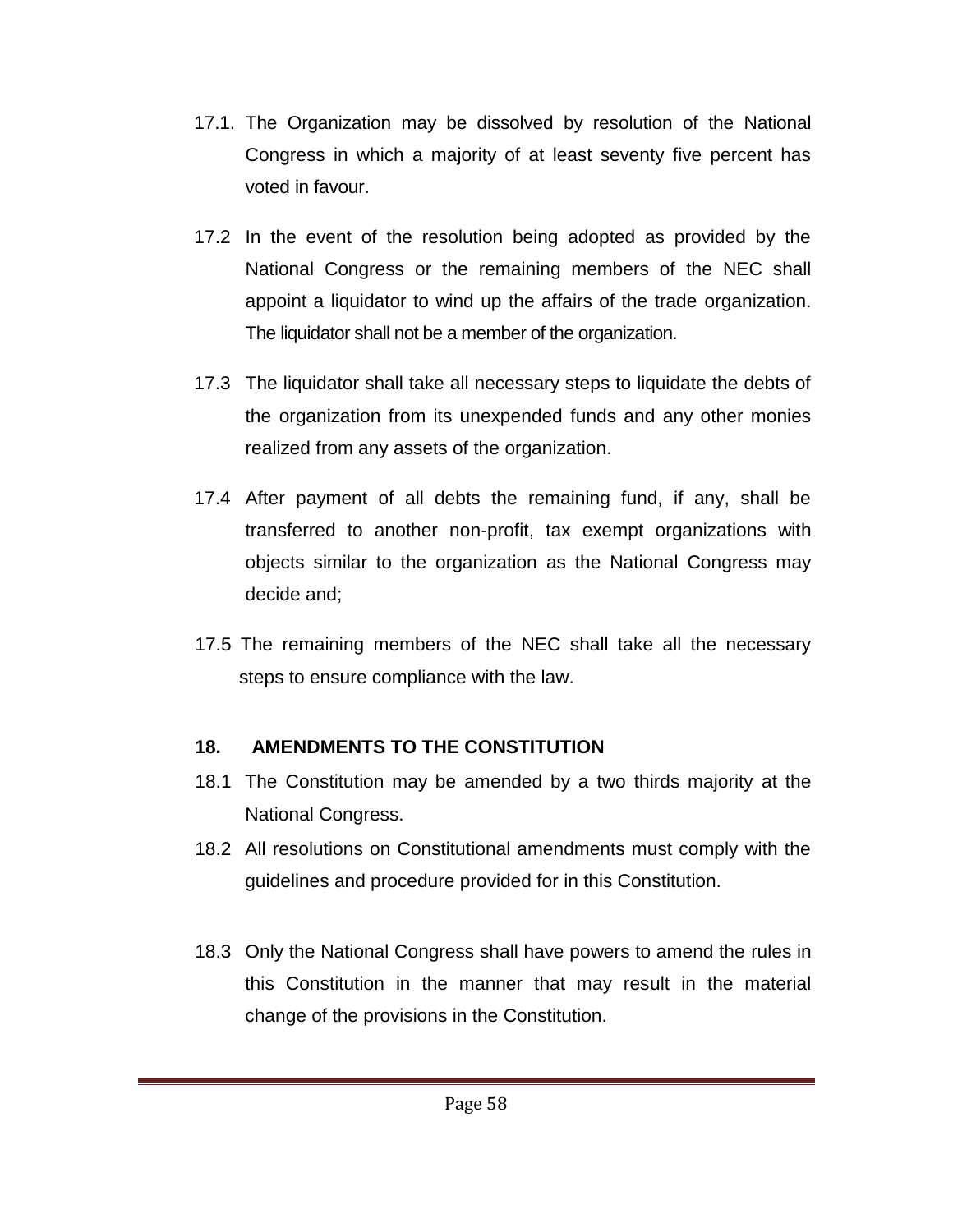18.4 The NEC may make amendments in the event of a gap in policy or if such amendment does not result in the material change of any of rules provided for in the constitution.

#### **19. INTERPRETATION**

- 19.1 Any matter not provided for in this Constitution shall be dealt with by the NEC and in the event of any doubt or dispute as to the meaning or interpretation of any phrase, rule, term or expression used in this Constitution, the resolution of the National Congress, the interpretation thereof shall be made by the NEC and its decision shall be final.
	- 19.2 In the event that there is a conflict between decisions taken by the different representative structures of the Organization, decisions of the more representative structures shall take precedence.

## **20. PROCEDURE MANUALS**

The following Manuals annexed herewith are part of the Constitution:

- **1. DENOSA Learner Movement**
- **2. Procedure Manual for Electing Union Leadership**
- **3. Procedure Manual for Meetings**
- **4. Manual for Management of Discipline**